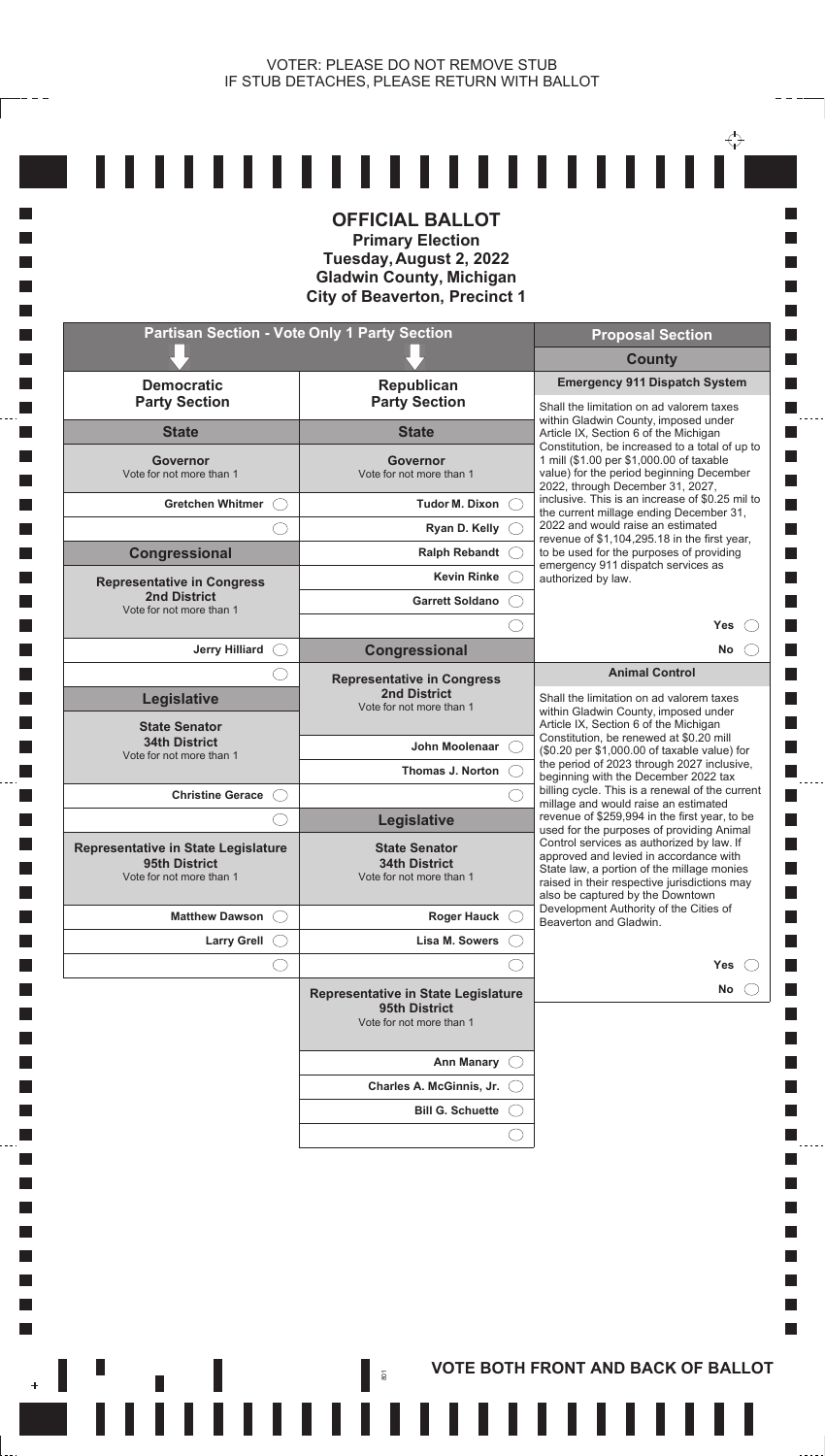| Partisan Section Continued - Vote Only 1 Party Section |                                                                               | <b>Proposal Section</b>                                                                                                                                                     |
|--------------------------------------------------------|-------------------------------------------------------------------------------|-----------------------------------------------------------------------------------------------------------------------------------------------------------------------------|
|                                                        |                                                                               | <b>County</b>                                                                                                                                                               |
| <b>Democratic</b>                                      | Republican                                                                    | <b>Emergency Medical Services</b>                                                                                                                                           |
| <b>Party Section</b>                                   | <b>Party Section</b>                                                          | For the purpose of continuing to provide                                                                                                                                    |
| <b>County</b>                                          | <b>County</b>                                                                 | emergency medical services in Gladwin<br>County, for four (4) years (being 2023 to                                                                                          |
| <b>Road Commissioner</b><br>Vote for not more than 1   | <b>Road Commissioner</b><br>Vote for not more than 1                          | 2026 inclusive) shall the County of Gladwin<br>levy up to 1 mill (\$1.00 per \$1,000 of<br>taxable value), commencing with the<br>December 2022 tax billing through the     |
|                                                        | <b>Steve J. Cameron</b>                                                       | 2025 tax billing; such assessment being an<br>increase over the 15 mill limitation provided                                                                                 |
| <b>County Commissioner</b>                             |                                                                               | in Section 6, Article IX of the Michigan<br>Constitution of 1963. This tax will renew                                                                                       |
| 4th District<br>Vote for not more than 1               | <b>County Commissioner</b><br><b>4th District</b><br>Vote for not more than 1 | and continue a tax which was previously<br>levied at .9958 mills which otherwise<br>expired December 2020 and would raise an<br>estimated \$1,299,970 in the first calendar |
|                                                        |                                                                               | year, based upon the 2022 taxable value. If                                                                                                                                 |
| <b>Delegate</b>                                        | <b>Karen Moore</b>                                                            | approved and levied in accordance with<br>State law, a portion of the millage monies                                                                                        |
| <b>Delegate to County Convention</b>                   |                                                                               | raised in their respective jurisdictions may<br>also be captured by the Downtown                                                                                            |
| Vote for not more than 6                               | <b>Delegate</b>                                                               | Development Authority of the Cities of<br>Beaverton and Gladwin.                                                                                                            |
|                                                        | <b>Delegate to County Convention</b>                                          |                                                                                                                                                                             |
|                                                        | Vote for not more than 3                                                      | Yes                                                                                                                                                                         |
|                                                        | $( \ )$                                                                       | <b>No</b>                                                                                                                                                                   |
|                                                        |                                                                               |                                                                                                                                                                             |
|                                                        |                                                                               |                                                                                                                                                                             |

 $\mathbf{L}$ 

 $\blacksquare$ 

 $\mathcal{L}_{\mathcal{A}}$  $\frac{1}{2}$ 

 $\mathcal{L}_{\mathcal{A}}$ 

 $\blacksquare$ 

 $\blacksquare$ 

 $\mathcal{L}_{\mathcal{A}}$  $\blacksquare$ 

 $\blacksquare$  $\mathcal{L}_{\mathcal{A}}$ 

 $\mathcal{L}_{\mathcal{A}}$  $\blacksquare$ 

 $\blacksquare$  $\mathcal{L}_{\mathcal{A}}$ 

 $\overline{\phantom{a}}$ 

 $\blacksquare$  $\mathcal{L}_{\mathcal{A}}$ 

 $\blacksquare$  $\ddotsc$ 

 $\Box$ 

 $\blacksquare$ 

 $\mathbb{R}^n$ 

 $\overleftrightarrow{\mathbf{C}}$ 

 $\Box$ 

 $\Box$ 

 $\Box$ 

 $\Box$ 

 $\Box$ 

 $\Box$ 

 $\mathcal{L}_{\mathcal{A}}$ 

 $\mathcal{L}_{\mathcal{A}}$ 

 $\overline{\phantom{a}}$ 

 $\mathcal{L}_{\mathcal{A}}$  $\mathcal{L}_{\mathcal{A}}$ 

 $\Box$ 

 $\mathcal{L}_{\mathcal{A}}$ 

 $\Box$ 

 $\mathcal{L}_{\mathcal{A}}$ 

 $\Box$ 

 $\mathcal{L}_{\mathcal{A}}$ 

 $\Box$ 

 $\mathcal{L}_{\mathcal{A}}$ 

 $\Box$ 

 $\Box$  $\Box$ 

 $\mathcal{L}_{\mathcal{A}}$  $\overline{\phantom{a}}$ 

 $\mathcal{L}_{\mathcal{A}}$ 

 $\mathcal{L}_{\mathcal{A}}$ 

 $\mathcal{L}_{\mathcal{A}}$ 

 $\Box$ 

 $\mathcal{L}_{\mathcal{A}}$  $\Box$ 

 $\mathcal{L}_{\mathcal{A}}$  $\Box$ 

 $\Box$  $\Box$ 

 $\mathcal{L}_{\mathcal{A}}$  $\Box$ 

 $\Box$ 

 $\mathcal{L}_{\mathcal{A}}$ 

 $\overline{\phantom{a}}$ 

 $\mathcal{L}_{\mathcal{A}}$ 

 $\Box$  $\overline{\phantom{a}}$ 

T.

##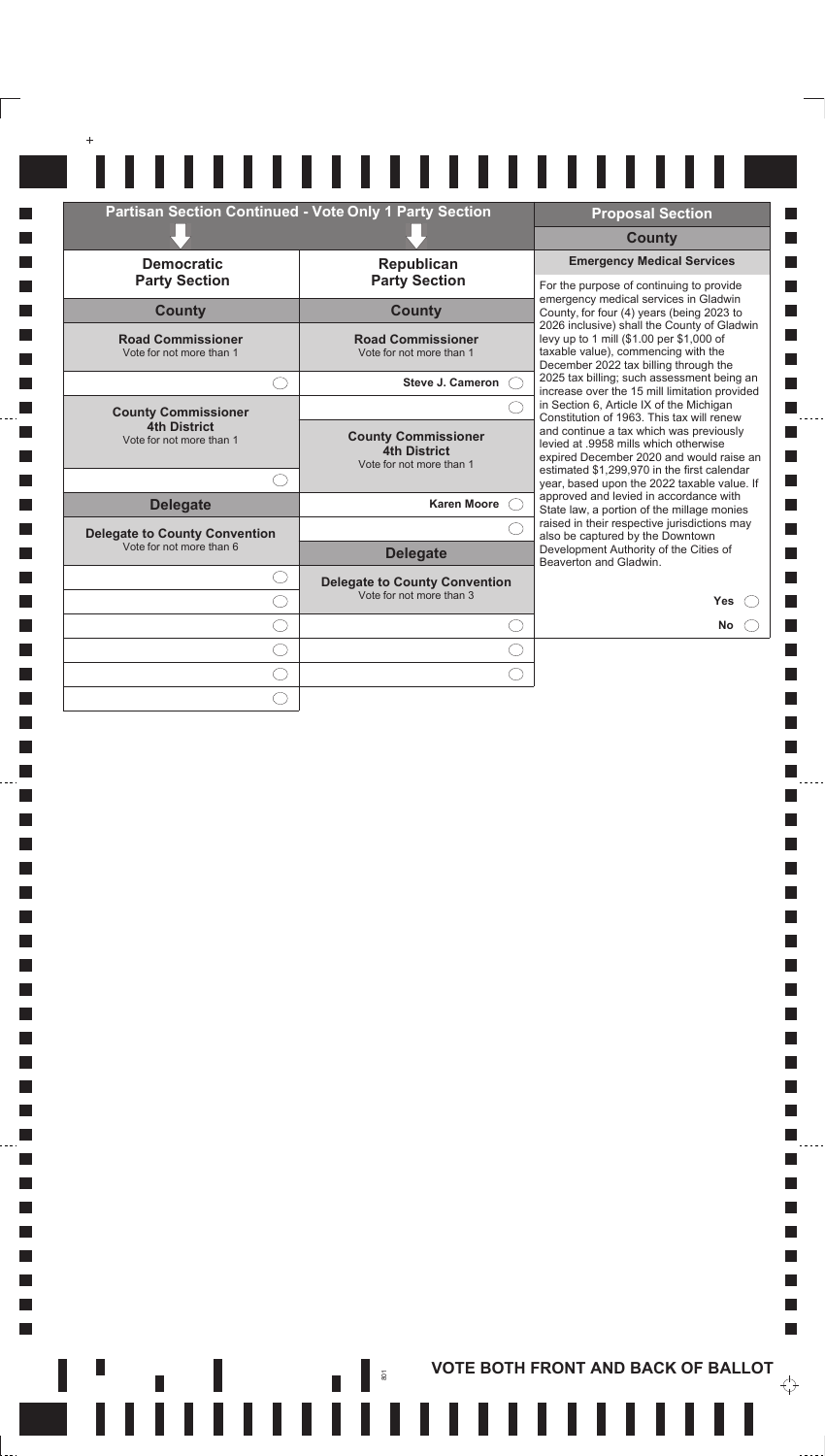$- - -$ 

|                                              | <b>Partisan Section - Vote Only 1 Party Section</b>                              | <b>Proposal Section</b>                                                                                                                |
|----------------------------------------------|----------------------------------------------------------------------------------|----------------------------------------------------------------------------------------------------------------------------------------|
|                                              |                                                                                  | <b>County</b>                                                                                                                          |
| <b>Democratic</b><br><b>Party Section</b>    | Republican<br><b>Party Section</b>                                               | <b>Emergency 911 Dispatch System</b><br>Shall the limitation on ad valorem taxes                                                       |
| <b>State</b>                                 | <b>State</b>                                                                     | within Gladwin County, imposed under<br>Article IX, Section 6 of the Michigan                                                          |
| Governor<br>Vote for not more than 1         | <b>Governor</b><br>Vote for not more than 1                                      | Constitution, be increased to a total of up to<br>1 mill (\$1.00 per \$1,000.00 of taxable<br>value) for the period beginning December |
| <b>Gretchen Whitmer</b>                      |                                                                                  | 2022, through December 31, 2027,<br>inclusive. This is an increase of \$0.25 mil to                                                    |
|                                              | Ryan D. Kelly<br><b>Ralph Rebandt</b>                                            | the current millage ending December 31,<br>2022 and would raise an estimated                                                           |
| Congressional                                | <b>Kevin Rinke</b>                                                               | revenue of \$1,104,295.18 in the first year,<br>to be used for the purposes of providing                                               |
| <b>Representative in Congress</b>            | <b>Garrett Soldano</b>                                                           | emergency 911 dispatch services as<br>authorized by law.                                                                               |
| 2nd District<br>Vote for not more than 1     | Tudor M. Dixon                                                                   |                                                                                                                                        |
|                                              |                                                                                  | <b>Yes</b>                                                                                                                             |
| <b>Jerry Hilliard</b>                        | <b>Congressional</b>                                                             | No.                                                                                                                                    |
|                                              | <b>Representative in Congress</b>                                                | <b>Animal Control</b>                                                                                                                  |
| <b>Legislative</b>                           | <b>2nd District</b><br>Vote for not more than 1                                  | Shall the limitation on ad valorem taxes<br>within Gladwin County, imposed under                                                       |
| <b>State Senator</b><br><b>34th District</b> |                                                                                  | Article IX, Section 6 of the Michigan<br>Constitution, be renewed at \$0.20 mill                                                       |
| Vote for not more than 1                     | Thomas J. Norton                                                                 | (\$0.20 per \$1,000.00 of taxable value) for<br>the period of 2023 through 2027 inclusive,                                             |
| <b>Christine Gerace</b>                      | John Moolenaar                                                                   | beginning with the December 2022 tax<br>billing cycle. This is a renewal of the current                                                |
|                                              | Legislative                                                                      | millage and would raise an estimated<br>revenue of \$259,994 in the first year, to be                                                  |
| Representative in State Legislature          | <b>State Senator</b>                                                             | used for the purposes of providing Animal<br>Control services as authorized by law. If                                                 |
| 99th District<br>Vote for not more than 1    | <b>34th District</b><br>Vote for not more than 1                                 | approved and levied in accordance with<br>State law, a portion of the millage monies                                                   |
|                                              |                                                                                  | raised in their respective jurisdictions may<br>also be captured by the Downtown                                                       |
| Kenneth A. Kish                              | Lisa M. Sowers                                                                   | Development Authority of the Cities of<br>Beaverton and Gladwin.                                                                       |
| O                                            | <b>Roger Hauck</b>                                                               |                                                                                                                                        |
|                                              |                                                                                  | <b>Yes</b>                                                                                                                             |
|                                              | Representative in State Legislature<br>99th District<br>Vote for not more than 1 | No                                                                                                                                     |
|                                              | <b>Mike Hoadley</b>                                                              |                                                                                                                                        |
|                                              |                                                                                  |                                                                                                                                        |
|                                              | <b>Alan Hover</b>                                                                |                                                                                                                                        |
|                                              | <b>Earl Lackie</b>                                                               |                                                                                                                                        |
|                                              | <b>Shawn Petri</b>                                                               |                                                                                                                                        |

 $- - - -$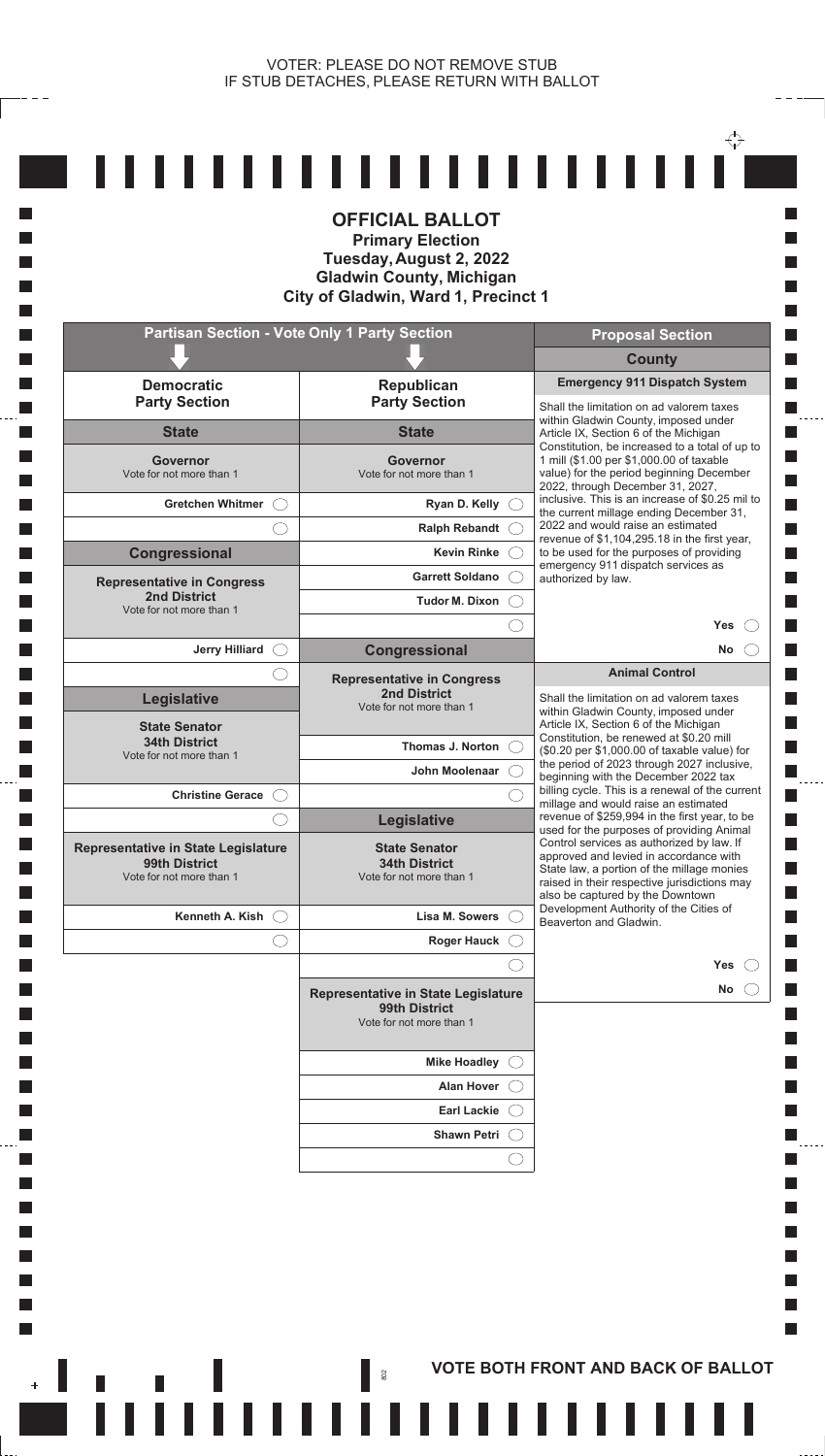|                                                      | Partisan Section Continued - Vote Only 1 Party Section                 | <b>Proposal Section</b>                                                                                                                                                     |
|------------------------------------------------------|------------------------------------------------------------------------|-----------------------------------------------------------------------------------------------------------------------------------------------------------------------------|
|                                                      |                                                                        | <b>County</b>                                                                                                                                                               |
| <b>Democratic</b><br><b>Party Section</b>            | Republican<br><b>Party Section</b>                                     | <b>Emergency Medical Services</b>                                                                                                                                           |
| <b>County</b>                                        | <b>County</b>                                                          | For the purpose of continuing to provide<br>emergency medical services in Gladwin<br>County, for four (4) years (being 2023 to                                              |
| <b>Road Commissioner</b><br>Vote for not more than 1 | <b>Road Commissioner</b><br>Vote for not more than 1                   | 2026 inclusive) shall the County of Gladwin<br>levy up to 1 mill (\$1.00 per \$1,000 of<br>taxable value), commencing with the<br>December 2022 tax billing through the     |
| $\left(\begin{array}{c} \end{array}\right)$          | Steve J. Cameron C                                                     | 2025 tax billing; such assessment being an<br>increase over the 15 mill limitation provided                                                                                 |
| <b>County Commissioner</b>                           |                                                                        | in Section 6, Article IX of the Michigan<br>Constitution of 1963. This tax will renew                                                                                       |
| 2nd District<br>Vote for not more than 1             | <b>County Commissioner</b><br>2nd District<br>Vote for not more than 1 | and continue a tax which was previously<br>levied at .9958 mills which otherwise<br>expired December 2020 and would raise an<br>estimated \$1,299,970 in the first calendar |
| <b>Delegate</b>                                      | Ron L. Taylor $\bigcirc$                                               | year, based upon the 2022 taxable value. If<br>approved and levied in accordance with<br>State law, a portion of the millage monies                                         |
| <b>Delegate to County Convention</b>                 |                                                                        | raised in their respective jurisdictions may<br>also be captured by the Downtown                                                                                            |
| Vote for not more than 3                             | <b>Delegate</b>                                                        | Development Authority of the Cities of<br>Beaverton and Gladwin.                                                                                                            |
|                                                      | <b>Delegate to County Convention</b><br>Vote for not more than 5       | <b>Yes</b>                                                                                                                                                                  |
|                                                      | Richard W. Beadle (                                                    | <b>No</b>                                                                                                                                                                   |
|                                                      | Sarah Kile (                                                           |                                                                                                                                                                             |
|                                                      | Priscilla Hubbs Szerdi (                                               |                                                                                                                                                                             |
|                                                      |                                                                        |                                                                                                                                                                             |
|                                                      |                                                                        |                                                                                                                                                                             |
|                                                      |                                                                        |                                                                                                                                                                             |

 $\Box$  $\Box$ **I**  $\Box$ П  $\Box$ **In**  $\mathcal{L}_{\mathcal{A}}$  $\overline{\phantom{a}}$ 

 $\mathcal{L}_{\mathcal{A}}$  $\mathcal{L}_{\mathcal{A}}$  $\Box$  $\Box$  $\Box$ **In**  $\Box$ П  $\Box$ П  $\Box$ **In**  $\Box$ **In**  $\mathcal{L}_{\mathcal{A}}$ 

 $\mathcal{L}_{\mathcal{A}}$  $\Box$ 

 $\Box$ 

 $\Box$ 

П  $\Box$ 

**In**  $\Box$ 

П

 $\Box$ 

П

 $\Box$ 

П  $\mathcal{L}_{\mathcal{A}}$ 

 $\Box$ 

 $\overline{\phantom{a}}$ 

 $\mathcal{L}_{\mathcal{A}}$ 

**The State** 

 $\overline{\phantom{a}}$ 

 $\mathbb{R}^n$ 

I

. . . . .

,<br>|-----

 $\mathcal{L}_{\mathcal{A}}$ 

П

П П

П П

 $\Box$ 

П

П П

 $\blacksquare$ 

П

 $\mathcal{L}_{\mathcal{A}}$  $\Box$ 

 $\mathcal{L}_{\mathcal{A}}$ 

 $\Box$ 

 $\mathbb{R}^n$ 

 $\overleftrightarrow{\cdot}$ 

 $\frac{1}{2}$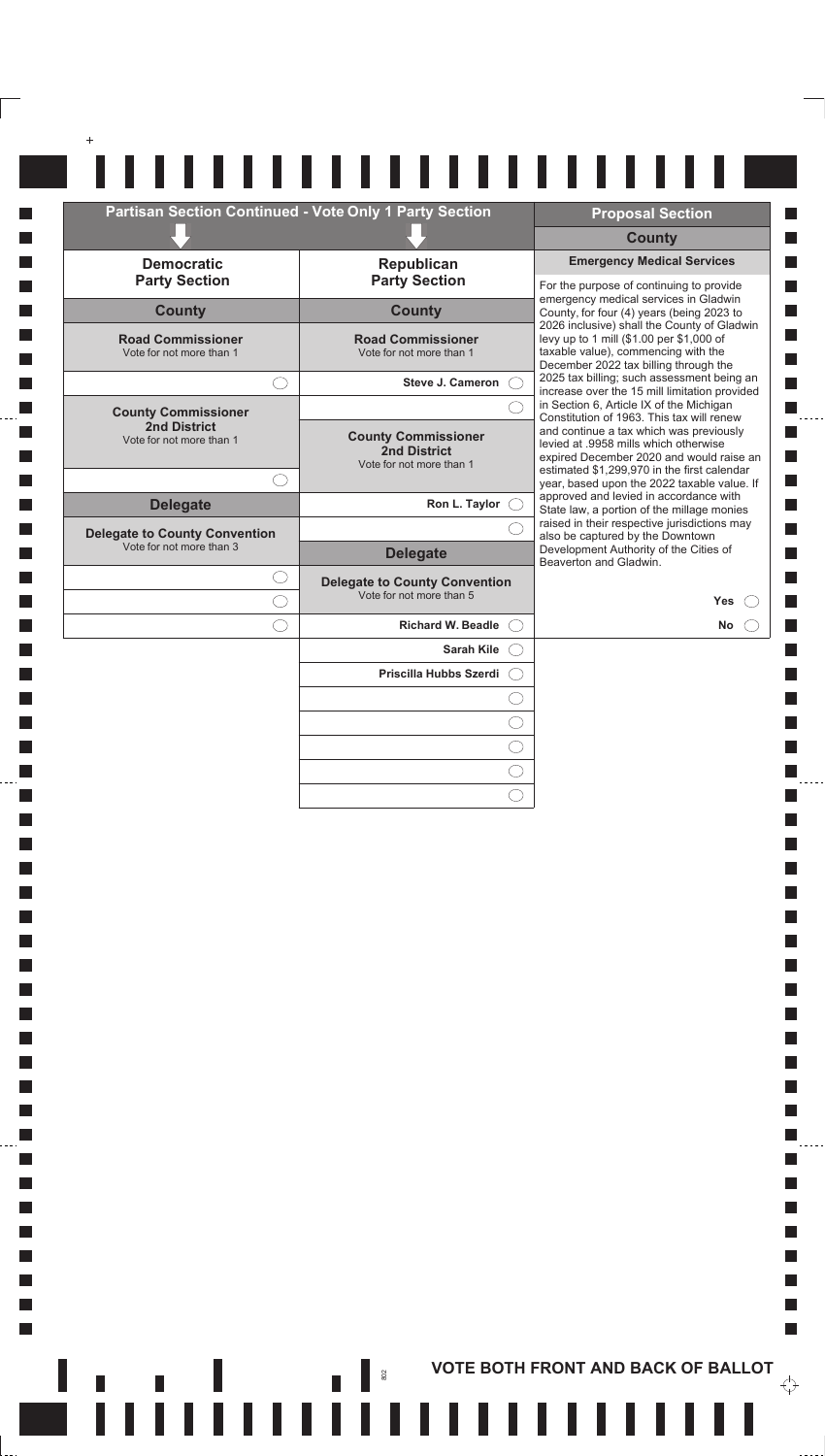$- - -$ 

|                                                                                  |                                                                                  | <b>Proposal Section</b>                                                                                                                                                                                               |
|----------------------------------------------------------------------------------|----------------------------------------------------------------------------------|-----------------------------------------------------------------------------------------------------------------------------------------------------------------------------------------------------------------------|
|                                                                                  |                                                                                  | <b>County</b>                                                                                                                                                                                                         |
| <b>Democratic</b><br><b>Party Section</b>                                        | Republican<br><b>Party Section</b>                                               | <b>Emergency 911 Dispatch System</b><br>Shall the limitation on ad valorem taxes                                                                                                                                      |
| <b>State</b>                                                                     | <b>State</b>                                                                     | within Gladwin County, imposed under<br>Article IX, Section 6 of the Michigan                                                                                                                                         |
| <b>Governor</b><br>Vote for not more than 1                                      | <b>Governor</b><br>Vote for not more than 1                                      | Constitution, be increased to a total of up to<br>1 mill (\$1.00 per \$1,000.00 of taxable<br>value) for the period beginning December<br>2022, through December 31, 2027,                                            |
| Gretchen Whitmer (                                                               | Ralph Rebandt C                                                                  | inclusive. This is an increase of \$0.25 mil to<br>the current millage ending December 31,                                                                                                                            |
|                                                                                  | <b>Kevin Rinke</b>                                                               | 2022 and would raise an estimated<br>revenue of \$1,104,295.18 in the first year,                                                                                                                                     |
| Congressional                                                                    | <b>Garrett Soldano</b>                                                           | to be used for the purposes of providing<br>emergency 911 dispatch services as                                                                                                                                        |
| <b>Representative in Congress</b>                                                | <b>Tudor M. Dixon</b>                                                            | authorized by law.                                                                                                                                                                                                    |
| <b>2nd District</b><br>Vote for not more than 1                                  | Ryan D. Kelly                                                                    |                                                                                                                                                                                                                       |
|                                                                                  |                                                                                  | <b>Yes</b>                                                                                                                                                                                                            |
| Jerry Hilliard O                                                                 | Congressional                                                                    | No<br><b>Animal Control</b>                                                                                                                                                                                           |
| Legislative                                                                      | <b>Representative in Congress</b><br><b>2nd District</b>                         | Shall the limitation on ad valorem taxes                                                                                                                                                                              |
| <b>State Senator</b>                                                             | Vote for not more than 1                                                         | within Gladwin County, imposed under<br>Article IX, Section 6 of the Michigan                                                                                                                                         |
| <b>34th District</b><br>Vote for not more than 1                                 | John Moolenaar                                                                   | Constitution, be renewed at \$0.20 mill<br>(\$0.20 per \$1,000.00 of taxable value) for                                                                                                                               |
|                                                                                  | Thomas J. Norton                                                                 | the period of 2023 through 2027 inclusive,<br>beginning with the December 2022 tax                                                                                                                                    |
| Christine Gerace (                                                               |                                                                                  | billing cycle. This is a renewal of the current<br>millage and would raise an estimated                                                                                                                               |
|                                                                                  | Legislative                                                                      | revenue of \$259,994 in the first year, to be<br>used for the purposes of providing Animal                                                                                                                            |
| Representative in State Legislature<br>99th District<br>Vote for not more than 1 | <b>State Senator</b><br><b>34th District</b><br>Vote for not more than 1         | Control services as authorized by law. If<br>approved and levied in accordance with<br>State law, a portion of the millage monies<br>raised in their respective jurisdictions may<br>also be captured by the Downtown |
| Kenneth A. Kish $\bigcirc$                                                       | Roger Hauck (                                                                    | Development Authority of the Cities of<br>Beaverton and Gladwin.                                                                                                                                                      |
| O                                                                                | Lisa M. Sowers                                                                   |                                                                                                                                                                                                                       |
|                                                                                  |                                                                                  | <b>Yes</b>                                                                                                                                                                                                            |
|                                                                                  | Representative in State Legislature<br>99th District<br>Vote for not more than 1 | No                                                                                                                                                                                                                    |
|                                                                                  | <b>Alan Hover</b>                                                                |                                                                                                                                                                                                                       |
|                                                                                  | <b>Earl Lackie</b>                                                               |                                                                                                                                                                                                                       |
|                                                                                  | <b>Shawn Petri</b>                                                               |                                                                                                                                                                                                                       |
|                                                                                  | <b>Mike Hoadley</b>                                                              |                                                                                                                                                                                                                       |
|                                                                                  |                                                                                  |                                                                                                                                                                                                                       |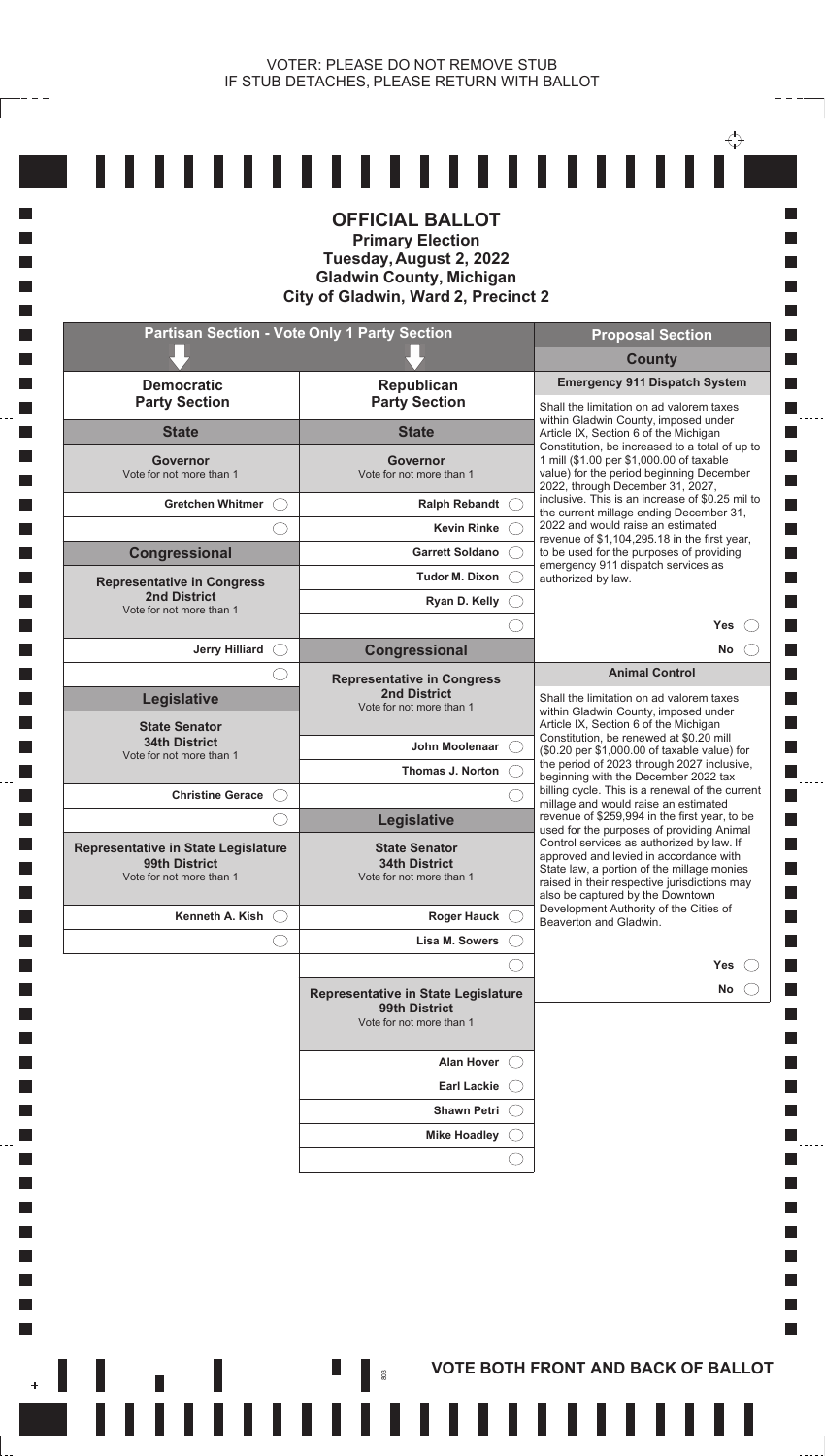|                                                      | <b>Partisan Section Continued - Vote Only 1 Party Section</b>                 | <b>Proposal Section</b>                                                                                                                                                 |
|------------------------------------------------------|-------------------------------------------------------------------------------|-------------------------------------------------------------------------------------------------------------------------------------------------------------------------|
|                                                      |                                                                               | <b>County</b>                                                                                                                                                           |
| <b>Democratic</b><br><b>Party Section</b>            | Republican<br><b>Party Section</b>                                            | <b>Emergency Medical Services</b><br>For the purpose of continuing to provide                                                                                           |
| <b>County</b>                                        | <b>County</b>                                                                 | emergency medical services in Gladwin<br>County, for four (4) years (being 2023 to                                                                                      |
| <b>Road Commissioner</b><br>Vote for not more than 1 | <b>Road Commissioner</b><br>Vote for not more than 1                          | 2026 inclusive) shall the County of Gladwin<br>levy up to 1 mill (\$1.00 per \$1,000 of<br>taxable value), commencing with the<br>December 2022 tax billing through the |
|                                                      | <b>Steve J. Cameron</b>                                                       | 2025 tax billing; such assessment being an<br>increase over the 15 mill limitation provided                                                                             |
| <b>County Commissioner</b>                           |                                                                               | in Section 6, Article IX of the Michigan<br>Constitution of 1963. This tax will renew                                                                                   |
| <b>5th District</b><br>Vote for not more than 1      | <b>County Commissioner</b><br><b>5th District</b><br>Vote for not more than 1 | and continue a tax which was previously<br>levied at .9958 mills which otherwise<br>expired December 2020 and would raise an                                            |
|                                                      |                                                                               | estimated \$1,299,970 in the first calendar<br>year, based upon the 2022 taxable value. If                                                                              |
| <b>Delegate</b>                                      | <b>Rick Grove</b>                                                             | approved and levied in accordance with<br>State law, a portion of the millage monies                                                                                    |
| <b>Delegate to County Convention</b>                 |                                                                               | raised in their respective jurisdictions may<br>also be captured by the Downtown                                                                                        |
| Vote for not more than 3                             | <b>Delegate</b>                                                               | Development Authority of the Cities of<br>Beaverton and Gladwin.                                                                                                        |
|                                                      | <b>Delegate to County Convention</b>                                          |                                                                                                                                                                         |
|                                                      | Vote for not more than 5                                                      | <b>Yes</b>                                                                                                                                                              |
|                                                      |                                                                               |                                                                                                                                                                         |
|                                                      |                                                                               | <b>No</b>                                                                                                                                                               |

 $\Box$  $\Box$ 

**I** 

 $\Box$ 

П  $\Box$ 

**I**  $\mathcal{L}_{\mathcal{A}}$ 

 $\mathcal{L}_{\mathcal{A}}$ 

 $\mathcal{L}_{\mathcal{A}}$ 

 $\mathcal{L}_{\mathcal{A}}$ 

 $\Box$  $\Box$  $\Box$ 

**I**  $\Box$ 

 $\Box$ 

 $\Box$ 

**I** 

 $\Box$ 

 $\Box$  $\Box$ 

H

 $\mathcal{L}_{\mathcal{A}}$ 

 $\mathcal{L}_{\mathcal{A}}$ 

 $\Box$ 

 $\Box$ 

 $\Box$ 

**In**  $\Box$ 

**In**  $\Box$ 

**In** 

 $\Box$ 

**In** 

 $\Box$  $\Box$ 

 $\overline{\mathcal{A}}$ 

 $\mathcal{L}_{\mathcal{A}}$ 

 $\mathcal{L}_{\mathcal{A}}$ 

 $\mathcal{L}_{\mathcal{A}}$ 

 $\overline{\phantom{a}}$ 

 $\overline{\mathbb{R}}$ 

 $\mathbb{R}^n$ 

**A A Example 2015 In the Second Second Second Second Second Second Second Second Second Second Second Second Second Second Second Second Second Second Second Second Second Second Second Second Second Second Second Seco** 

П

 $\Box$  $\ddot{\phantom{a}}$ 

П

П

П

 $\Box$ П

 $\Box$  $\Box$ 

 $\blacksquare$ 

 $\Box$  $\blacksquare$ 

 $\blacksquare$ 

 $\blacksquare$ 

П

 $\mathcal{L}_{\mathcal{A}}$  $\blacksquare$ 

 $\Box$ 

П

 $\mathbb{R}^n$ 

 $\overleftrightarrow{\cdot}$ 

 $\ddotsc$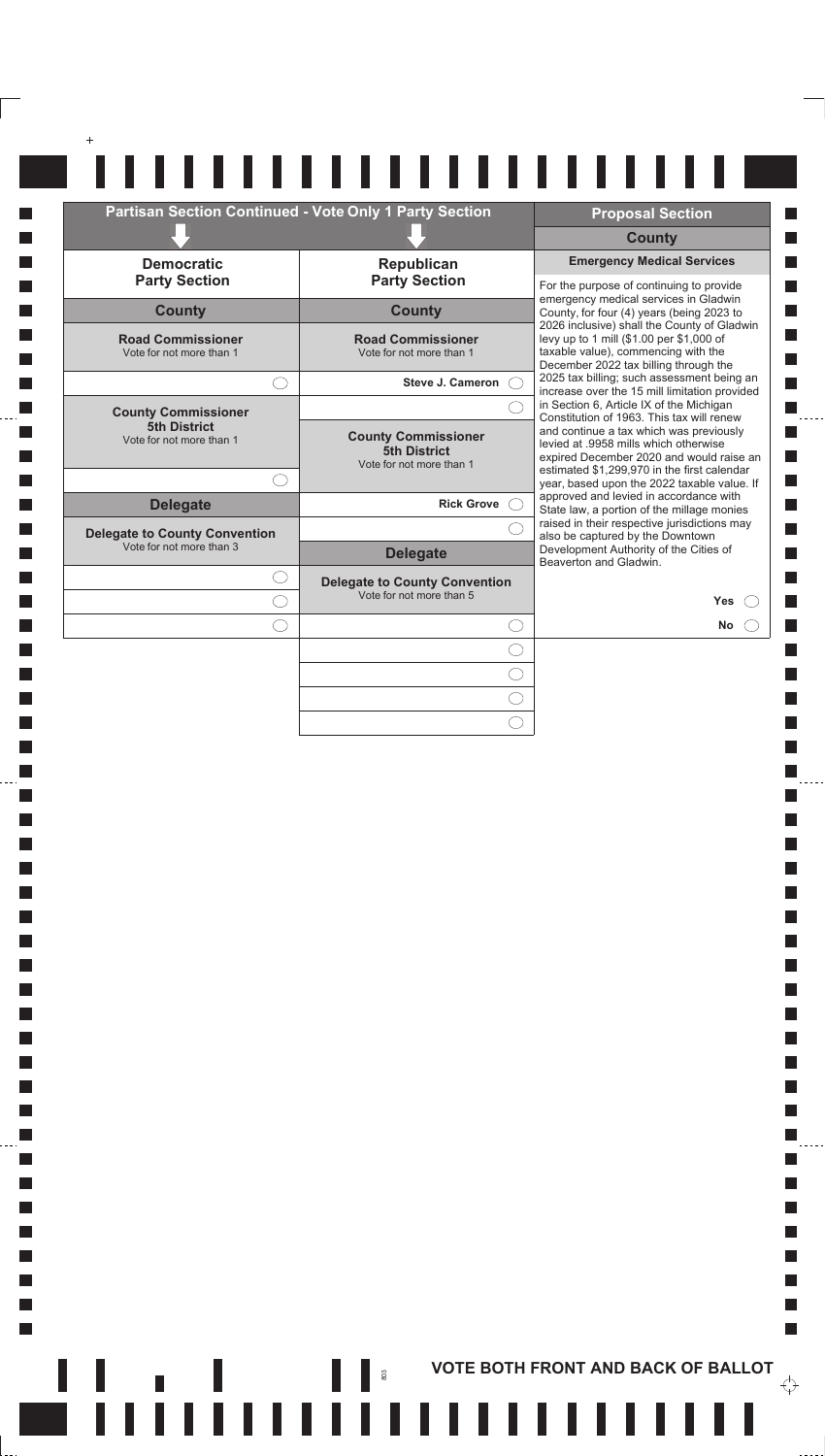**Ta** H **In Ta** 

**Tale In** 

**T Ta**  $\mathcal{L}_{\mathcal{A}}$  $\mathcal{L}_{\mathcal{A}}$ **I** L.

 $\overline{\phantom{a}}$ 

|                                                                                         | <b>OFFICIAL BALLOT</b><br><b>Primary Election</b><br>Tuesday, August 2, 2022<br><b>Gladwin County, Michigan</b><br><b>Beaverton Township, Precinct 1</b> |                                                                                                                                                                                                                                                                    |
|-----------------------------------------------------------------------------------------|----------------------------------------------------------------------------------------------------------------------------------------------------------|--------------------------------------------------------------------------------------------------------------------------------------------------------------------------------------------------------------------------------------------------------------------|
|                                                                                         | <b>Partisan Section - Vote Only 1 Party Section</b>                                                                                                      | <b>Proposal Section</b>                                                                                                                                                                                                                                            |
|                                                                                         |                                                                                                                                                          | <b>County</b><br><b>Emergency 911 Dispatch System</b>                                                                                                                                                                                                              |
| <b>Democratic</b><br><b>Party Section</b>                                               | Republican<br><b>Party Section</b>                                                                                                                       | Shall the limitation on ad valorem taxes                                                                                                                                                                                                                           |
| <b>State</b>                                                                            | <b>State</b>                                                                                                                                             | within Gladwin County, imposed under<br>Article IX, Section 6 of the Michigan                                                                                                                                                                                      |
| Governor<br>Vote for not more than 1                                                    | Governor<br>Vote for not more than 1                                                                                                                     | Constitution, be increased to a total of up to<br>1 mill (\$1.00 per \$1,000.00 of taxable<br>value) for the period beginning December<br>2022, through December 31, 2027,                                                                                         |
| <b>Gretchen Whitmer</b>                                                                 | Kevin Rinke                                                                                                                                              | inclusive. This is an increase of \$0.25 mil to<br>the current millage ending December 31,                                                                                                                                                                         |
|                                                                                         | <b>Garrett Soldano</b>                                                                                                                                   | 2022 and would raise an estimated<br>revenue of \$1,104,295.18 in the first year,                                                                                                                                                                                  |
| Congressional                                                                           | <b>Tudor M. Dixon</b>                                                                                                                                    | to be used for the purposes of providing<br>emergency 911 dispatch services as                                                                                                                                                                                     |
| <b>Representative in Congress</b><br><b>2nd District</b>                                | Ryan D. Kelly                                                                                                                                            | authorized by law.                                                                                                                                                                                                                                                 |
| Vote for not more than 1                                                                | <b>Ralph Rebandt</b>                                                                                                                                     | <b>Yes</b>                                                                                                                                                                                                                                                         |
| <b>Jerry Hilliard</b>                                                                   | Congressional                                                                                                                                            | <b>No</b>                                                                                                                                                                                                                                                          |
|                                                                                         | <b>Representative in Congress</b>                                                                                                                        | <b>Animal Control</b>                                                                                                                                                                                                                                              |
| Legislative<br><b>State Senator</b>                                                     | <b>2nd District</b><br>Vote for not more than 1                                                                                                          | Shall the limitation on ad valorem taxes<br>within Gladwin County, imposed under<br>Article IX, Section 6 of the Michigan                                                                                                                                          |
| <b>34th District</b><br>Vote for not more than 1                                        | Thomas J. Norton                                                                                                                                         | Constitution, be renewed at \$0.20 mill<br>(\$0.20 per \$1,000.00 of taxable value) for                                                                                                                                                                            |
|                                                                                         | John Moolenaar                                                                                                                                           | the period of 2023 through 2027 inclusive,<br>beginning with the December 2022 tax                                                                                                                                                                                 |
| <b>Christine Gerace</b>                                                                 |                                                                                                                                                          | billing cycle. This is a renewal of the current<br>millage and would raise an estimated<br>revenue of \$259,994 in the first year, to be                                                                                                                           |
| <b>Representative in State Legislature</b><br>95th District<br>Vote for not more than 1 | <b>Legislative</b><br><b>State Senator</b><br><b>34th District</b><br>Vote for not more than 1                                                           | used for the purposes of providing Animal<br>Control services as authorized by law. If<br>approved and levied in accordance with<br>State law, a portion of the millage monies<br>raised in their respective jurisdictions may<br>also be captured by the Downtown |
| <b>Larry Grell</b>                                                                      | Lisa M. Sowers                                                                                                                                           | Development Authority of the Cities of<br>Beaverton and Gladwin.                                                                                                                                                                                                   |
| <b>Matthew Dawson</b>                                                                   | <b>Roger Hauck</b>                                                                                                                                       |                                                                                                                                                                                                                                                                    |
|                                                                                         |                                                                                                                                                          | <b>Yes</b>                                                                                                                                                                                                                                                         |
|                                                                                         | Representative in State Legislature<br>95th District<br>Vote for not more than 1                                                                         | <b>No</b>                                                                                                                                                                                                                                                          |
|                                                                                         | Charles A. McGinnis, Jr.                                                                                                                                 |                                                                                                                                                                                                                                                                    |
|                                                                                         | <b>Bill G. Schuette</b>                                                                                                                                  |                                                                                                                                                                                                                                                                    |
|                                                                                         | <b>Ann Manary</b>                                                                                                                                        |                                                                                                                                                                                                                                                                    |
|                                                                                         |                                                                                                                                                          |                                                                                                                                                                                                                                                                    |

**AND RESORT AND BACK OF BALLOT**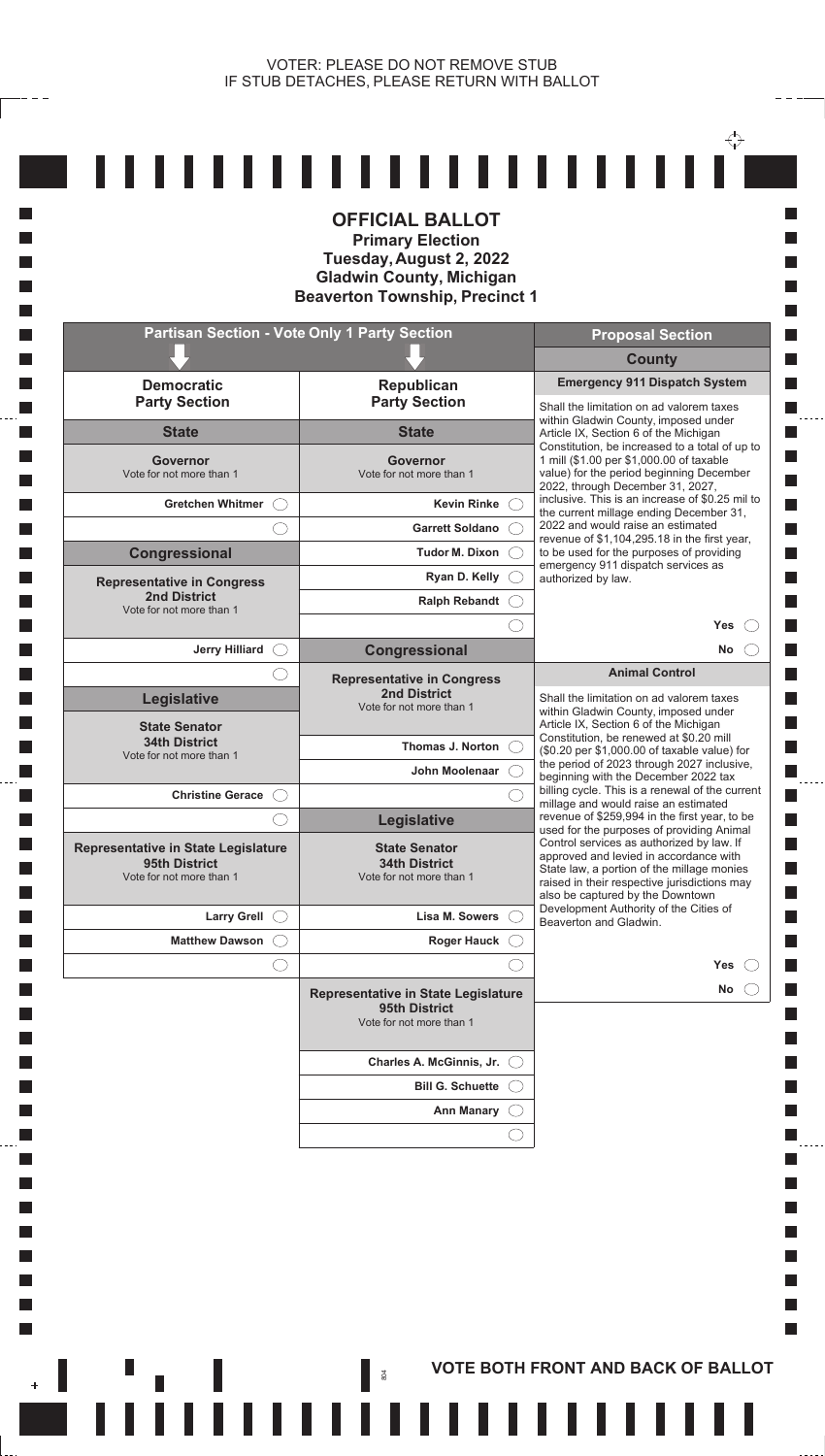| <b>County</b><br><b>Democratic</b><br>Republican<br><b>Party Section</b><br><b>Party Section</b><br><b>County</b><br><b>County</b><br><b>Road Commissioner</b><br><b>Road Commissioner</b><br>Vote for not more than 1<br>Vote for not more than 1<br><b>Steve J. Cameron</b><br><b>County Commissioner</b><br><b>5th District</b><br><b>County Commissioner</b><br>Vote for not more than 1<br>5th District<br>Vote for not more than 1<br><b>Delegate</b><br><b>Rick Grove</b><br>raised in their respective jurisdictions may<br><b>Delegate to County Convention</b><br>Vote for not more than 2<br>Development Authority of the Cities of<br><b>Delegate</b><br>Beaverton and Gladwin.<br><b>Delegate to County Convention</b><br>Vote for not more than 8<br>C<br><b>Township</b><br><b>Millage</b> |     | <b>Emergency Medical Services</b><br>For the purpose of continuing to provide<br>emergency medical services in Gladwin<br>County, for four (4) years (being 2023 to<br>2026 inclusive) shall the County of Gladwin<br>levy up to 1 mill (\$1.00 per \$1,000 of<br>taxable value), commencing with the<br>December 2022 tax billing through the<br>2025 tax billing; such assessment being an<br>increase over the 15 mill limitation provided<br>in Section 6, Article IX of the Michigan<br>Constitution of 1963. This tax will renew<br>and continue a tax which was previously<br>levied at .9958 mills which otherwise<br>expired December 2020 and would raise an<br>estimated \$1,299,970 in the first calendar<br>year, based upon the 2022 taxable value. If<br>approved and levied in accordance with<br>State law, a portion of the millage monies |  |  |
|-----------------------------------------------------------------------------------------------------------------------------------------------------------------------------------------------------------------------------------------------------------------------------------------------------------------------------------------------------------------------------------------------------------------------------------------------------------------------------------------------------------------------------------------------------------------------------------------------------------------------------------------------------------------------------------------------------------------------------------------------------------------------------------------------------------|-----|--------------------------------------------------------------------------------------------------------------------------------------------------------------------------------------------------------------------------------------------------------------------------------------------------------------------------------------------------------------------------------------------------------------------------------------------------------------------------------------------------------------------------------------------------------------------------------------------------------------------------------------------------------------------------------------------------------------------------------------------------------------------------------------------------------------------------------------------------------------|--|--|
|                                                                                                                                                                                                                                                                                                                                                                                                                                                                                                                                                                                                                                                                                                                                                                                                           |     |                                                                                                                                                                                                                                                                                                                                                                                                                                                                                                                                                                                                                                                                                                                                                                                                                                                              |  |  |
|                                                                                                                                                                                                                                                                                                                                                                                                                                                                                                                                                                                                                                                                                                                                                                                                           |     |                                                                                                                                                                                                                                                                                                                                                                                                                                                                                                                                                                                                                                                                                                                                                                                                                                                              |  |  |
|                                                                                                                                                                                                                                                                                                                                                                                                                                                                                                                                                                                                                                                                                                                                                                                                           |     |                                                                                                                                                                                                                                                                                                                                                                                                                                                                                                                                                                                                                                                                                                                                                                                                                                                              |  |  |
|                                                                                                                                                                                                                                                                                                                                                                                                                                                                                                                                                                                                                                                                                                                                                                                                           |     |                                                                                                                                                                                                                                                                                                                                                                                                                                                                                                                                                                                                                                                                                                                                                                                                                                                              |  |  |
|                                                                                                                                                                                                                                                                                                                                                                                                                                                                                                                                                                                                                                                                                                                                                                                                           |     |                                                                                                                                                                                                                                                                                                                                                                                                                                                                                                                                                                                                                                                                                                                                                                                                                                                              |  |  |
|                                                                                                                                                                                                                                                                                                                                                                                                                                                                                                                                                                                                                                                                                                                                                                                                           |     |                                                                                                                                                                                                                                                                                                                                                                                                                                                                                                                                                                                                                                                                                                                                                                                                                                                              |  |  |
|                                                                                                                                                                                                                                                                                                                                                                                                                                                                                                                                                                                                                                                                                                                                                                                                           |     |                                                                                                                                                                                                                                                                                                                                                                                                                                                                                                                                                                                                                                                                                                                                                                                                                                                              |  |  |
|                                                                                                                                                                                                                                                                                                                                                                                                                                                                                                                                                                                                                                                                                                                                                                                                           |     |                                                                                                                                                                                                                                                                                                                                                                                                                                                                                                                                                                                                                                                                                                                                                                                                                                                              |  |  |
|                                                                                                                                                                                                                                                                                                                                                                                                                                                                                                                                                                                                                                                                                                                                                                                                           |     |                                                                                                                                                                                                                                                                                                                                                                                                                                                                                                                                                                                                                                                                                                                                                                                                                                                              |  |  |
|                                                                                                                                                                                                                                                                                                                                                                                                                                                                                                                                                                                                                                                                                                                                                                                                           |     | also be captured by the Downtown                                                                                                                                                                                                                                                                                                                                                                                                                                                                                                                                                                                                                                                                                                                                                                                                                             |  |  |
|                                                                                                                                                                                                                                                                                                                                                                                                                                                                                                                                                                                                                                                                                                                                                                                                           |     |                                                                                                                                                                                                                                                                                                                                                                                                                                                                                                                                                                                                                                                                                                                                                                                                                                                              |  |  |
|                                                                                                                                                                                                                                                                                                                                                                                                                                                                                                                                                                                                                                                                                                                                                                                                           | Yes |                                                                                                                                                                                                                                                                                                                                                                                                                                                                                                                                                                                                                                                                                                                                                                                                                                                              |  |  |
|                                                                                                                                                                                                                                                                                                                                                                                                                                                                                                                                                                                                                                                                                                                                                                                                           | No  |                                                                                                                                                                                                                                                                                                                                                                                                                                                                                                                                                                                                                                                                                                                                                                                                                                                              |  |  |
|                                                                                                                                                                                                                                                                                                                                                                                                                                                                                                                                                                                                                                                                                                                                                                                                           |     |                                                                                                                                                                                                                                                                                                                                                                                                                                                                                                                                                                                                                                                                                                                                                                                                                                                              |  |  |
| ◯                                                                                                                                                                                                                                                                                                                                                                                                                                                                                                                                                                                                                                                                                                                                                                                                         |     | Shall the previously voted increase in the                                                                                                                                                                                                                                                                                                                                                                                                                                                                                                                                                                                                                                                                                                                                                                                                                   |  |  |
|                                                                                                                                                                                                                                                                                                                                                                                                                                                                                                                                                                                                                                                                                                                                                                                                           |     | tax limitation imposed under Section 6,<br>Article 9, of the Michigan Constitution, on<br>general ad valorem taxes within the                                                                                                                                                                                                                                                                                                                                                                                                                                                                                                                                                                                                                                                                                                                                |  |  |
|                                                                                                                                                                                                                                                                                                                                                                                                                                                                                                                                                                                                                                                                                                                                                                                                           |     | Township of Beaverton, State of Michigan,<br>be renewed at 1.98 mills (\$1.98 per \$1,000                                                                                                                                                                                                                                                                                                                                                                                                                                                                                                                                                                                                                                                                                                                                                                    |  |  |
|                                                                                                                                                                                                                                                                                                                                                                                                                                                                                                                                                                                                                                                                                                                                                                                                           |     | of taxable value) for a period of 5 years<br>commencing on 2023 through 2027                                                                                                                                                                                                                                                                                                                                                                                                                                                                                                                                                                                                                                                                                                                                                                                 |  |  |
|                                                                                                                                                                                                                                                                                                                                                                                                                                                                                                                                                                                                                                                                                                                                                                                                           |     | inclusive for the purpose of constructing<br>and improving local roads; and shall the<br>Township levy such renewal in millage for                                                                                                                                                                                                                                                                                                                                                                                                                                                                                                                                                                                                                                                                                                                           |  |  |
| year an estimated \$108,598.54                                                                                                                                                                                                                                                                                                                                                                                                                                                                                                                                                                                                                                                                                                                                                                            |     | said purpose, thereby, raising in the first                                                                                                                                                                                                                                                                                                                                                                                                                                                                                                                                                                                                                                                                                                                                                                                                                  |  |  |
| billing.                                                                                                                                                                                                                                                                                                                                                                                                                                                                                                                                                                                                                                                                                                                                                                                                  |     | commencing with the December 2023 tax                                                                                                                                                                                                                                                                                                                                                                                                                                                                                                                                                                                                                                                                                                                                                                                                                        |  |  |
|                                                                                                                                                                                                                                                                                                                                                                                                                                                                                                                                                                                                                                                                                                                                                                                                           | Yes |                                                                                                                                                                                                                                                                                                                                                                                                                                                                                                                                                                                                                                                                                                                                                                                                                                                              |  |  |
|                                                                                                                                                                                                                                                                                                                                                                                                                                                                                                                                                                                                                                                                                                                                                                                                           | No  |                                                                                                                                                                                                                                                                                                                                                                                                                                                                                                                                                                                                                                                                                                                                                                                                                                                              |  |  |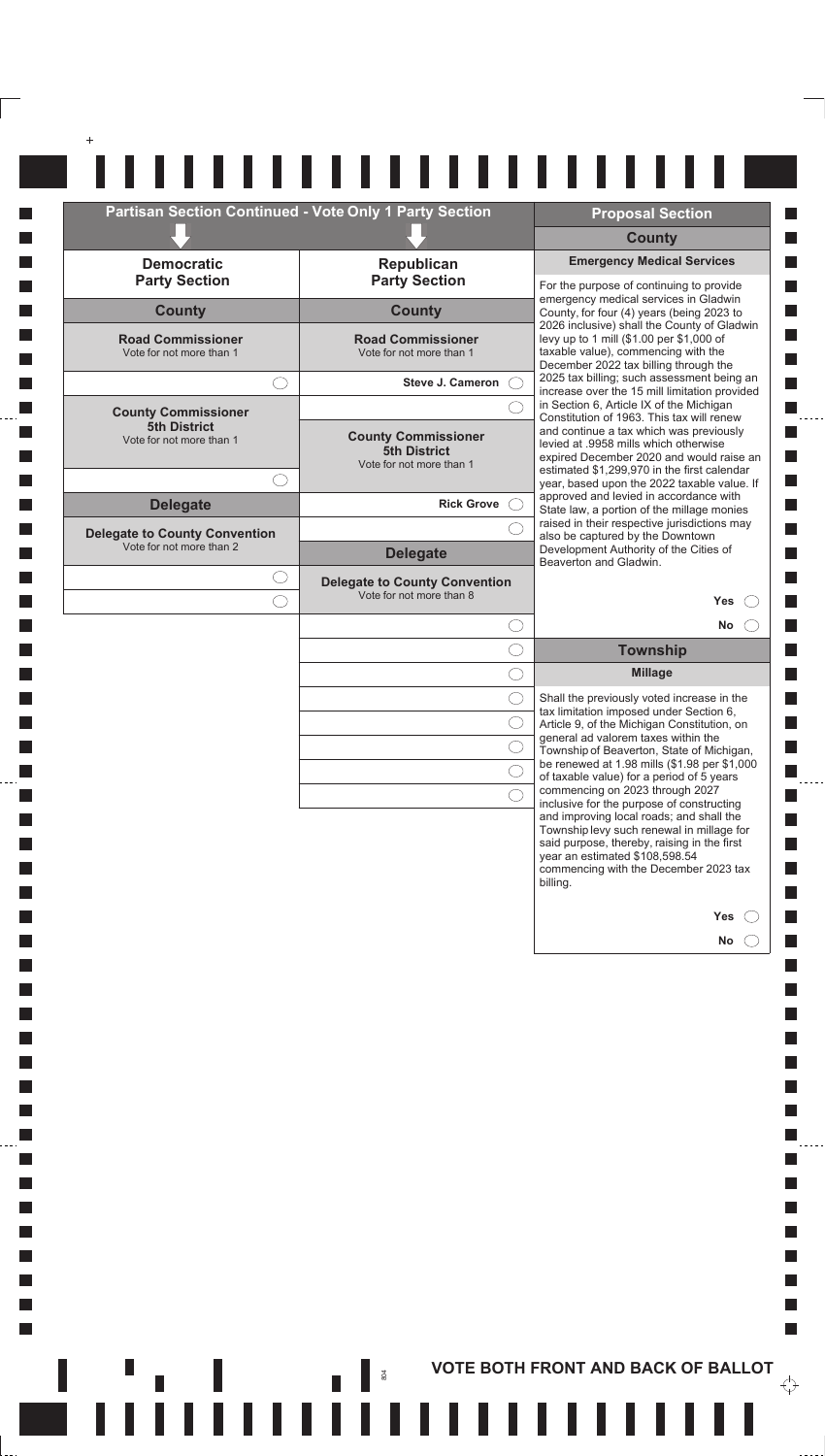|                                                                                  | <b>Partisan Section - Vote Only 1 Party Section</b>                              | <b>Proposal Section</b>                                                                                                                                                                                               |
|----------------------------------------------------------------------------------|----------------------------------------------------------------------------------|-----------------------------------------------------------------------------------------------------------------------------------------------------------------------------------------------------------------------|
|                                                                                  |                                                                                  | <b>County</b>                                                                                                                                                                                                         |
| <b>Democratic</b><br><b>Party Section</b>                                        | Republican<br><b>Party Section</b>                                               | <b>Emergency 911 Dispatch System</b><br>Shall the limitation on ad valorem taxes                                                                                                                                      |
| <b>State</b>                                                                     | <b>State</b>                                                                     | within Gladwin County, imposed under<br>Article IX, Section 6 of the Michigan                                                                                                                                         |
| <b>Governor</b><br>Vote for not more than 1                                      | <b>Governor</b><br>Vote for not more than 1                                      | Constitution, be increased to a total of up to<br>1 mill (\$1.00 per \$1,000.00 of taxable<br>value) for the period beginning December<br>2022, through December 31, 2027,                                            |
| Gretchen Whitmer (                                                               | Garrett Soldano                                                                  | inclusive. This is an increase of \$0.25 mil to<br>the current millage ending December 31,                                                                                                                            |
| ( )                                                                              | Tudor M. Dixon (                                                                 | 2022 and would raise an estimated<br>revenue of \$1,104,295.18 in the first year,                                                                                                                                     |
| Congressional                                                                    | Ryan D. Kelly (                                                                  | to be used for the purposes of providing<br>emergency 911 dispatch services as                                                                                                                                        |
| <b>Representative in Congress</b><br>2nd District                                | Ralph Rebandt C                                                                  | authorized by law.                                                                                                                                                                                                    |
| Vote for not more than 1                                                         | Kevin Rinke $\bigcirc$                                                           |                                                                                                                                                                                                                       |
| Jerry Hilliard O                                                                 | <b>Congressional</b>                                                             | Yes<br>No                                                                                                                                                                                                             |
| ( )                                                                              |                                                                                  | <b>Animal Control</b>                                                                                                                                                                                                 |
| Legislative                                                                      | <b>Representative in Congress</b><br><b>2nd District</b>                         | Shall the limitation on ad valorem taxes                                                                                                                                                                              |
| <b>State Senator</b>                                                             | Vote for not more than 1                                                         | within Gladwin County, imposed under<br>Article IX, Section 6 of the Michigan                                                                                                                                         |
| <b>34th District</b><br>Vote for not more than 1                                 | John Moolenaar (                                                                 | Constitution, be renewed at \$0.20 mill<br>(\$0.20 per \$1,000.00 of taxable value) for                                                                                                                               |
|                                                                                  | Thomas J. Norton (                                                               | the period of 2023 through 2027 inclusive,<br>beginning with the December 2022 tax                                                                                                                                    |
| Christine Gerace (                                                               |                                                                                  | billing cycle. This is a renewal of the current<br>millage and would raise an estimated                                                                                                                               |
|                                                                                  | Legislative                                                                      | revenue of \$259,994 in the first year, to be<br>used for the purposes of providing Animal                                                                                                                            |
| Representative in State Legislature<br>99th District<br>Vote for not more than 1 | <b>State Senator</b><br><b>34th District</b><br>Vote for not more than 1         | Control services as authorized by law. If<br>approved and levied in accordance with<br>State law, a portion of the millage monies<br>raised in their respective jurisdictions may<br>also be captured by the Downtown |
| Kenneth A. Kish $\bigcirc$                                                       | Roger Hauck C                                                                    | Development Authority of the Cities of<br>Beaverton and Gladwin.                                                                                                                                                      |
|                                                                                  | Lisa M. Sowers (                                                                 |                                                                                                                                                                                                                       |
|                                                                                  |                                                                                  | <b>Yes</b>                                                                                                                                                                                                            |
|                                                                                  | Representative in State Legislature<br>99th District<br>Vote for not more than 1 | <b>No</b>                                                                                                                                                                                                             |
|                                                                                  | Earl Lackie (                                                                    |                                                                                                                                                                                                                       |
|                                                                                  | Shawn Petri (                                                                    |                                                                                                                                                                                                                       |
|                                                                                  | Mike Hoadley (                                                                   |                                                                                                                                                                                                                       |
|                                                                                  |                                                                                  |                                                                                                                                                                                                                       |
|                                                                                  | Alan Hover (                                                                     |                                                                                                                                                                                                                       |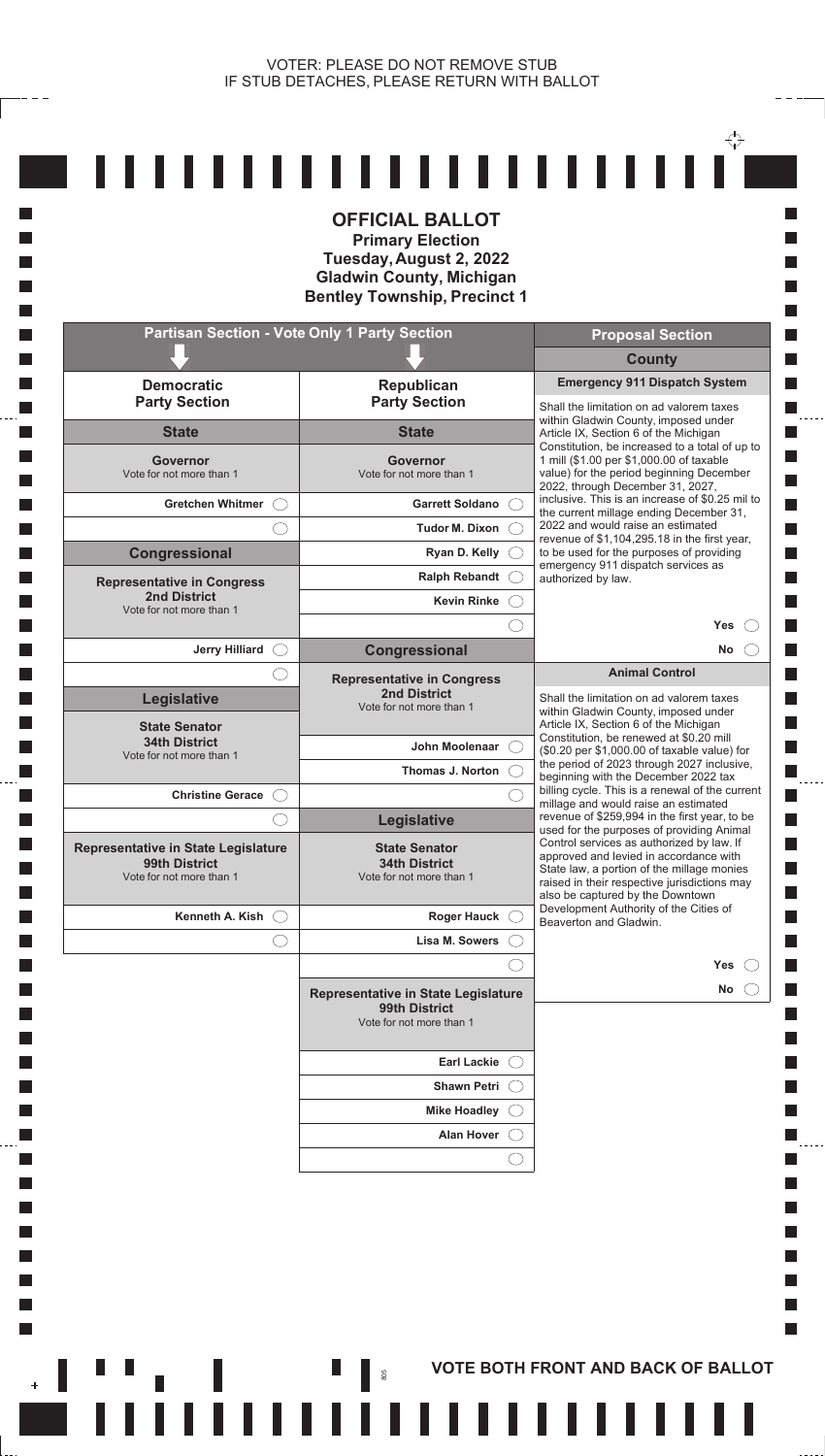| <b>Partisan Section Continued - Vote Only 1 Party Section</b>    |                                                                        | <b>Proposal Section</b>                                                                                                                                                 |
|------------------------------------------------------------------|------------------------------------------------------------------------|-------------------------------------------------------------------------------------------------------------------------------------------------------------------------|
|                                                                  |                                                                        | <b>County</b>                                                                                                                                                           |
| <b>Democratic</b>                                                | Republican                                                             | <b>Emergency Medical Services</b>                                                                                                                                       |
| <b>Party Section</b>                                             | <b>Party Section</b>                                                   | For the purpose of continuing to provide                                                                                                                                |
| <b>County</b>                                                    | <b>County</b>                                                          | emergency medical services in Gladwin<br>County, for four (4) years (being 2023 to                                                                                      |
| <b>Road Commissioner</b><br>Vote for not more than 1             | <b>Road Commissioner</b><br>Vote for not more than 1                   | 2026 inclusive) shall the County of Gladwin<br>levy up to 1 mill (\$1.00 per \$1,000 of<br>taxable value), commencing with the<br>December 2022 tax billing through the |
|                                                                  | Steve J. Cameron (                                                     | 2025 tax billing; such assessment being an<br>increase over the 15 mill limitation provided                                                                             |
| <b>County Commissioner</b>                                       |                                                                        | in Section 6, Article IX of the Michigan<br>Constitution of 1963. This tax will renew                                                                                   |
| 3rd District<br>Vote for not more than 1                         | <b>County Commissioner</b><br>3rd District<br>Vote for not more than 1 | and continue a tax which was previously<br>levied at .9958 mills which otherwise<br>expired December 2020 and would raise an                                            |
|                                                                  |                                                                        | estimated \$1,299,970 in the first calendar<br>year, based upon the 2022 taxable value. If                                                                              |
| <b>Township</b>                                                  | Tami O'Donnell (                                                       | approved and levied in accordance with<br>State law, a portion of the millage monies                                                                                    |
| <b>Clerk</b>                                                     | Endre Sefcsik C                                                        | raised in their respective jurisdictions may<br>also be captured by the Downtown                                                                                        |
| Partial Term Ending 11/20/2024<br>Vote for not more than 1       |                                                                        | Development Authority of the Cities of<br>Beaverton and Gladwin.                                                                                                        |
|                                                                  | <b>Township</b>                                                        |                                                                                                                                                                         |
| ()                                                               | <b>Clerk</b><br>Partial Term Ending 11/20/2024                         | <b>Yes</b>                                                                                                                                                              |
| <b>Delegate</b>                                                  | Vote for not more than 1                                               | No                                                                                                                                                                      |
| <b>Delegate to County Convention</b><br>Vote for not more than 2 | Kristie Resmer (                                                       |                                                                                                                                                                         |
|                                                                  |                                                                        |                                                                                                                                                                         |
|                                                                  | <b>Delegate</b>                                                        |                                                                                                                                                                         |
|                                                                  | <b>Delegate to County Convention</b><br>Vote for not more than 4       |                                                                                                                                                                         |
|                                                                  | Betty A. Watson                                                        |                                                                                                                                                                         |
|                                                                  |                                                                        |                                                                                                                                                                         |
|                                                                  |                                                                        |                                                                                                                                                                         |
|                                                                  |                                                                        |                                                                                                                                                                         |
|                                                                  |                                                                        |                                                                                                                                                                         |

**I**  $\Box$ 

**I**  $\Box$ 

**I**  $\mathcal{L}_{\mathcal{A}}$ 

 $\mathcal{L}_{\mathcal{A}}$ 

 $\mathcal{L}_{\mathcal{A}}$ 

 $\mathcal{L}_{\mathcal{A}}$ 

 $\overline{\phantom{a}}$ 

П  $\mathcal{L}_{\mathcal{A}}$ 

**THE ROOTH FRONT AND BACK OF BALLOT** 

 $- - -$ 

П

П П

 $\Box$ П

 $\mathcal{L}_{\mathcal{A}}$ 

 $\mathcal{L}_{\mathcal{A}}$  $\frac{1}{2}$ 

 $\Box$ 

П

 $\mathbb{R}^n$ 

 $\overleftrightarrow{\cdot}$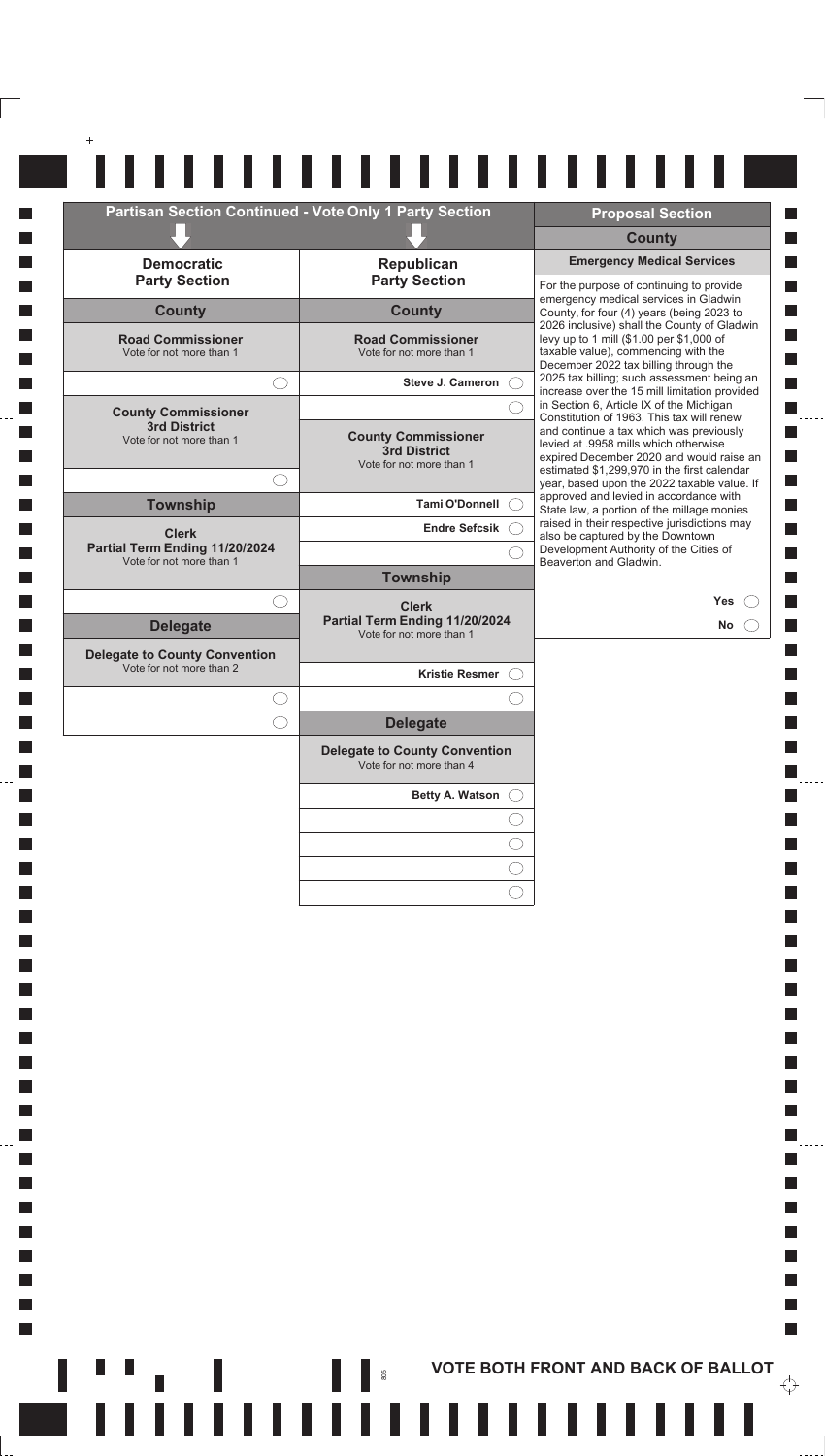**I** 

П

**In I** 

**The State** 

**In** 

**T** 

П  $\mathcal{L}_{\mathcal{A}}$ **I** k.

 $\overline{\phantom{a}}$ 

|                                                                                         | <b>OFFICIAL BALLOT</b><br><b>Primary Election</b><br>Tuesday, August 2, 2022<br><b>Gladwin County, Michigan</b><br><b>Billings Township, Precinct 1</b> |                                                                                                                                                                                                                       |
|-----------------------------------------------------------------------------------------|---------------------------------------------------------------------------------------------------------------------------------------------------------|-----------------------------------------------------------------------------------------------------------------------------------------------------------------------------------------------------------------------|
| <b>Partisan Section - Vote Only 1 Party Section</b>                                     |                                                                                                                                                         | <b>Proposal Section</b>                                                                                                                                                                                               |
|                                                                                         |                                                                                                                                                         | <b>County</b><br><b>Emergency 911 Dispatch System</b>                                                                                                                                                                 |
| <b>Democratic</b><br><b>Party Section</b>                                               | Republican<br><b>Party Section</b>                                                                                                                      | Shall the limitation on ad valorem taxes                                                                                                                                                                              |
| <b>State</b>                                                                            | <b>State</b>                                                                                                                                            | within Gladwin County, imposed under<br>Article IX, Section 6 of the Michigan                                                                                                                                         |
| Governor<br>Vote for not more than 1                                                    | Governor<br>Vote for not more than 1                                                                                                                    | Constitution, be increased to a total of up to<br>1 mill (\$1.00 per \$1,000.00 of taxable<br>value) for the period beginning December                                                                                |
| <b>Gretchen Whitmer</b>                                                                 | <b>Tudor M. Dixon</b>                                                                                                                                   | 2022, through December 31, 2027,<br>inclusive. This is an increase of \$0.25 mil to                                                                                                                                   |
|                                                                                         | Ryan D. Kelly                                                                                                                                           | the current millage ending December 31,<br>2022 and would raise an estimated<br>revenue of \$1,104,295.18 in the first year,                                                                                          |
| Congressional                                                                           | <b>Ralph Rebandt</b>                                                                                                                                    | to be used for the purposes of providing<br>emergency 911 dispatch services as                                                                                                                                        |
| <b>Representative in Congress</b>                                                       | <b>Kevin Rinke</b>                                                                                                                                      | authorized by law.                                                                                                                                                                                                    |
| <b>2nd District</b><br>Vote for not more than 1                                         | <b>Garrett Soldano</b>                                                                                                                                  |                                                                                                                                                                                                                       |
|                                                                                         |                                                                                                                                                         | <b>Yes</b>                                                                                                                                                                                                            |
| <b>Jerry Hilliard</b>                                                                   | Congressional                                                                                                                                           | No<br><b>Animal Control</b>                                                                                                                                                                                           |
| Legislative<br><b>State Senator</b>                                                     | <b>Representative in Congress</b><br><b>2nd District</b><br>Vote for not more than 1                                                                    | Shall the limitation on ad valorem taxes<br>within Gladwin County, imposed under<br>Article IX, Section 6 of the Michigan                                                                                             |
| <b>34th District</b><br>Vote for not more than 1                                        | Thomas J. Norton                                                                                                                                        | Constitution, be renewed at \$0.20 mill<br>(\$0.20 per \$1,000.00 of taxable value) for                                                                                                                               |
|                                                                                         | John Moolenaar                                                                                                                                          | the period of 2023 through 2027 inclusive,<br>beginning with the December 2022 tax                                                                                                                                    |
| <b>Christine Gerace</b>                                                                 |                                                                                                                                                         | billing cycle. This is a renewal of the current<br>millage and would raise an estimated                                                                                                                               |
|                                                                                         | <b>Legislative</b>                                                                                                                                      | revenue of \$259,994 in the first year, to be<br>used for the purposes of providing Animal                                                                                                                            |
| <b>Representative in State Legislature</b><br>95th District<br>Vote for not more than 1 | <b>State Senator</b><br><b>34th District</b><br>Vote for not more than 1                                                                                | Control services as authorized by law. If<br>approved and levied in accordance with<br>State law, a portion of the millage monies<br>raised in their respective jurisdictions may<br>also be captured by the Downtown |
| <b>Matthew Dawson</b>                                                                   | Lisa M. Sowers                                                                                                                                          | Development Authority of the Cities of<br>Beaverton and Gladwin.                                                                                                                                                      |
| <b>Larry Grell</b>                                                                      | <b>Roger Hauck</b>                                                                                                                                      |                                                                                                                                                                                                                       |
|                                                                                         |                                                                                                                                                         | Yes                                                                                                                                                                                                                   |
|                                                                                         | Representative in State Legislature<br>95th District<br>Vote for not more than 1                                                                        | No                                                                                                                                                                                                                    |
|                                                                                         | <b>Bill G. Schuette</b>                                                                                                                                 |                                                                                                                                                                                                                       |
|                                                                                         | <b>Ann Manary</b>                                                                                                                                       |                                                                                                                                                                                                                       |
|                                                                                         | Charles A. McGinnis, Jr.                                                                                                                                |                                                                                                                                                                                                                       |

**THE REPORT OF SALLOT**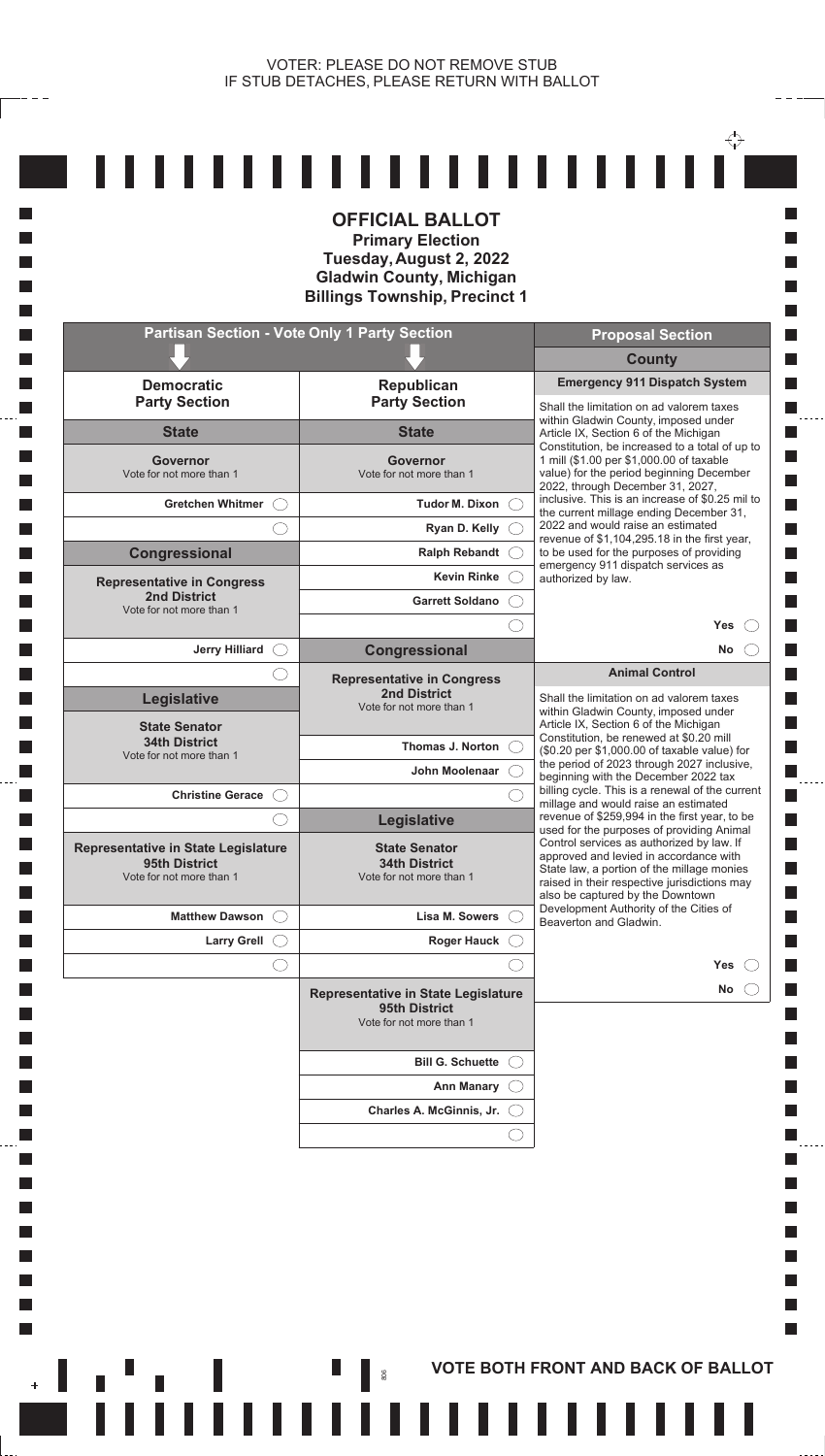| <b>Emergency Medical Services</b><br><b>Democratic</b><br>Republican<br><b>Party Section</b><br><b>Party Section</b><br>For the purpose of continuing to provide<br>emergency medical services in Gladwin<br><b>County</b><br><b>County</b><br>County, for four (4) years (being 2023 to<br>2026 inclusive) shall the County of Gladwin<br><b>Road Commissioner</b><br><b>Road Commissioner</b><br>levy up to 1 mill (\$1.00 per \$1,000 of<br>taxable value), commencing with the<br>Vote for not more than 1<br>Vote for not more than 1<br>December 2022 tax billing through the<br>2025 tax billing; such assessment being an<br>Steve J. Cameron C.<br>$\bigcirc$<br>increase over the 15 mill limitation provided<br>in Section 6, Article IX of the Michigan<br><b>County Commissioner</b><br>Constitution of 1963. This tax will renew<br>3rd District<br>and continue a tax which was previously<br><b>County Commissioner</b><br>Vote for not more than 1<br>levied at .9958 mills which otherwise<br>3rd District<br>expired December 2020 and would raise an<br>Vote for not more than 1<br>estimated \$1,299,970 in the first calendar<br>C<br>year, based upon the 2022 taxable value. If<br>approved and levied in accordance with<br><b>Delegate</b><br><b>Endre Sefcsik</b><br>State law, a portion of the millage monies<br>raised in their respective jurisdictions may<br><b>Tami O'Donnell</b><br>also be captured by the Downtown<br>Vote for not more than 4<br>Development Authority of the Cities of<br>Beaverton and Gladwin.<br><b>Delegate</b><br>C<br><b>Yes</b><br>C<br><b>Delegate to County Convention</b><br>Vote for not more than 10<br>C<br>No<br><b>Timothy Mester</b><br>( ) |                                      | <b>Partisan Section Continued - Vote Only 1 Party Section</b> | <b>Proposal Section</b>                   |
|--------------------------------------------------------------------------------------------------------------------------------------------------------------------------------------------------------------------------------------------------------------------------------------------------------------------------------------------------------------------------------------------------------------------------------------------------------------------------------------------------------------------------------------------------------------------------------------------------------------------------------------------------------------------------------------------------------------------------------------------------------------------------------------------------------------------------------------------------------------------------------------------------------------------------------------------------------------------------------------------------------------------------------------------------------------------------------------------------------------------------------------------------------------------------------------------------------------------------------------------------------------------------------------------------------------------------------------------------------------------------------------------------------------------------------------------------------------------------------------------------------------------------------------------------------------------------------------------------------------------------------------------------------------------------------------------------------------------|--------------------------------------|---------------------------------------------------------------|-------------------------------------------|
|                                                                                                                                                                                                                                                                                                                                                                                                                                                                                                                                                                                                                                                                                                                                                                                                                                                                                                                                                                                                                                                                                                                                                                                                                                                                                                                                                                                                                                                                                                                                                                                                                                                                                                                    |                                      |                                                               | <b>County</b>                             |
|                                                                                                                                                                                                                                                                                                                                                                                                                                                                                                                                                                                                                                                                                                                                                                                                                                                                                                                                                                                                                                                                                                                                                                                                                                                                                                                                                                                                                                                                                                                                                                                                                                                                                                                    |                                      |                                                               |                                           |
|                                                                                                                                                                                                                                                                                                                                                                                                                                                                                                                                                                                                                                                                                                                                                                                                                                                                                                                                                                                                                                                                                                                                                                                                                                                                                                                                                                                                                                                                                                                                                                                                                                                                                                                    |                                      |                                                               |                                           |
|                                                                                                                                                                                                                                                                                                                                                                                                                                                                                                                                                                                                                                                                                                                                                                                                                                                                                                                                                                                                                                                                                                                                                                                                                                                                                                                                                                                                                                                                                                                                                                                                                                                                                                                    |                                      |                                                               |                                           |
|                                                                                                                                                                                                                                                                                                                                                                                                                                                                                                                                                                                                                                                                                                                                                                                                                                                                                                                                                                                                                                                                                                                                                                                                                                                                                                                                                                                                                                                                                                                                                                                                                                                                                                                    |                                      |                                                               |                                           |
|                                                                                                                                                                                                                                                                                                                                                                                                                                                                                                                                                                                                                                                                                                                                                                                                                                                                                                                                                                                                                                                                                                                                                                                                                                                                                                                                                                                                                                                                                                                                                                                                                                                                                                                    |                                      |                                                               |                                           |
|                                                                                                                                                                                                                                                                                                                                                                                                                                                                                                                                                                                                                                                                                                                                                                                                                                                                                                                                                                                                                                                                                                                                                                                                                                                                                                                                                                                                                                                                                                                                                                                                                                                                                                                    |                                      |                                                               |                                           |
|                                                                                                                                                                                                                                                                                                                                                                                                                                                                                                                                                                                                                                                                                                                                                                                                                                                                                                                                                                                                                                                                                                                                                                                                                                                                                                                                                                                                                                                                                                                                                                                                                                                                                                                    |                                      |                                                               |                                           |
|                                                                                                                                                                                                                                                                                                                                                                                                                                                                                                                                                                                                                                                                                                                                                                                                                                                                                                                                                                                                                                                                                                                                                                                                                                                                                                                                                                                                                                                                                                                                                                                                                                                                                                                    |                                      |                                                               |                                           |
|                                                                                                                                                                                                                                                                                                                                                                                                                                                                                                                                                                                                                                                                                                                                                                                                                                                                                                                                                                                                                                                                                                                                                                                                                                                                                                                                                                                                                                                                                                                                                                                                                                                                                                                    | <b>Delegate to County Convention</b> |                                                               |                                           |
|                                                                                                                                                                                                                                                                                                                                                                                                                                                                                                                                                                                                                                                                                                                                                                                                                                                                                                                                                                                                                                                                                                                                                                                                                                                                                                                                                                                                                                                                                                                                                                                                                                                                                                                    |                                      |                                                               |                                           |
|                                                                                                                                                                                                                                                                                                                                                                                                                                                                                                                                                                                                                                                                                                                                                                                                                                                                                                                                                                                                                                                                                                                                                                                                                                                                                                                                                                                                                                                                                                                                                                                                                                                                                                                    |                                      |                                                               |                                           |
|                                                                                                                                                                                                                                                                                                                                                                                                                                                                                                                                                                                                                                                                                                                                                                                                                                                                                                                                                                                                                                                                                                                                                                                                                                                                                                                                                                                                                                                                                                                                                                                                                                                                                                                    |                                      |                                                               |                                           |
|                                                                                                                                                                                                                                                                                                                                                                                                                                                                                                                                                                                                                                                                                                                                                                                                                                                                                                                                                                                                                                                                                                                                                                                                                                                                                                                                                                                                                                                                                                                                                                                                                                                                                                                    |                                      |                                                               |                                           |
|                                                                                                                                                                                                                                                                                                                                                                                                                                                                                                                                                                                                                                                                                                                                                                                                                                                                                                                                                                                                                                                                                                                                                                                                                                                                                                                                                                                                                                                                                                                                                                                                                                                                                                                    |                                      |                                                               |                                           |
|                                                                                                                                                                                                                                                                                                                                                                                                                                                                                                                                                                                                                                                                                                                                                                                                                                                                                                                                                                                                                                                                                                                                                                                                                                                                                                                                                                                                                                                                                                                                                                                                                                                                                                                    |                                      |                                                               |                                           |
|                                                                                                                                                                                                                                                                                                                                                                                                                                                                                                                                                                                                                                                                                                                                                                                                                                                                                                                                                                                                                                                                                                                                                                                                                                                                                                                                                                                                                                                                                                                                                                                                                                                                                                                    |                                      |                                                               |                                           |
|                                                                                                                                                                                                                                                                                                                                                                                                                                                                                                                                                                                                                                                                                                                                                                                                                                                                                                                                                                                                                                                                                                                                                                                                                                                                                                                                                                                                                                                                                                                                                                                                                                                                                                                    |                                      |                                                               |                                           |
|                                                                                                                                                                                                                                                                                                                                                                                                                                                                                                                                                                                                                                                                                                                                                                                                                                                                                                                                                                                                                                                                                                                                                                                                                                                                                                                                                                                                                                                                                                                                                                                                                                                                                                                    |                                      |                                                               |                                           |
|                                                                                                                                                                                                                                                                                                                                                                                                                                                                                                                                                                                                                                                                                                                                                                                                                                                                                                                                                                                                                                                                                                                                                                                                                                                                                                                                                                                                                                                                                                                                                                                                                                                                                                                    |                                      |                                                               |                                           |
|                                                                                                                                                                                                                                                                                                                                                                                                                                                                                                                                                                                                                                                                                                                                                                                                                                                                                                                                                                                                                                                                                                                                                                                                                                                                                                                                                                                                                                                                                                                                                                                                                                                                                                                    |                                      |                                                               |                                           |
|                                                                                                                                                                                                                                                                                                                                                                                                                                                                                                                                                                                                                                                                                                                                                                                                                                                                                                                                                                                                                                                                                                                                                                                                                                                                                                                                                                                                                                                                                                                                                                                                                                                                                                                    |                                      |                                                               |                                           |
|                                                                                                                                                                                                                                                                                                                                                                                                                                                                                                                                                                                                                                                                                                                                                                                                                                                                                                                                                                                                                                                                                                                                                                                                                                                                                                                                                                                                                                                                                                                                                                                                                                                                                                                    |                                      |                                                               |                                           |
|                                                                                                                                                                                                                                                                                                                                                                                                                                                                                                                                                                                                                                                                                                                                                                                                                                                                                                                                                                                                                                                                                                                                                                                                                                                                                                                                                                                                                                                                                                                                                                                                                                                                                                                    | المناقبة والموالي                    | 806                                                           | <b>VOTE BOTH FRONT AND BACK OF BALLOT</b> |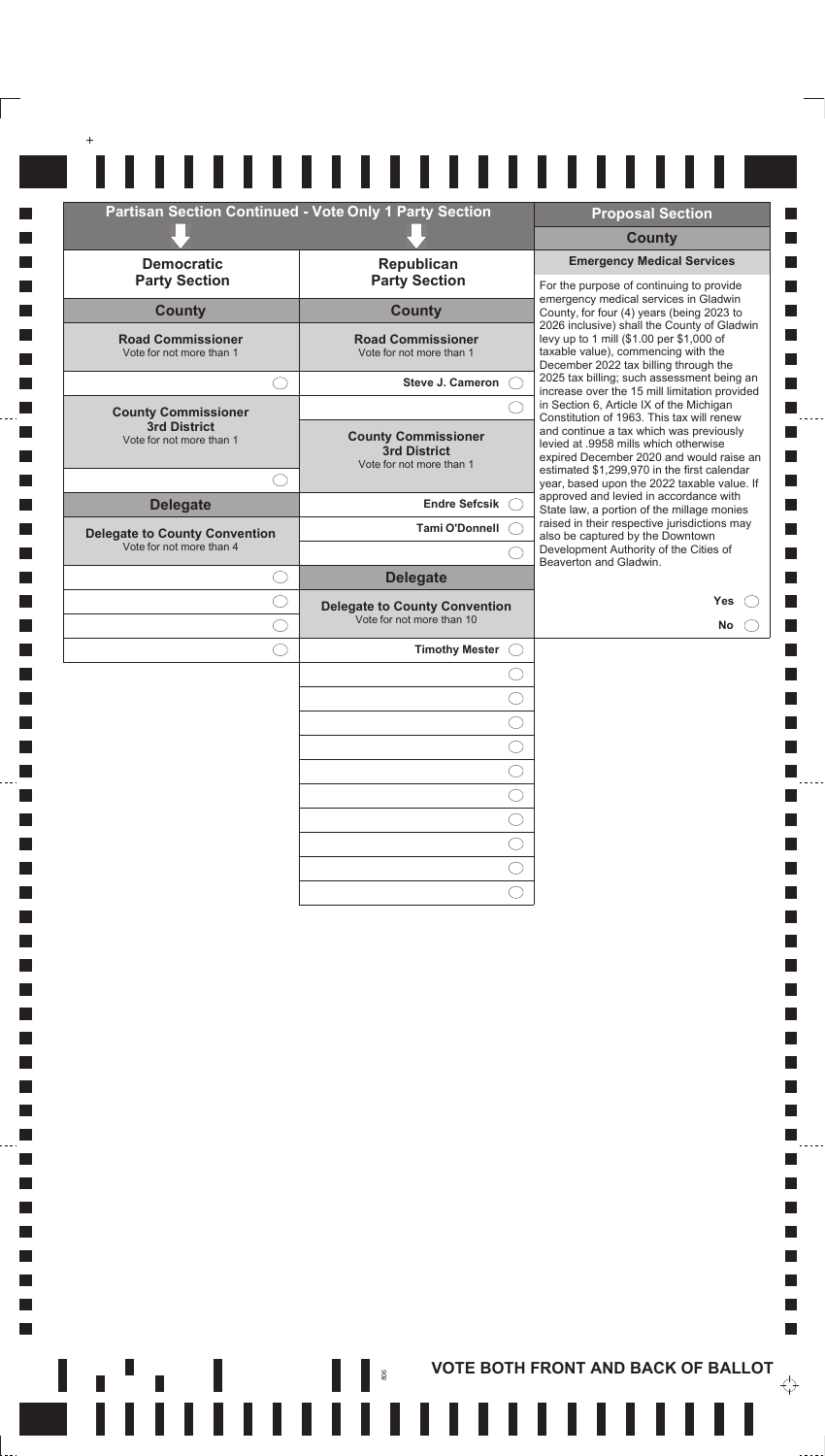$- - -$ 

**T**  $\Box$ **T The State** П

 $\Box$ **Tall**  $\Box$ **I**  $\Box$ 

 $\Box$ **T T T**  $\Box$ **I**  $\Box$ **T**  $\Box$  $\Box$ **Tall T**  $\Box$ **T** 

 $\Box$ **T T** П  $\Box$  $\Box$  $\mathcal{L}_{\mathcal{A}}$  $\mathcal{L}_{\mathcal{A}}$ **I** k.

 $\mathbb{R}^n$ 

|                                                                                  | <b>Partisan Section - Vote Only 1 Party Section</b>                              | <b>Proposal Section</b>                                                                                                                                                                                               |
|----------------------------------------------------------------------------------|----------------------------------------------------------------------------------|-----------------------------------------------------------------------------------------------------------------------------------------------------------------------------------------------------------------------|
|                                                                                  |                                                                                  | <b>County</b>                                                                                                                                                                                                         |
| <b>Democratic</b><br><b>Party Section</b>                                        | <b>Republican</b><br><b>Party Section</b>                                        | <b>Emergency 911 Dispatch System</b><br>Shall the limitation on ad valorem taxes                                                                                                                                      |
| <b>State</b>                                                                     | <b>State</b>                                                                     | within Gladwin County, imposed under<br>Article IX, Section 6 of the Michigan<br>Constitution, be increased to a total of up to                                                                                       |
| Governor<br>Vote for not more than 1                                             | Governor<br>Vote for not more than 1                                             | 1 mill (\$1.00 per \$1,000.00 of taxable<br>value) for the period beginning December<br>2022, through December 31, 2027,                                                                                              |
| <b>Gretchen Whitmer</b>                                                          | Ryan D. Kelly                                                                    | inclusive. This is an increase of \$0.25 mil to<br>the current millage ending December 31,                                                                                                                            |
|                                                                                  | <b>Ralph Rebandt</b>                                                             | 2022 and would raise an estimated<br>revenue of \$1,104,295.18 in the first year,                                                                                                                                     |
| Congressional                                                                    | <b>Kevin Rinke</b>                                                               | to be used for the purposes of providing<br>emergency 911 dispatch services as                                                                                                                                        |
| <b>Representative in Congress</b><br><b>2nd District</b>                         | <b>Garrett Soldano</b>                                                           | authorized by law.                                                                                                                                                                                                    |
| Vote for not more than 1                                                         | Tudor M. Dixon                                                                   | Yes                                                                                                                                                                                                                   |
| <b>Jerry Hilliard</b>                                                            | Congressional                                                                    | <b>No</b>                                                                                                                                                                                                             |
|                                                                                  | <b>Representative in Congress</b>                                                | <b>Animal Control</b>                                                                                                                                                                                                 |
| <b>Legislative</b>                                                               | <b>2nd District</b><br>Vote for not more than 1                                  | Shall the limitation on ad valorem taxes                                                                                                                                                                              |
| <b>State Senator</b>                                                             |                                                                                  | within Gladwin County, imposed under<br>Article IX, Section 6 of the Michigan                                                                                                                                         |
| <b>34th District</b><br>Vote for not more than 1                                 | John Moolenaar                                                                   | Constitution, be renewed at \$0.20 mill<br>(\$0.20 per \$1,000.00 of taxable value) for                                                                                                                               |
|                                                                                  | Thomas J. Norton                                                                 | the period of 2023 through 2027 inclusive,<br>beginning with the December 2022 tax                                                                                                                                    |
| <b>Christine Gerace</b>                                                          |                                                                                  | billing cycle. This is a renewal of the current<br>millage and would raise an estimated                                                                                                                               |
|                                                                                  | <b>Legislative</b>                                                               | revenue of \$259,994 in the first year, to be<br>used for the purposes of providing Animal                                                                                                                            |
| Representative in State Legislature<br>99th District<br>Vote for not more than 1 | <b>State Senator</b><br><b>34th District</b><br>Vote for not more than 1         | Control services as authorized by law. If<br>approved and levied in accordance with<br>State law, a portion of the millage monies<br>raised in their respective jurisdictions may<br>also be captured by the Downtown |
| Kenneth A. Kish                                                                  | <b>Roger Hauck</b>                                                               | Development Authority of the Cities of<br>Beaverton and Gladwin.                                                                                                                                                      |
|                                                                                  | Lisa M. Sowers                                                                   |                                                                                                                                                                                                                       |
|                                                                                  |                                                                                  | Yes                                                                                                                                                                                                                   |
|                                                                                  | Representative in State Legislature<br>99th District<br>Vote for not more than 1 | No                                                                                                                                                                                                                    |
|                                                                                  | Shawn Petri (                                                                    |                                                                                                                                                                                                                       |
|                                                                                  | <b>Mike Hoadley</b>                                                              |                                                                                                                                                                                                                       |
|                                                                                  | <b>Alan Hover</b>                                                                |                                                                                                                                                                                                                       |
|                                                                                  | <b>Earl Lackie</b>                                                               |                                                                                                                                                                                                                       |
|                                                                                  |                                                                                  |                                                                                                                                                                                                                       |

**AND RESORT AND BACK OF BALLOT** 

 $- - - -$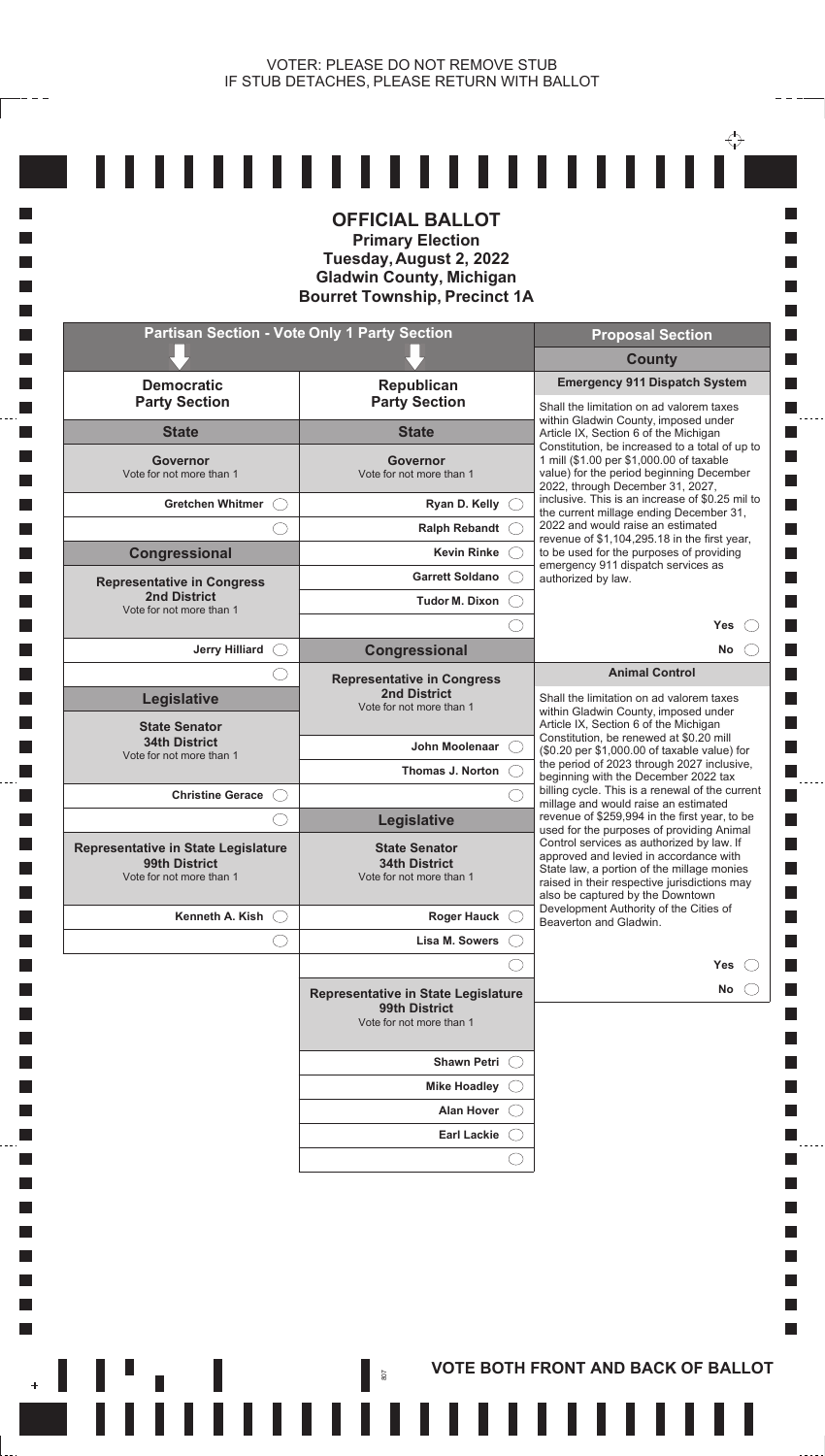| <b>Partisan Section Continued - Vote Only 1 Party Section</b> |                                                                               | <b>Proposal Section</b>                                                                                                                                                     |
|---------------------------------------------------------------|-------------------------------------------------------------------------------|-----------------------------------------------------------------------------------------------------------------------------------------------------------------------------|
|                                                               |                                                                               | <b>County</b>                                                                                                                                                               |
| <b>Democratic</b><br><b>Party Section</b>                     | Republican<br><b>Party Section</b>                                            | <b>Emergency Medical Services</b><br>For the purpose of continuing to provide                                                                                               |
| <b>County</b>                                                 | <b>County</b>                                                                 | emergency medical services in Gladwin<br>County, for four (4) years (being 2023 to                                                                                          |
| <b>Road Commissioner</b><br>Vote for not more than 1          | <b>Road Commissioner</b><br>Vote for not more than 1                          | 2026 inclusive) shall the County of Gladwin<br>levy up to 1 mill (\$1.00 per \$1,000 of<br>taxable value), commencing with the<br>December 2022 tax billing through the     |
|                                                               | <b>Steve J. Cameron</b>                                                       | 2025 tax billing; such assessment being an<br>increase over the 15 mill limitation provided                                                                                 |
| <b>County Commissioner</b>                                    |                                                                               | in Section 6, Article IX of the Michigan<br>Constitution of 1963. This tax will renew                                                                                       |
| <b>3rd District</b><br>Vote for not more than 1               | <b>County Commissioner</b><br><b>3rd District</b><br>Vote for not more than 1 | and continue a tax which was previously<br>levied at .9958 mills which otherwise<br>expired December 2020 and would raise an<br>estimated \$1,299,970 in the first calendar |
|                                                               |                                                                               | year, based upon the 2022 taxable value. If<br>approved and levied in accordance with                                                                                       |
| <b>Township</b>                                               | <b>Tami O'Donnell</b>                                                         | State law, a portion of the millage monies<br>raised in their respective jurisdictions may                                                                                  |
| <b>Trustee</b><br>Partial Term Ending 11/20/2024              | <b>Endre Sefcsik</b>                                                          | also be captured by the Downtown<br>Development Authority of the Cities of                                                                                                  |
| Vote for not more than 2                                      | <b>Township</b>                                                               | Beaverton and Gladwin.                                                                                                                                                      |
|                                                               | <b>Trustee</b><br>Partial Term Ending 11/20/2024                              | <b>Yes</b><br><b>No</b>                                                                                                                                                     |
| <b>Delegate</b>                                               | Vote for not more than 2                                                      |                                                                                                                                                                             |
| <b>Delegate to County Convention</b>                          |                                                                               |                                                                                                                                                                             |
| Vote for not more than 2                                      |                                                                               |                                                                                                                                                                             |
|                                                               | <b>Delegate</b>                                                               |                                                                                                                                                                             |
|                                                               | <b>Delegate to County Convention</b><br>Vote for not more than 2              |                                                                                                                                                                             |
|                                                               |                                                                               |                                                                                                                                                                             |
|                                                               |                                                                               |                                                                                                                                                                             |

**In**  $\Box$ **I**  $\Box$ П  $\Box$ **In**  $\mathcal{L}_{\mathcal{A}}$  $\mathcal{L}_{\mathcal{A}}$ 

 $\mathcal{L}_{\mathcal{A}}$  $\mathcal{L}_{\mathcal{A}}$  $\Box$  $\Box$  $\Box$ П  $\Box$ П  $\Box$ П  $\Box$ П  $\Box$ **I**  $\mathcal{L}_{\mathcal{A}}$  $\mathcal{L}_{\mathcal{A}}$  $\Box$  $\Box$  $\Box$ 

 $\Box$  $\Box$ 

 $\Box$  $\Box$ 

 $\Box$ 

 $\Box$ 

 $\Box$ 

 $\Box$ 

**I**  $\mathcal{L}_{\mathcal{A}}$ 

 $\mathcal{L}_{\mathcal{A}}$ 

 $\overline{\phantom{a}}$ 

 $\mathcal{L}_{\mathcal{A}}$ 

 $\sim$ 

 $\overline{\phantom{a}}$ 

 $\overline{\mathbb{R}}$ F  $\mathbb{R}^n$ 

**ACCEDITED AS AND BACK OF BALLOT** 

. . . . .

 $\mathcal{L}_{\mathcal{A}}$ П

 $\Box$ П

 $\Box$ 

П

П П

 $\blacksquare$ 

П

 $\mathcal{L}_{\mathcal{A}}$  $\Box$ 

 $\Box$ 

 $\Box$ 

 $\mathbb{R}^n$ 

 $\overleftrightarrow{\cdot}$ 

 $\frac{1}{2}$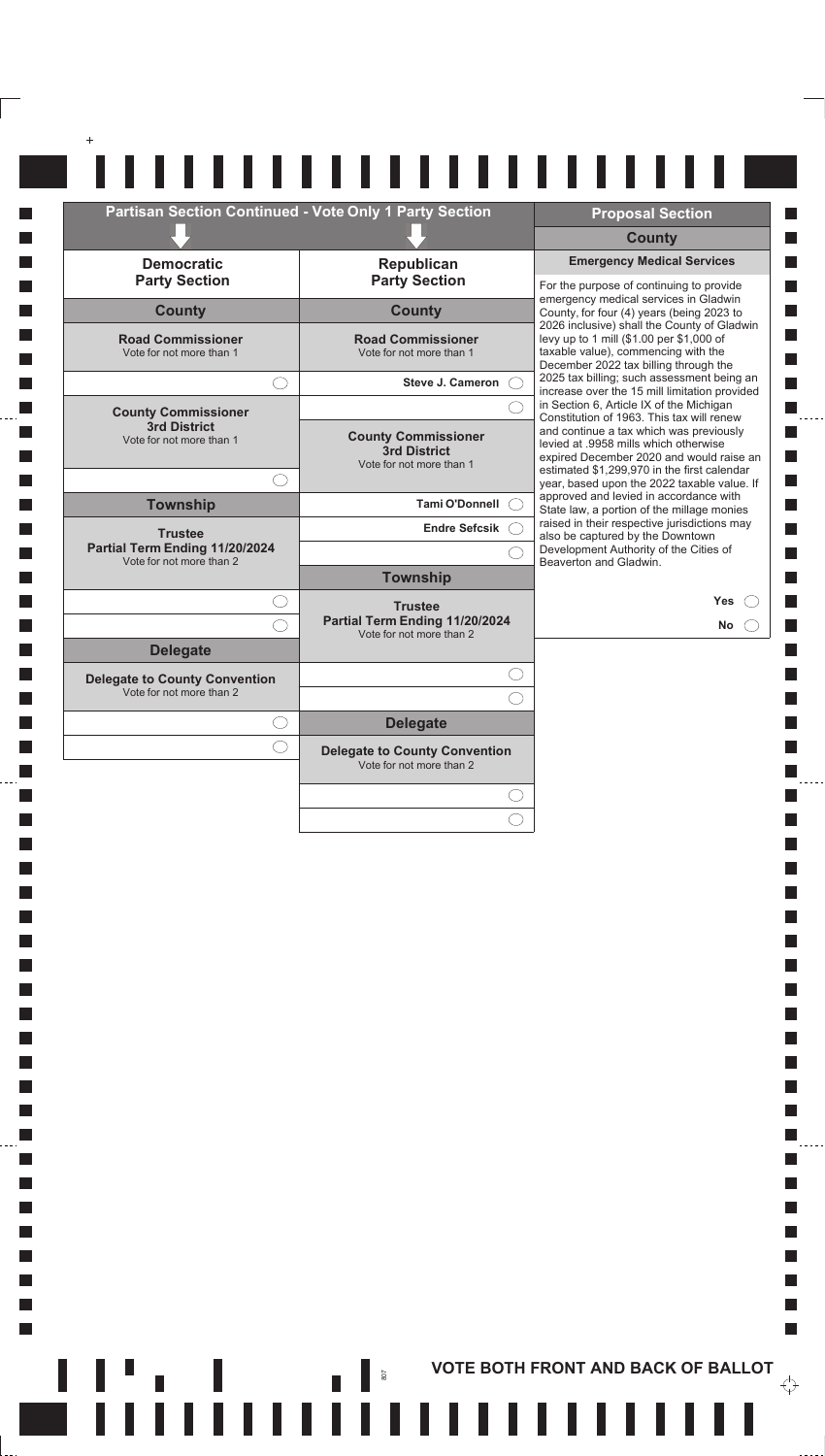$- - -$ 

**T**  $\Box$ **I I** H

 $\Box$  $\Box$  $\overline{\phantom{a}}$  $\Box$  $\overline{\phantom{a}}$ **T**  $\Box$ **I T I**  $\overline{\phantom{a}}$ **I**  $\Box$ **I**  $\Box$  $\Box$ **Tall I**  $\overline{\phantom{a}}$ **I T T**  $\Box$ **T T** П  $\Box$  $\Box$  $\mathcal{L}_{\mathcal{A}}$  $\mathcal{L}_{\mathcal{A}}$ **I** k.

 $\Box$ 

|                                                                                  | <b>Primary Election</b><br>Tuesday, August 2, 2022<br><b>Gladwin County, Michigan</b><br><b>Bourret Township, Precinct 1B</b> |                                                                                                                                                                                                                                                                    |
|----------------------------------------------------------------------------------|-------------------------------------------------------------------------------------------------------------------------------|--------------------------------------------------------------------------------------------------------------------------------------------------------------------------------------------------------------------------------------------------------------------|
| <b>Partisan Section - Vote Only 1 Party Section</b>                              |                                                                                                                               | <b>Proposal Section</b>                                                                                                                                                                                                                                            |
|                                                                                  |                                                                                                                               | <b>County</b>                                                                                                                                                                                                                                                      |
| <b>Democratic</b><br><b>Party Section</b>                                        | Republican<br><b>Party Section</b>                                                                                            | <b>Emergency 911 Dispatch System</b><br>Shall the limitation on ad valorem taxes                                                                                                                                                                                   |
| <b>State</b>                                                                     | <b>State</b>                                                                                                                  | within Gladwin County, imposed under<br>Article IX, Section 6 of the Michigan                                                                                                                                                                                      |
| Governor<br>Vote for not more than 1                                             | <b>Governor</b><br>Vote for not more than 1                                                                                   | Constitution, be increased to a total of up to<br>1 mill (\$1.00 per \$1,000.00 of taxable<br>value) for the period beginning December<br>2022, through December 31, 2027,                                                                                         |
| <b>Gretchen Whitmer</b>                                                          | Ryan D. Kelly                                                                                                                 | inclusive. This is an increase of \$0.25 mil to<br>the current millage ending December 31,                                                                                                                                                                         |
|                                                                                  | <b>Ralph Rebandt</b>                                                                                                          | 2022 and would raise an estimated<br>revenue of \$1,104,295.18 in the first year,                                                                                                                                                                                  |
| Congressional                                                                    | <b>Kevin Rinke</b>                                                                                                            | to be used for the purposes of providing<br>emergency 911 dispatch services as                                                                                                                                                                                     |
| <b>Representative in Congress</b>                                                | <b>Garrett Soldano</b>                                                                                                        | authorized by law.                                                                                                                                                                                                                                                 |
| <b>2nd District</b><br>Vote for not more than 1                                  | Tudor M. Dixon                                                                                                                |                                                                                                                                                                                                                                                                    |
|                                                                                  |                                                                                                                               | <b>Yes</b>                                                                                                                                                                                                                                                         |
| <b>Jerry Hilliard</b>                                                            | Congressional                                                                                                                 | No                                                                                                                                                                                                                                                                 |
|                                                                                  | <b>Representative in Congress</b><br><b>2nd District</b>                                                                      | <b>Animal Control</b><br>Shall the limitation on ad valorem taxes                                                                                                                                                                                                  |
| Legislative                                                                      | Vote for not more than 1                                                                                                      | within Gladwin County, imposed under<br>Article IX, Section 6 of the Michigan                                                                                                                                                                                      |
| <b>State Senator</b><br><b>34th District</b>                                     | John Moolenaar                                                                                                                | Constitution, be renewed at \$0.20 mill                                                                                                                                                                                                                            |
| Vote for not more than 1                                                         | Thomas J. Norton                                                                                                              | (\$0.20 per \$1,000.00 of taxable value) for<br>the period of 2023 through 2027 inclusive,                                                                                                                                                                         |
| <b>Christine Gerace</b>                                                          |                                                                                                                               | beginning with the December 2022 tax<br>billing cycle. This is a renewal of the current                                                                                                                                                                            |
|                                                                                  | <b>Legislative</b>                                                                                                            | millage and would raise an estimated<br>revenue of \$259,994 in the first year, to be                                                                                                                                                                              |
| Representative in State Legislature<br>99th District<br>Vote for not more than 1 | <b>State Senator</b><br><b>34th District</b><br>Vote for not more than 1                                                      | used for the purposes of providing Animal<br>Control services as authorized by law. If<br>approved and levied in accordance with<br>State law, a portion of the millage monies<br>raised in their respective jurisdictions may<br>also be captured by the Downtown |
| Kenneth A. Kish                                                                  | <b>Roger Hauck</b>                                                                                                            | Development Authority of the Cities of<br>Beaverton and Gladwin.                                                                                                                                                                                                   |
|                                                                                  | Lisa M. Sowers                                                                                                                |                                                                                                                                                                                                                                                                    |
|                                                                                  |                                                                                                                               | <b>Yes</b>                                                                                                                                                                                                                                                         |
|                                                                                  | <b>Representative in State Legislature</b><br>99th District<br>Vote for not more than 1                                       | No.                                                                                                                                                                                                                                                                |
|                                                                                  | <b>Shawn Petri</b>                                                                                                            |                                                                                                                                                                                                                                                                    |
|                                                                                  | <b>Mike Hoadley</b>                                                                                                           |                                                                                                                                                                                                                                                                    |
|                                                                                  | <b>Alan Hover</b>                                                                                                             |                                                                                                                                                                                                                                                                    |
|                                                                                  | <b>Earl Lackie</b>                                                                                                            |                                                                                                                                                                                                                                                                    |
|                                                                                  |                                                                                                                               |                                                                                                                                                                                                                                                                    |
|                                                                                  |                                                                                                                               |                                                                                                                                                                                                                                                                    |

**THE REAL PROPERTY AND BACK OF BALLOT** 

 $- - - -$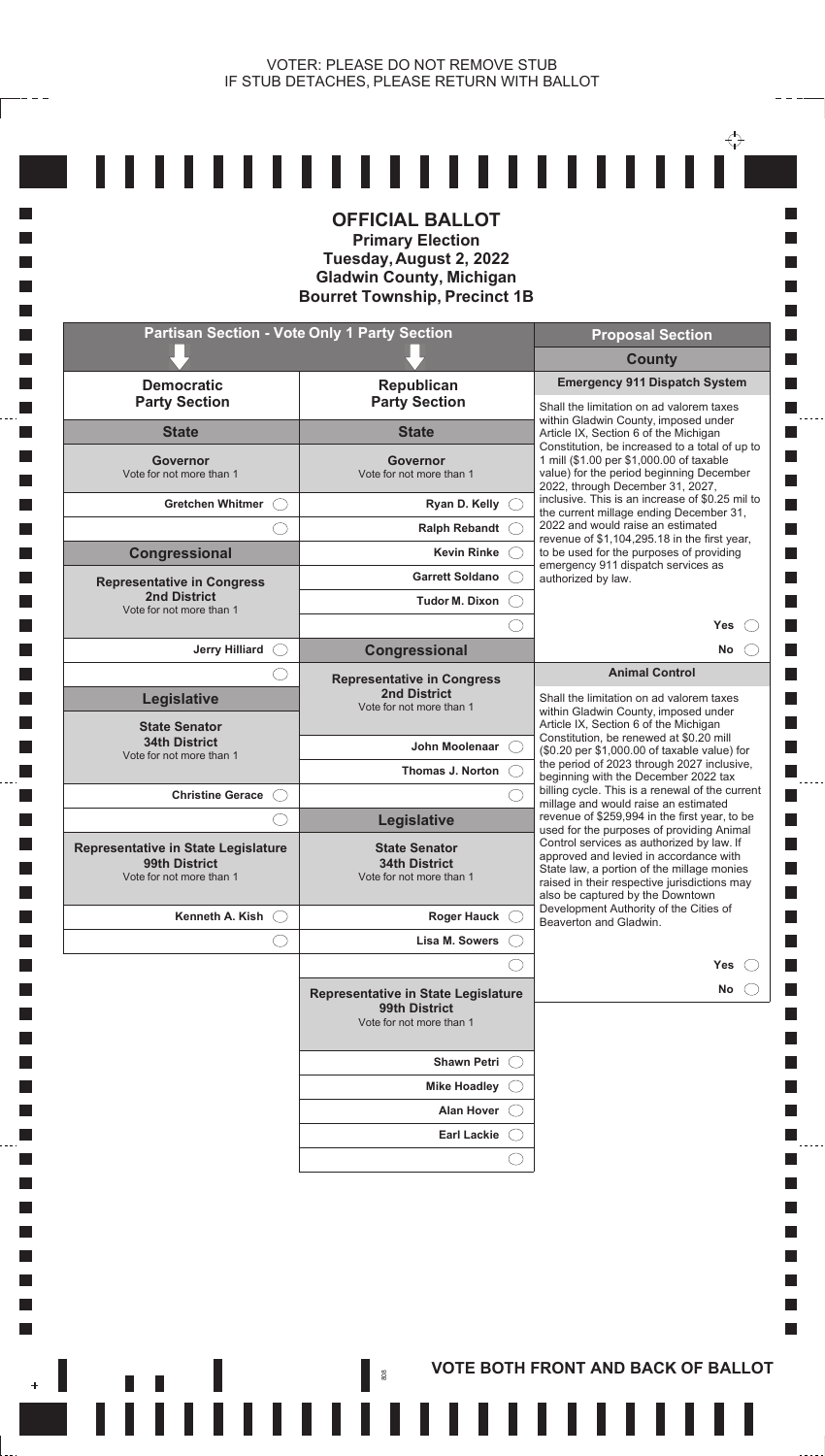| <b>Democratic</b>                                                             | Partisan Section Continued - Vote Only 1 Party Section           | <b>Proposal Section</b><br><b>County</b>                                                                                                                                                                                                                                                                                |
|-------------------------------------------------------------------------------|------------------------------------------------------------------|-------------------------------------------------------------------------------------------------------------------------------------------------------------------------------------------------------------------------------------------------------------------------------------------------------------------------|
|                                                                               | Republican                                                       | <b>Emergency Medical Services</b>                                                                                                                                                                                                                                                                                       |
| <b>Party Section</b>                                                          | <b>Party Section</b>                                             | For the purpose of continuing to provide<br>emergency medical services in Gladwin                                                                                                                                                                                                                                       |
| <b>County</b>                                                                 | <b>County</b>                                                    | County, for four (4) years (being 2023 to<br>2026 inclusive) shall the County of Gladwin                                                                                                                                                                                                                                |
| <b>Road Commissioner</b><br>Vote for not more than 1                          | <b>Road Commissioner</b><br>Vote for not more than 1             | levy up to 1 mill (\$1.00 per \$1,000 of<br>taxable value), commencing with the<br>December 2022 tax billing through the<br>2025 tax billing; such assessment being an                                                                                                                                                  |
|                                                                               | Steve J. Cameron                                                 | increase over the 15 mill limitation provided<br>in Section 6, Article IX of the Michigan                                                                                                                                                                                                                               |
| <b>County Commissioner</b><br><b>3rd District</b><br>Vote for not more than 1 | <b>County Commissioner</b><br><b>3rd District</b>                | Constitution of 1963. This tax will renew<br>and continue a tax which was previously<br>levied at .9958 mills which otherwise<br>expired December 2020 and would raise an                                                                                                                                               |
|                                                                               | Vote for not more than 1                                         | estimated \$1,299,970 in the first calendar<br>year, based upon the 2022 taxable value. If                                                                                                                                                                                                                              |
| <b>Township</b>                                                               | Tami O'Donnell (                                                 | approved and levied in accordance with<br>State law, a portion of the millage monies                                                                                                                                                                                                                                    |
| <b>Trustee</b><br>Partial Term Ending 11/20/2024                              | Endre Sefcsik C                                                  | raised in their respective jurisdictions may<br>also be captured by the Downtown                                                                                                                                                                                                                                        |
| Vote for not more than 2                                                      | <b>Township</b>                                                  | Development Authority of the Cities of<br>Beaverton and Gladwin.                                                                                                                                                                                                                                                        |
|                                                                               | <b>Trustee</b>                                                   | Yes                                                                                                                                                                                                                                                                                                                     |
|                                                                               | Partial Term Ending 11/20/2024<br>Vote for not more than 2       | No.                                                                                                                                                                                                                                                                                                                     |
| <b>Delegate</b>                                                               |                                                                  | <b>Local School District</b><br><b>Standish-Sterling Community Schools</b>                                                                                                                                                                                                                                              |
| <b>Delegate to County Convention</b><br>Vote for not more than 2              |                                                                  | <b>Operating Millage Renewal Proposal</b>                                                                                                                                                                                                                                                                               |
|                                                                               | <b>Delegate</b>                                                  | Shall the currently authorized millage rate                                                                                                                                                                                                                                                                             |
|                                                                               | <b>Delegate to County Convention</b><br>Vote for not more than 2 | limitation of 18.95 mills (\$18.95 on each<br>\$1,000 of taxable valuation) on the amount<br>of taxes which may be assessed against all                                                                                                                                                                                 |
|                                                                               |                                                                  | property, except principal residence and<br>other property exempted by law, in<br>Standish-Sterling Community Schools,                                                                                                                                                                                                  |
|                                                                               |                                                                  | Arenac, Gladwin and Bay Counties,<br>Michigan, be renewed for a period of 10                                                                                                                                                                                                                                            |
|                                                                               |                                                                  | years, 2023 to 2032, inclusive, to provide<br>funds for operating purposes; the estimate<br>of the revenue the school district will collect<br>if the millage is approved and 18 mills are<br>levied in 2023 is approximately \$2,662,606<br>(this is a renewal of millage that will expire<br>with the 2022 tax levy)? |
|                                                                               |                                                                  | Yes                                                                                                                                                                                                                                                                                                                     |
|                                                                               |                                                                  | No                                                                                                                                                                                                                                                                                                                      |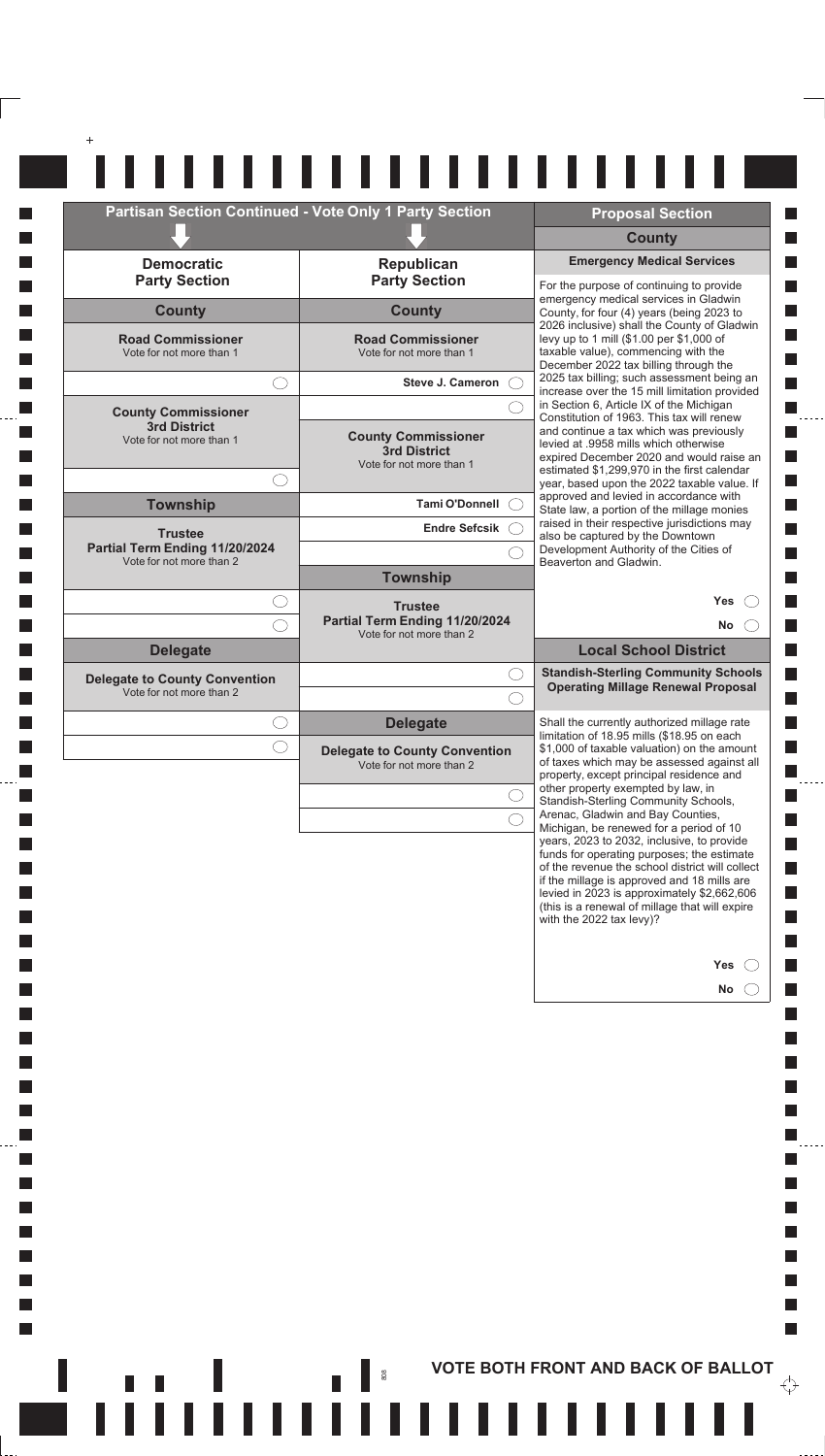$\mathbf{r}$ 

|                                                                                         | <b>Partisan Section - Vote Only 1 Party Section</b>                                     | <b>Proposal Section</b>                                                                                                                                                    |
|-----------------------------------------------------------------------------------------|-----------------------------------------------------------------------------------------|----------------------------------------------------------------------------------------------------------------------------------------------------------------------------|
|                                                                                         |                                                                                         | <b>County</b>                                                                                                                                                              |
| <b>Democratic</b><br><b>Party Section</b>                                               | Republican<br><b>Party Section</b>                                                      | <b>Emergency 911 Dispatch System</b><br>Shall the limitation on ad valorem taxes                                                                                           |
| <b>State</b>                                                                            | <b>State</b>                                                                            | within Gladwin County, imposed under<br>Article IX, Section 6 of the Michigan                                                                                              |
| Governor<br>Vote for not more than 1                                                    | <b>Governor</b><br>Vote for not more than 1                                             | Constitution, be increased to a total of up to<br>1 mill (\$1.00 per \$1,000.00 of taxable<br>value) for the period beginning December<br>2022, through December 31, 2027, |
| Gretchen Whitmer (                                                                      | Ralph Rebandt C                                                                         | inclusive. This is an increase of \$0.25 mil to                                                                                                                            |
|                                                                                         | <b>Kevin Rinke</b>                                                                      | the current millage ending December 31,<br>2022 and would raise an estimated                                                                                               |
| Congressional                                                                           | <b>Garrett Soldano</b>                                                                  | revenue of \$1,104,295.18 in the first year,<br>to be used for the purposes of providing                                                                                   |
| <b>Representative in Congress</b>                                                       | Tudor M. Dixon (                                                                        | emergency 911 dispatch services as<br>authorized by law.                                                                                                                   |
| <b>2nd District</b><br>Vote for not more than 1                                         | Ryan D. Kelly                                                                           |                                                                                                                                                                            |
|                                                                                         |                                                                                         | <b>Yes</b>                                                                                                                                                                 |
| Jerry Hilliard $\bigcirc$                                                               | Congressional                                                                           | <b>No</b>                                                                                                                                                                  |
|                                                                                         | <b>Representative in Congress</b><br><b>2nd District</b>                                | <b>Animal Control</b>                                                                                                                                                      |
| <b>Legislative</b>                                                                      | Vote for not more than 1                                                                | Shall the limitation on ad valorem taxes<br>within Gladwin County, imposed under                                                                                           |
| <b>State Senator</b><br><b>34th District</b>                                            |                                                                                         | Article IX, Section 6 of the Michigan<br>Constitution, be renewed at \$0.20 mill                                                                                           |
| Vote for not more than 1                                                                | Thomas J. Norton                                                                        | (\$0.20 per \$1,000.00 of taxable value) for<br>the period of 2023 through 2027 inclusive,                                                                                 |
| <b>Christine Gerace</b><br>- ( - )                                                      | John Moolenaar                                                                          | beginning with the December 2022 tax<br>billing cycle. This is a renewal of the current                                                                                    |
|                                                                                         | <b>Legislative</b>                                                                      | millage and would raise an estimated<br>revenue of \$259,994 in the first year, to be                                                                                      |
|                                                                                         | <b>State Senator</b>                                                                    | used for the purposes of providing Animal<br>Control services as authorized by law. If                                                                                     |
| <b>Representative in State Legislature</b><br>99th District<br>Vote for not more than 1 | <b>34th District</b><br>Vote for not more than 1                                        | approved and levied in accordance with<br>State law, a portion of the millage monies<br>raised in their respective jurisdictions may                                       |
| Kenneth A. Kish $\bigcirc$                                                              | Lisa M. Sowers                                                                          | also be captured by the Downtown<br>Development Authority of the Cities of                                                                                                 |
|                                                                                         | <b>Roger Hauck</b>                                                                      | Beaverton and Gladwin.                                                                                                                                                     |
|                                                                                         |                                                                                         | Yes                                                                                                                                                                        |
|                                                                                         | <b>Representative in State Legislature</b><br>99th District<br>Vote for not more than 1 | No.                                                                                                                                                                        |
|                                                                                         | Mike Hoadley C                                                                          |                                                                                                                                                                            |
|                                                                                         | <b>Alan Hover</b>                                                                       |                                                                                                                                                                            |
|                                                                                         | <b>Earl Lackie</b>                                                                      |                                                                                                                                                                            |
|                                                                                         |                                                                                         |                                                                                                                                                                            |
|                                                                                         | <b>Shawn Petri</b>                                                                      |                                                                                                                                                                            |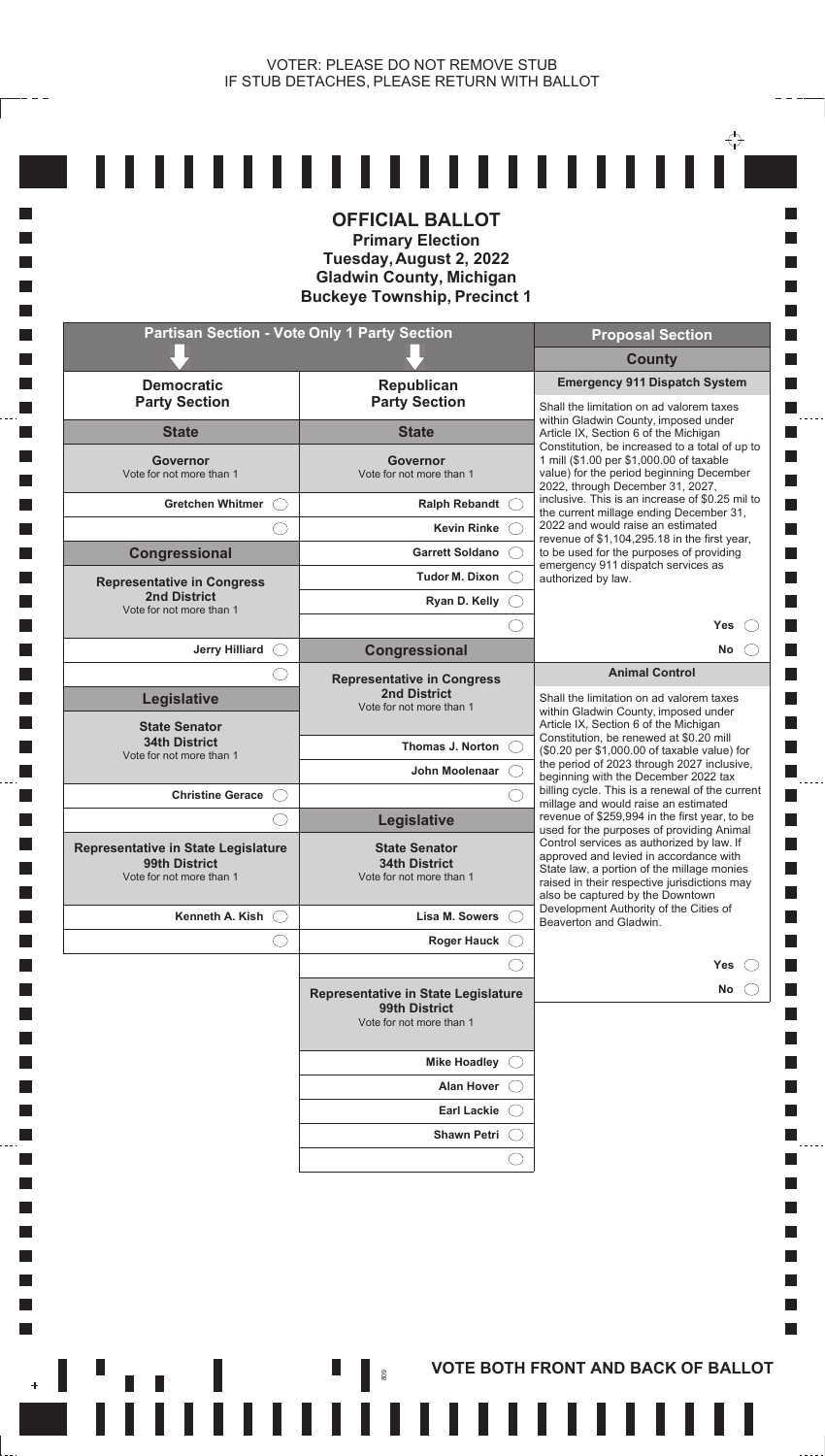| <b>Partisan Section Continued - Vote Only 1 Party Section</b> |                                                                        | <b>Proposal Section</b>                                                                                                                                                   |
|---------------------------------------------------------------|------------------------------------------------------------------------|---------------------------------------------------------------------------------------------------------------------------------------------------------------------------|
|                                                               |                                                                        | <b>County</b>                                                                                                                                                             |
| <b>Democratic</b>                                             | Republican                                                             | <b>Emergency Medical Services</b>                                                                                                                                         |
| <b>Party Section</b>                                          | <b>Party Section</b>                                                   | For the purpose of continuing to provide<br>emergency medical services in Gladwin                                                                                         |
| <b>County</b>                                                 | <b>County</b>                                                          | County, for four (4) years (being 2023 to                                                                                                                                 |
| <b>Road Commissioner</b><br>Vote for not more than 1          | <b>Road Commissioner</b><br>Vote for not more than 1                   | 2026 inclusive) shall the County of Gladwin<br>levy up to 1 mill (\$1.00 per \$1,000 of<br>taxable value), commencing with the<br>December 2022 tax billing through the   |
|                                                               | <b>Steve J. Cameron</b>                                                | 2025 tax billing; such assessment being an<br>increase over the 15 mill limitation provided                                                                               |
| <b>County Commissioner</b>                                    |                                                                        | in Section 6, Article IX of the Michigan                                                                                                                                  |
| <b>4th District</b><br>Vote for not more than 1               | <b>County Commissioner</b><br>4th District<br>Vote for not more than 1 | Constitution of 1963. This tax will renew<br>and continue a tax which was previously<br>levied at .9958 mills which otherwise<br>expired December 2020 and would raise an |
|                                                               |                                                                        | estimated \$1,299,970 in the first calendar<br>year, based upon the 2022 taxable value. If                                                                                |
| <b>Delegate</b>                                               | <b>Karen Moore</b>                                                     | approved and levied in accordance with<br>State law, a portion of the millage monies                                                                                      |
| <b>Delegate to County Convention</b>                          |                                                                        | raised in their respective jurisdictions may<br>also be captured by the Downtown                                                                                          |
| Vote for not more than 3                                      | <b>Delegate</b>                                                        | Development Authority of the Cities of<br>Beaverton and Gladwin.                                                                                                          |
|                                                               | <b>Delegate to County Convention</b>                                   |                                                                                                                                                                           |
|                                                               | Vote for not more than 6                                               | Yes                                                                                                                                                                       |
|                                                               | <b>Jim Braidwood</b>                                                   | No                                                                                                                                                                        |
|                                                               |                                                                        |                                                                                                                                                                           |
|                                                               |                                                                        |                                                                                                                                                                           |
|                                                               |                                                                        |                                                                                                                                                                           |
|                                                               |                                                                        |                                                                                                                                                                           |

**I**  $\Box$ 

**T** 

 $\Box$ 

**I** 

 $\Box$ 

**I** 

 $\Box$  $\mathcal{L}_{\mathcal{A}}$ 

 $\mathcal{L}_{\mathcal{A}}$ 

 $\Box$ 

 $\Box$ 

 $\Box$ 

 $\Box$ 

П

 $\Box$ 

П

 $\Box$ 

П

 $\Box$ 

**I**  $\Box$ 

**I** 

 $\mathcal{L}_{\mathcal{A}}$ 

 $\mathcal{L}_{\mathcal{A}}$ 

 $\Box$ 

П

 $\Box$ 

 $\Box$  $\Box$ 

 $\Box$  $\Box$ 

 $\Box$ 

 $\Box$ 

**I** 

 $\Box$ 

П  $\overline{\mathcal{A}}$ 

 $\mathcal{L}_{\mathcal{A}}$ 

 $\mathcal{L}_{\mathcal{A}}$ 

 $\mathcal{L}_{\mathcal{A}}$ 

 $\overline{\phantom{a}}$ 

 $\overline{\mathbb{R}}$ F  $\overline{\phantom{a}}$ 

 $\ddot{\phantom{0}}$ 

 $\ddotsc$ 

**I** 

П

П

П П

П П

 $\Box$ 

П

 $\Box$ П

 $\blacksquare$ 

П

 $\Box$ 

 $\Box$ 

П

 $\mathbb{R}^n$ 

 $\overleftrightarrow{\cdot}$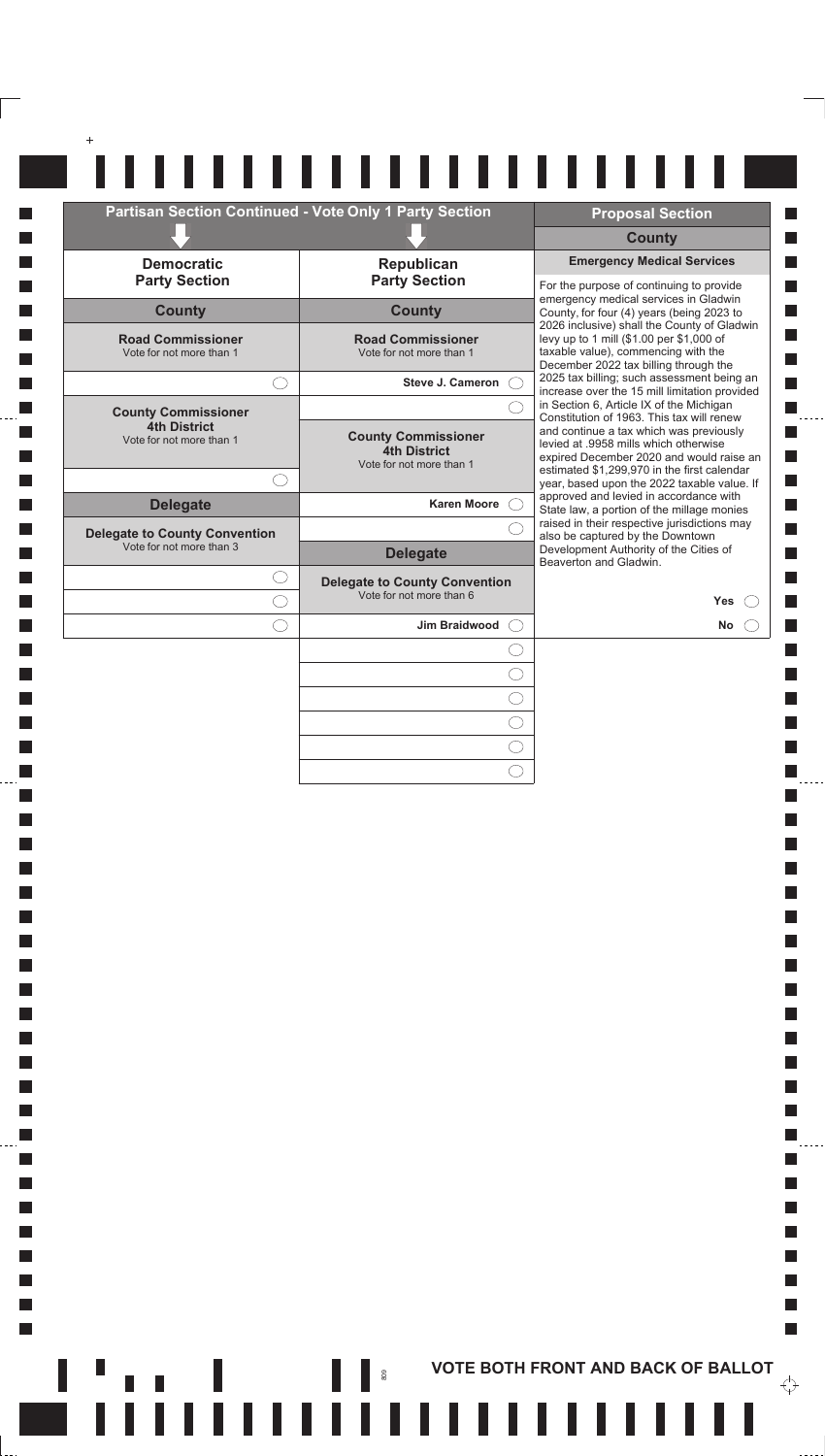**I** 

П

**In I** 

**T** 

**The State** 

**In** 

**T** 

**Tale** 

 $\Box$ **I**  $\mathcal{L}_{\mathcal{A}}$  $\mathcal{L}_{\mathcal{A}}$ **I** П

 $\Box$ 

 $\mathbf{H}$ 

|                                                                                         | <b>OFFICIAL BALLOT</b><br><b>Primary Election</b><br>Tuesday, August 2, 2022<br><b>Gladwin County, Michigan</b><br><b>Butman Township, Precinct 1</b> |                                                                                                                                                                                                                       |
|-----------------------------------------------------------------------------------------|-------------------------------------------------------------------------------------------------------------------------------------------------------|-----------------------------------------------------------------------------------------------------------------------------------------------------------------------------------------------------------------------|
|                                                                                         | <b>Partisan Section - Vote Only 1 Party Section</b>                                                                                                   | <b>Proposal Section</b>                                                                                                                                                                                               |
|                                                                                         |                                                                                                                                                       | <b>County</b>                                                                                                                                                                                                         |
| <b>Democratic</b><br><b>Party Section</b>                                               | Republican<br><b>Party Section</b>                                                                                                                    | <b>Emergency 911 Dispatch System</b><br>Shall the limitation on ad valorem taxes                                                                                                                                      |
| <b>State</b>                                                                            | <b>State</b>                                                                                                                                          | within Gladwin County, imposed under<br>Article IX, Section 6 of the Michigan<br>Constitution, be increased to a total of up to                                                                                       |
| <b>Governor</b><br>Vote for not more than 1                                             | <b>Governor</b><br>Vote for not more than 1                                                                                                           | 1 mill (\$1.00 per \$1,000.00 of taxable<br>value) for the period beginning December<br>2022, through December 31, 2027,                                                                                              |
| Gretchen Whitmer (                                                                      | <b>Kevin Rinke</b>                                                                                                                                    | inclusive. This is an increase of \$0.25 mil to<br>the current millage ending December 31,                                                                                                                            |
|                                                                                         | <b>Garrett Soldano</b>                                                                                                                                | 2022 and would raise an estimated<br>revenue of \$1,104,295.18 in the first year,                                                                                                                                     |
| Congressional                                                                           | Tudor M. Dixon (                                                                                                                                      | to be used for the purposes of providing<br>emergency 911 dispatch services as                                                                                                                                        |
| <b>Representative in Congress</b><br><b>2nd District</b>                                | Ryan D. Kelly (                                                                                                                                       | authorized by law.                                                                                                                                                                                                    |
| Vote for not more than 1                                                                | Ralph Rebandt C                                                                                                                                       |                                                                                                                                                                                                                       |
| <b>Jerry Hilliard</b>                                                                   | <b>Congressional</b>                                                                                                                                  | Yes<br>No<br>$(\ )$                                                                                                                                                                                                   |
|                                                                                         | <b>Representative in Congress</b>                                                                                                                     | <b>Animal Control</b>                                                                                                                                                                                                 |
| Legislative                                                                             | <b>2nd District</b><br>Vote for not more than 1                                                                                                       | Shall the limitation on ad valorem taxes<br>within Gladwin County, imposed under                                                                                                                                      |
| <b>State Senator</b><br><b>34th District</b><br>Vote for not more than 1                | John Moolenaar (                                                                                                                                      | Article IX, Section 6 of the Michigan<br>Constitution, be renewed at \$0.20 mill<br>(\$0.20 per \$1,000.00 of taxable value) for                                                                                      |
|                                                                                         | Thomas J. Norton                                                                                                                                      | the period of 2023 through 2027 inclusive,<br>beginning with the December 2022 tax                                                                                                                                    |
| <b>Christine Gerace</b>                                                                 |                                                                                                                                                       | billing cycle. This is a renewal of the current<br>millage and would raise an estimated                                                                                                                               |
|                                                                                         | Legislative                                                                                                                                           | revenue of \$259,994 in the first year, to be<br>used for the purposes of providing Animal                                                                                                                            |
| <b>Representative in State Legislature</b><br>99th District<br>Vote for not more than 1 | <b>State Senator</b><br><b>34th District</b><br>Vote for not more than 1                                                                              | Control services as authorized by law. If<br>approved and levied in accordance with<br>State law, a portion of the millage monies<br>raised in their respective jurisdictions may<br>also be captured by the Downtown |
| Kenneth A. Kish<br>(                                                                    | Roger Hauck $\bigcirc$                                                                                                                                | Development Authority of the Cities of<br>Beaverton and Gladwin.                                                                                                                                                      |
|                                                                                         | Lisa M. Sowers                                                                                                                                        |                                                                                                                                                                                                                       |
|                                                                                         |                                                                                                                                                       | <b>Yes</b>                                                                                                                                                                                                            |
|                                                                                         | <b>Representative in State Legislature</b><br>99th District<br>Vote for not more than 1                                                               | No                                                                                                                                                                                                                    |
|                                                                                         | <b>Alan Hover</b>                                                                                                                                     |                                                                                                                                                                                                                       |
|                                                                                         | <b>Earl Lackie</b>                                                                                                                                    |                                                                                                                                                                                                                       |
|                                                                                         | <b>Shawn Petri</b>                                                                                                                                    |                                                                                                                                                                                                                       |
|                                                                                         | <b>Mike Hoadley</b>                                                                                                                                   |                                                                                                                                                                                                                       |
|                                                                                         |                                                                                                                                                       |                                                                                                                                                                                                                       |
|                                                                                         |                                                                                                                                                       |                                                                                                                                                                                                                       |

**FITTIIIIIIIIIIIIIIIIIIIIIIIII** 

<u>..................</u>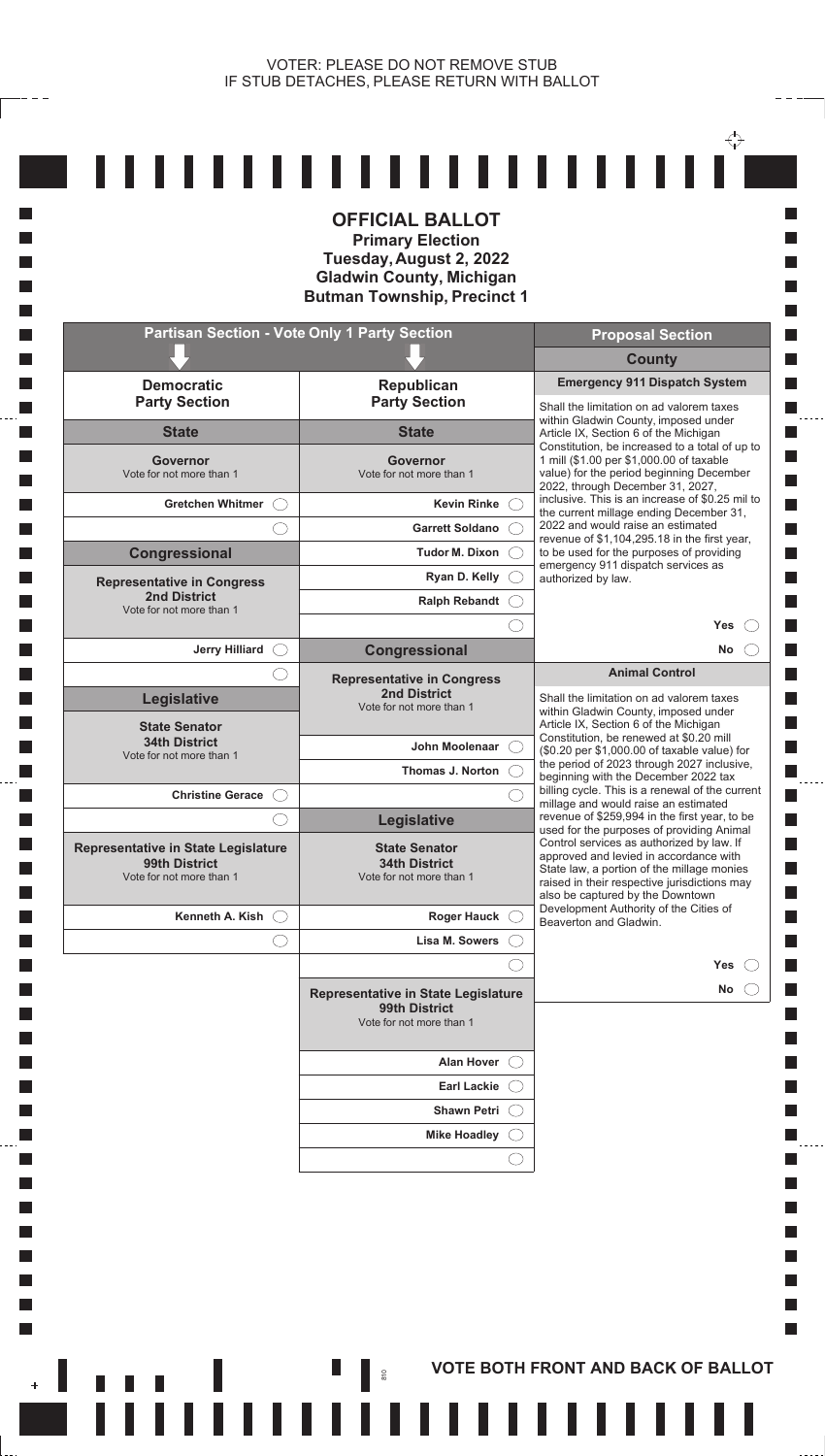|                                                      | <b>Partisan Section Continued - Vote Only 1 Party Section</b> | <b>Proposal Section</b>                                                                    |
|------------------------------------------------------|---------------------------------------------------------------|--------------------------------------------------------------------------------------------|
|                                                      |                                                               | <b>County</b>                                                                              |
| <b>Democratic</b>                                    | Republican                                                    | <b>Emergency Medical Services</b>                                                          |
| <b>Party Section</b>                                 | <b>Party Section</b>                                          | For the purpose of continuing to provide<br>emergency medical services in Gladwin          |
| <b>County</b>                                        | <b>County</b>                                                 | County, for four (4) years (being 2023 to<br>2026 inclusive) shall the County of Gladwin   |
| <b>Road Commissioner</b><br>Vote for not more than 1 | <b>Road Commissioner</b><br>Vote for not more than 1          | levy up to 1 mill (\$1.00 per \$1,000 of<br>taxable value), commencing with the            |
|                                                      |                                                               | December 2022 tax billing through the<br>2025 tax billing; such assessment being an        |
| $\left(\begin{array}{c} \end{array}\right)$          | Steve J. Cameron C.                                           | increase over the 15 mill limitation provided                                              |
| <b>County Commissioner</b><br><b>1st District</b>    |                                                               | in Section 6, Article IX of the Michigan<br>Constitution of 1963. This tax will renew      |
| Vote for not more than 1                             | <b>County Commissioner</b><br><b>1st District</b>             | and continue a tax which was previously<br>levied at .9958 mills which otherwise           |
|                                                      | Vote for not more than 1                                      | expired December 2020 and would raise an<br>estimated \$1,299,970 in the first calendar    |
| ( )                                                  | Mark Schaefer C.                                              | year, based upon the 2022 taxable value. If<br>approved and levied in accordance with      |
| <b>Township</b>                                      | <b>Michael Visnaw</b>                                         | State law, a portion of the millage monies<br>raised in their respective jurisdictions may |
| <b>Treasurer</b><br>Partial Term Ending 11/20/2024   |                                                               | also be captured by the Downtown<br>Development Authority of the Cities of                 |
| Vote for not more than 1                             | <b>Township</b>                                               | Beaverton and Gladwin.                                                                     |
| $(\phantom{a})$                                      | <b>Treasurer</b>                                              | <b>Yes</b>                                                                                 |
| <b>Delegate</b>                                      | Partial Term Ending 11/20/2024<br>Vote for not more than 1    | No                                                                                         |
| <b>Delegate to County Convention</b>                 |                                                               |                                                                                            |
| Vote for not more than 4                             | Susie W. Ruppert C                                            |                                                                                            |
| ( )                                                  |                                                               |                                                                                            |
|                                                      | <b>Delegate</b>                                               |                                                                                            |
| C                                                    | <b>Delegate to County Convention</b>                          |                                                                                            |
| ( )                                                  | Vote for not more than 11                                     |                                                                                            |
|                                                      | <b>Barbara Clough</b>                                         |                                                                                            |
|                                                      | <b>Randall Clough</b>                                         |                                                                                            |
|                                                      | John Coleman                                                  |                                                                                            |
|                                                      | Mark A. Schaefer                                              |                                                                                            |
|                                                      | Diana L. Stacy                                                |                                                                                            |
|                                                      | Gary M. Stacy                                                 |                                                                                            |
|                                                      |                                                               |                                                                                            |
|                                                      |                                                               |                                                                                            |
|                                                      |                                                               |                                                                                            |
|                                                      |                                                               |                                                                                            |
|                                                      |                                                               |                                                                                            |
|                                                      |                                                               |                                                                                            |
|                                                      |                                                               |                                                                                            |
|                                                      |                                                               |                                                                                            |
|                                                      |                                                               |                                                                                            |
|                                                      |                                                               |                                                                                            |
|                                                      |                                                               |                                                                                            |

 $\mathbb{R}^n$ 

ni d

VOTE BOTH FRONT AND BACK OF BALLOT

,,,,,,,,,,,,,,,,,,

ш

 $\overleftrightarrow{\cdot}$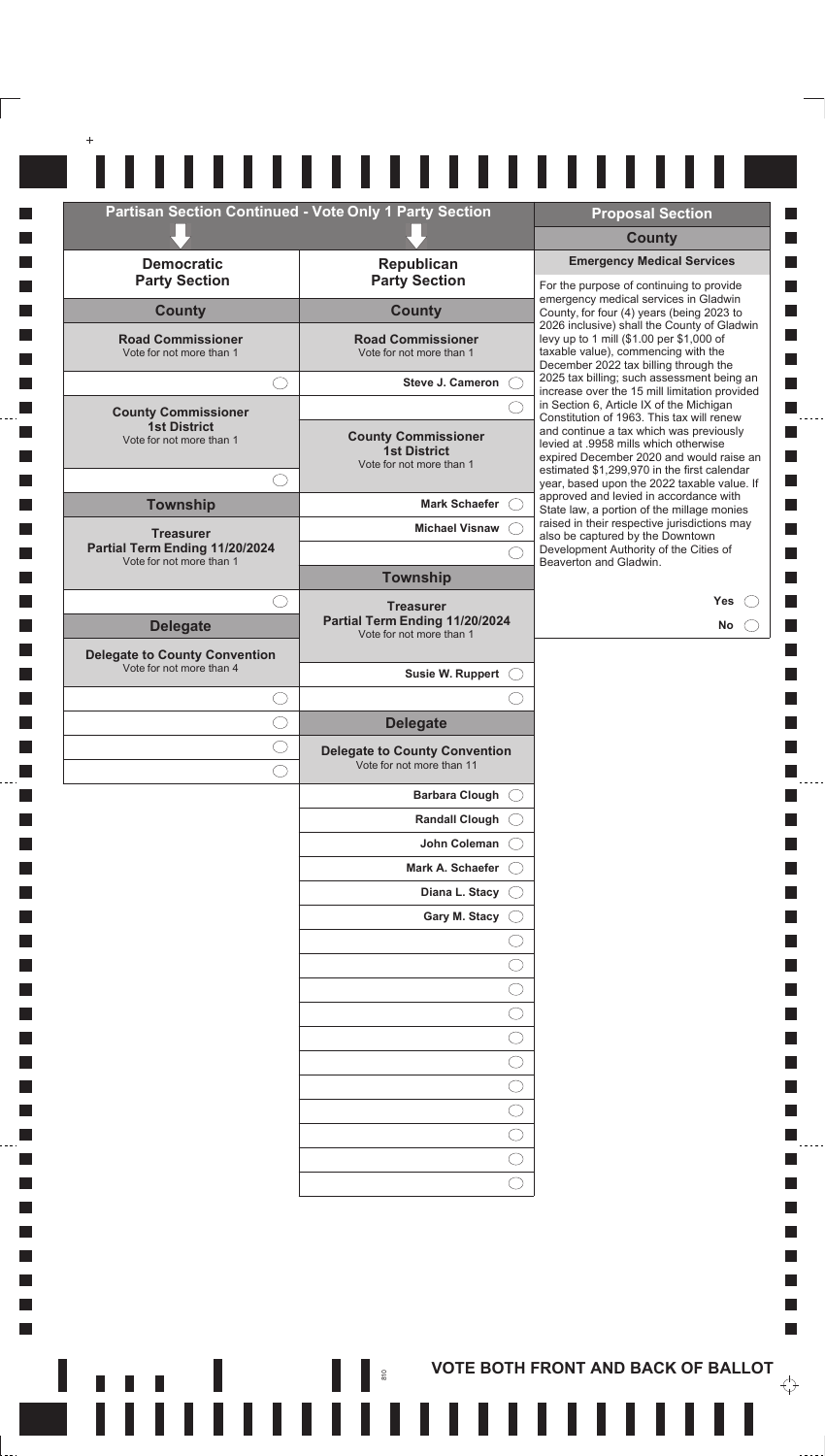**I** П **In Tall T T** 

**T** 

**T T** 

**The State In T** 

**T T** 

**Tale** 

 $\Box$ **I**  $\overline{\phantom{a}}$  $\mathcal{L}_{\mathcal{A}}$  $\Box$ П

 $\mathbb{R}^n$ 

 $\frac{1}{2}$ 

|                                                                                         | <b>OFFICIAL BALLOT</b><br><b>Primary Election</b><br>Tuesday, August 2, 2022<br><b>Gladwin County, Michigan</b><br><b>Clement Township, Precinct 1</b> |                                                                                                                                                                                                                                                                    |
|-----------------------------------------------------------------------------------------|--------------------------------------------------------------------------------------------------------------------------------------------------------|--------------------------------------------------------------------------------------------------------------------------------------------------------------------------------------------------------------------------------------------------------------------|
| <b>Partisan Section - Vote Only 1 Party Section</b>                                     |                                                                                                                                                        | <b>Proposal Section</b>                                                                                                                                                                                                                                            |
| <b>Democratic</b>                                                                       |                                                                                                                                                        | <b>County</b><br><b>Emergency 911 Dispatch System</b>                                                                                                                                                                                                              |
| <b>Party Section</b>                                                                    | Republican<br><b>Party Section</b>                                                                                                                     | Shall the limitation on ad valorem taxes<br>within Gladwin County, imposed under                                                                                                                                                                                   |
| <b>State</b>                                                                            | <b>State</b>                                                                                                                                           | Article IX, Section 6 of the Michigan<br>Constitution, be increased to a total of up to                                                                                                                                                                            |
| <b>Governor</b><br>Vote for not more than 1                                             | <b>Governor</b><br>Vote for not more than 1                                                                                                            | 1 mill (\$1.00 per \$1,000.00 of taxable<br>value) for the period beginning December<br>2022, through December 31, 2027,                                                                                                                                           |
| <b>Gretchen Whitmer</b>                                                                 | Garrett Soldano                                                                                                                                        | inclusive. This is an increase of \$0.25 mil to<br>the current millage ending December 31,                                                                                                                                                                         |
|                                                                                         | <b>Tudor M. Dixon</b>                                                                                                                                  | 2022 and would raise an estimated<br>revenue of \$1,104,295.18 in the first year,                                                                                                                                                                                  |
| Congressional                                                                           | Ryan D. Kelly                                                                                                                                          | to be used for the purposes of providing<br>emergency 911 dispatch services as                                                                                                                                                                                     |
| <b>Representative in Congress</b><br><b>2nd District</b>                                | <b>Ralph Rebandt</b>                                                                                                                                   | authorized by law.                                                                                                                                                                                                                                                 |
| Vote for not more than 1                                                                | <b>Kevin Rinke</b>                                                                                                                                     | <b>Yes</b>                                                                                                                                                                                                                                                         |
| <b>Jerry Hilliard</b>                                                                   | Congressional                                                                                                                                          | No                                                                                                                                                                                                                                                                 |
|                                                                                         | <b>Representative in Congress</b>                                                                                                                      | <b>Animal Control</b>                                                                                                                                                                                                                                              |
| Legislative<br><b>State Senator</b>                                                     | <b>2nd District</b><br>Vote for not more than 1                                                                                                        | Shall the limitation on ad valorem taxes<br>within Gladwin County, imposed under<br>Article IX, Section 6 of the Michigan<br>Constitution, be renewed at \$0.20 mill                                                                                               |
| <b>34th District</b><br>Vote for not more than 1                                        | Thomas J. Norton                                                                                                                                       | (\$0.20 per \$1,000.00 of taxable value) for<br>the period of 2023 through 2027 inclusive,                                                                                                                                                                         |
|                                                                                         | John Moolenaar                                                                                                                                         | beginning with the December 2022 tax<br>billing cycle. This is a renewal of the current                                                                                                                                                                            |
| <b>Christine Gerace</b>                                                                 |                                                                                                                                                        | millage and would raise an estimated<br>revenue of \$259,994 in the first year, to be                                                                                                                                                                              |
| <b>Representative in State Legislature</b><br>99th District<br>Vote for not more than 1 | Legislative<br><b>State Senator</b><br><b>34th District</b><br>Vote for not more than 1                                                                | used for the purposes of providing Animal<br>Control services as authorized by law. If<br>approved and levied in accordance with<br>State law, a portion of the millage monies<br>raised in their respective jurisdictions may<br>also be captured by the Downtown |
| Kenneth A. Kish                                                                         | Lisa M. Sowers                                                                                                                                         | Development Authority of the Cities of<br>Beaverton and Gladwin.                                                                                                                                                                                                   |
|                                                                                         | <b>Roger Hauck</b>                                                                                                                                     |                                                                                                                                                                                                                                                                    |
|                                                                                         | Representative in State Legislature<br>99th District<br>Vote for not more than 1                                                                       | Yes<br>No                                                                                                                                                                                                                                                          |
|                                                                                         | Earl Lackie (                                                                                                                                          |                                                                                                                                                                                                                                                                    |
|                                                                                         | <b>Shawn Petri</b>                                                                                                                                     |                                                                                                                                                                                                                                                                    |
|                                                                                         | <b>Mike Hoadley</b>                                                                                                                                    |                                                                                                                                                                                                                                                                    |
|                                                                                         | <b>Alan Hover</b>                                                                                                                                      |                                                                                                                                                                                                                                                                    |
|                                                                                         |                                                                                                                                                        |                                                                                                                                                                                                                                                                    |

**Example 2**  $\frac{1}{2}$  **S** VOTE BOTH FRONT AND BACK OF BALLOT

,,,,,,,,,,,,,,,,,,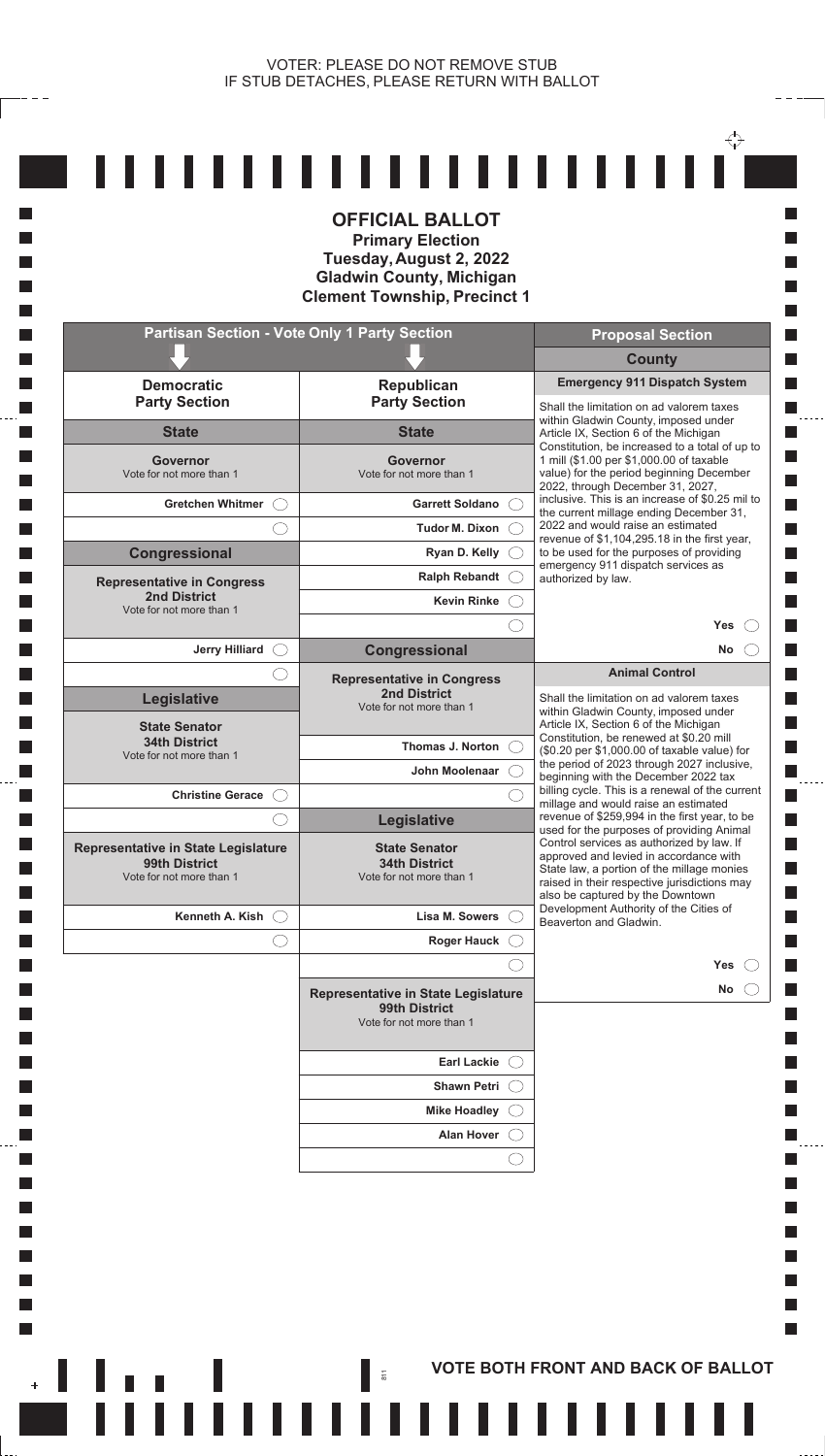|                                                                  | Partisan Section Continued - Vote Only 1 Party Section                        | <b>Proposal Section</b>                                                                                                                                                                                            |
|------------------------------------------------------------------|-------------------------------------------------------------------------------|--------------------------------------------------------------------------------------------------------------------------------------------------------------------------------------------------------------------|
|                                                                  |                                                                               | <b>County</b>                                                                                                                                                                                                      |
| <b>Democratic</b><br><b>Party Section</b>                        | Republican<br><b>Party Section</b>                                            | <b>Emergency Medical Services</b><br>For the purpose of continuing to provide                                                                                                                                      |
| <b>County</b>                                                    | <b>County</b>                                                                 | emergency medical services in Gladwin<br>County, for four (4) years (being 2023 to                                                                                                                                 |
| <b>Road Commissioner</b><br>Vote for not more than 1             | <b>Road Commissioner</b><br>Vote for not more than 1                          | 2026 inclusive) shall the County of Gladwin<br>levy up to 1 mill (\$1.00 per \$1,000 of<br>taxable value), commencing with the<br>December 2022 tax billing through the                                            |
| ()                                                               | <b>Steve J. Cameron</b><br>$\left( \begin{array}{c} \end{array} \right)$      | 2025 tax billing; such assessment being an<br>increase over the 15 mill limitation provided                                                                                                                        |
| <b>County Commissioner</b>                                       |                                                                               | in Section 6, Article IX of the Michigan<br>Constitution of 1963. This tax will renew                                                                                                                              |
| <b>1st District</b><br>Vote for not more than 1                  | <b>County Commissioner</b><br><b>1st District</b><br>Vote for not more than 1 | and continue a tax which was previously<br>levied at .9958 mills which otherwise<br>expired December 2020 and would raise an                                                                                       |
|                                                                  |                                                                               | estimated \$1,299,970 in the first calendar<br>year, based upon the 2022 taxable value. If                                                                                                                         |
| <b>Delegate</b>                                                  | <b>Michael Visnaw</b>                                                         | approved and levied in accordance with<br>State law, a portion of the millage monies<br>raised in their respective jurisdictions may<br>also be captured by the Downtown<br>Development Authority of the Cities of |
| <b>Delegate to County Convention</b><br>Vote for not more than 2 | <b>Mark Schaefer</b>                                                          |                                                                                                                                                                                                                    |
| $\bigcirc$                                                       | <b>Delegate</b>                                                               | Beaverton and Gladwin.                                                                                                                                                                                             |
| $(\phantom{a})$                                                  | <b>Delegate to County Convention</b><br>Vote for not more than 4              | Yes<br>No                                                                                                                                                                                                          |
|                                                                  | Jeffrey A. Fitzsimons<br>$($ )                                                |                                                                                                                                                                                                                    |
|                                                                  |                                                                               |                                                                                                                                                                                                                    |
|                                                                  |                                                                               |                                                                                                                                                                                                                    |
|                                                                  |                                                                               |                                                                                                                                                                                                                    |

 $\Box$  $\Box$ **I**  $\Box$ П  $\Box$  $\Box$  $\mathcal{L}_{\mathcal{A}}$  $\overline{\phantom{a}}$ 

 $\mathcal{L}_{\mathcal{A}}$  $\mathcal{L}_{\mathcal{A}}$  $\Box$  $\Box$  $\Box$ **In**  $\Box$  $\Box$  $\Box$ **In**  $\Box$  $\Box$  $\Box$  $\Box$ 

 $\mathcal{L}_{\mathcal{A}}$  $\mathcal{L}_{\mathcal{A}}$ 

 $\Box$ 

 $\mathcal{L}_{\mathcal{A}}$ 

 $\Box$  $\Box$ 

 $\Box$ 

**In**  $\Box$ 

**In** 

 $\Box$ 

**In** 

 $\Box$  $\Box$ 

 $\mathcal{L}_{\mathcal{A}}$ 

 $\Box$ 

 $\overline{\phantom{a}}$ 

 $\mathcal{L}_{\mathcal{A}}$ 

**Tale** 

 $\overline{\phantom{a}}$ 

 $\mathbb{R}^n$ 

 $\overleftrightarrow{\cdot}$ 

 $\mathbb{R}^n$ 

 $\Box$ 

П  $\blacksquare$ 

П

 $\Box$ П

 $\blacksquare$ 

П  $\blacksquare$ 

 $\Box$ 

 $\blacksquare$ 

П

 $\mathcal{L}_{\mathcal{A}}$  $\Box$ 

 $\Box$ 

 $\Box$ 

L.

 $\frac{1}{2}$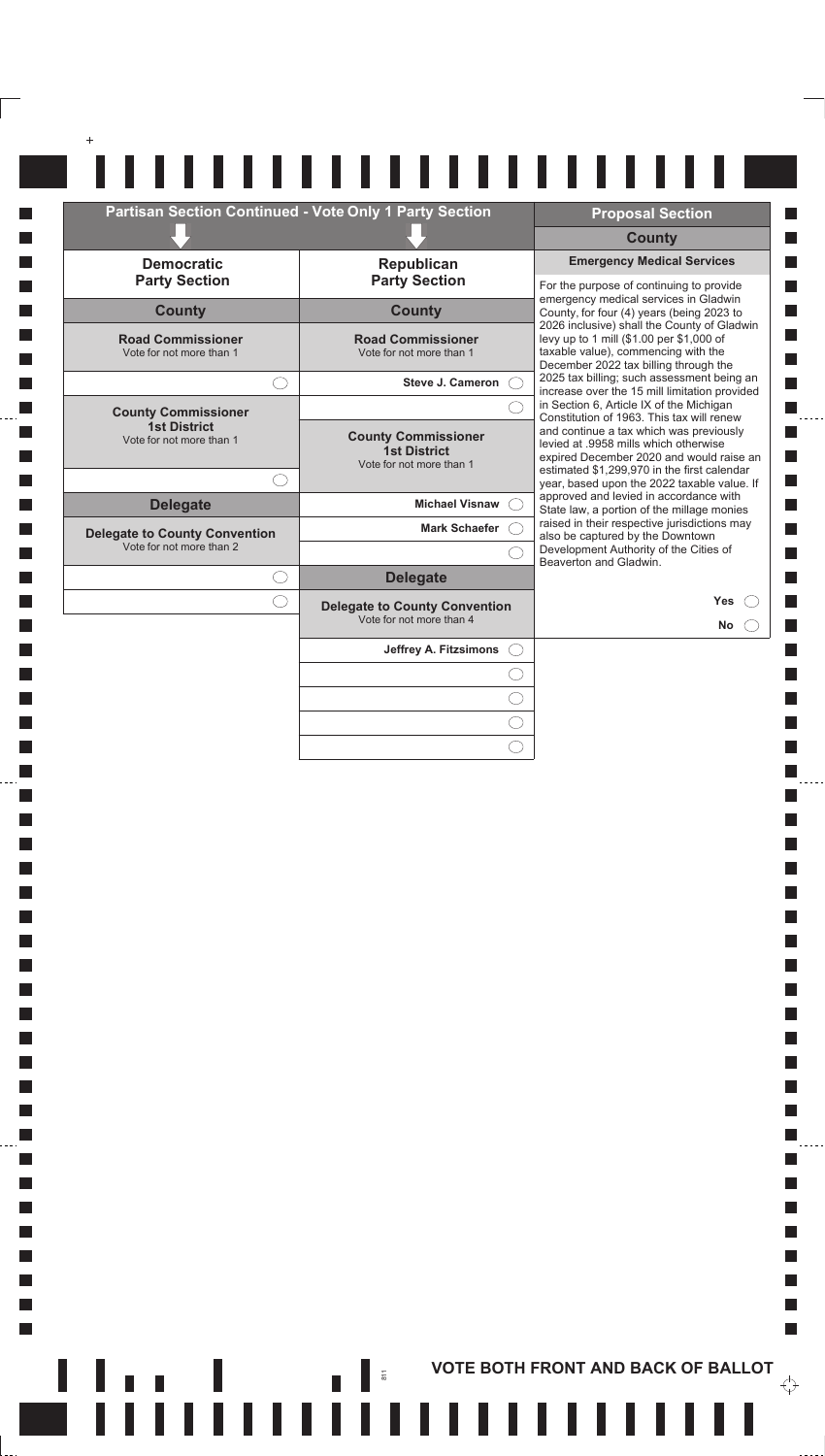**I** H **In I** 

**The State In Tale** 

 $\Box$ **I**  $\mathcal{L}_{\mathcal{A}}$  $\mathcal{L}_{\mathcal{A}}$ **I**  $\Box$ 

 $\Box$ 

 $\mathbf{r}$ 

|                                                                                                              | <b>OFFICIAL BALLOT</b><br><b>Primary Election</b><br>Tuesday, August 2, 2022<br><b>Gladwin County, Michigan</b><br><b>Gladwin Township, Precinct 1</b> |                                                                                                                                                                                                                                                                                                              |
|--------------------------------------------------------------------------------------------------------------|--------------------------------------------------------------------------------------------------------------------------------------------------------|--------------------------------------------------------------------------------------------------------------------------------------------------------------------------------------------------------------------------------------------------------------------------------------------------------------|
|                                                                                                              | <b>Partisan Section - Vote Only 1 Party Section</b>                                                                                                    | <b>Proposal Section</b>                                                                                                                                                                                                                                                                                      |
|                                                                                                              |                                                                                                                                                        | <b>County</b>                                                                                                                                                                                                                                                                                                |
| <b>Democratic</b><br><b>Party Section</b>                                                                    | Republican<br><b>Party Section</b>                                                                                                                     | <b>Emergency 911 Dispatch System</b><br>Shall the limitation on ad valorem taxes                                                                                                                                                                                                                             |
| <b>State</b>                                                                                                 | <b>State</b>                                                                                                                                           | within Gladwin County, imposed under<br>Article IX, Section 6 of the Michigan                                                                                                                                                                                                                                |
| <b>Governor</b><br>Vote for not more than 1                                                                  | <b>Governor</b><br>Vote for not more than 1                                                                                                            | Constitution, be increased to a total of up to<br>1 mill (\$1.00 per \$1,000.00 of taxable<br>value) for the period beginning December<br>2022, through December 31, 2027,                                                                                                                                   |
| <b>Gretchen Whitmer</b>                                                                                      | Tudor M. Dixon $\bigcirc$                                                                                                                              | inclusive. This is an increase of \$0.25 mil to<br>the current millage ending December 31,                                                                                                                                                                                                                   |
|                                                                                                              | Ryan D. Kelly                                                                                                                                          | 2022 and would raise an estimated<br>revenue of \$1,104,295.18 in the first year,                                                                                                                                                                                                                            |
| <b>Congressional</b>                                                                                         | <b>Ralph Rebandt</b>                                                                                                                                   | to be used for the purposes of providing<br>emergency 911 dispatch services as                                                                                                                                                                                                                               |
| <b>Representative in Congress</b>                                                                            | <b>Kevin Rinke</b>                                                                                                                                     | authorized by law.                                                                                                                                                                                                                                                                                           |
| <b>2nd District</b><br>Vote for not more than 1                                                              | <b>Garrett Soldano</b>                                                                                                                                 |                                                                                                                                                                                                                                                                                                              |
|                                                                                                              |                                                                                                                                                        | <b>Yes</b>                                                                                                                                                                                                                                                                                                   |
| <b>Jerry Hilliard</b>                                                                                        | Congressional                                                                                                                                          | <b>No</b><br><b>Animal Control</b>                                                                                                                                                                                                                                                                           |
| Legislative<br><b>State Senator</b><br><b>34th District</b><br>Vote for not more than 1                      | <b>Representative in Congress</b><br><b>2nd District</b><br>Vote for not more than 1<br>John Moolenaar<br>Thomas J. Norton                             | Shall the limitation on ad valorem taxes<br>within Gladwin County, imposed under<br>Article IX, Section 6 of the Michigan<br>Constitution, be renewed at \$0.20 mill<br>(\$0.20 per \$1,000.00 of taxable value) for<br>the period of 2023 through 2027 inclusive,                                           |
| <b>Christine Gerace</b>                                                                                      |                                                                                                                                                        | beginning with the December 2022 tax<br>billing cycle. This is a renewal of the current                                                                                                                                                                                                                      |
|                                                                                                              | Legislative                                                                                                                                            | millage and would raise an estimated<br>revenue of \$259,994 in the first year, to be                                                                                                                                                                                                                        |
| <b>Representative in State Legislature</b><br>99th District<br>Vote for not more than 1<br>Kenneth A. Kish ( | <b>State Senator</b><br><b>34th District</b><br>Vote for not more than 1<br>Roger Hauck C                                                              | used for the purposes of providing Animal<br>Control services as authorized by law. If<br>approved and levied in accordance with<br>State law, a portion of the millage monies<br>raised in their respective jurisdictions may<br>also be captured by the Downtown<br>Development Authority of the Cities of |
|                                                                                                              | Lisa M. Sowers                                                                                                                                         | Beaverton and Gladwin.                                                                                                                                                                                                                                                                                       |
|                                                                                                              |                                                                                                                                                        | Yes                                                                                                                                                                                                                                                                                                          |
|                                                                                                              | Representative in State Legislature<br>99th District<br>Vote for not more than 1                                                                       | No                                                                                                                                                                                                                                                                                                           |
|                                                                                                              | Shawn Petri C                                                                                                                                          |                                                                                                                                                                                                                                                                                                              |
|                                                                                                              | <b>Mike Hoadley</b>                                                                                                                                    |                                                                                                                                                                                                                                                                                                              |
|                                                                                                              | <b>Alan Hover</b>                                                                                                                                      |                                                                                                                                                                                                                                                                                                              |
|                                                                                                              | <b>Earl Lackie</b>                                                                                                                                     |                                                                                                                                                                                                                                                                                                              |
|                                                                                                              |                                                                                                                                                        |                                                                                                                                                                                                                                                                                                              |
|                                                                                                              |                                                                                                                                                        |                                                                                                                                                                                                                                                                                                              |

,,,,,,,,

**FILIPE SOTH FRONT AND BACK OF BALLOT** 

,,,,,,,,,,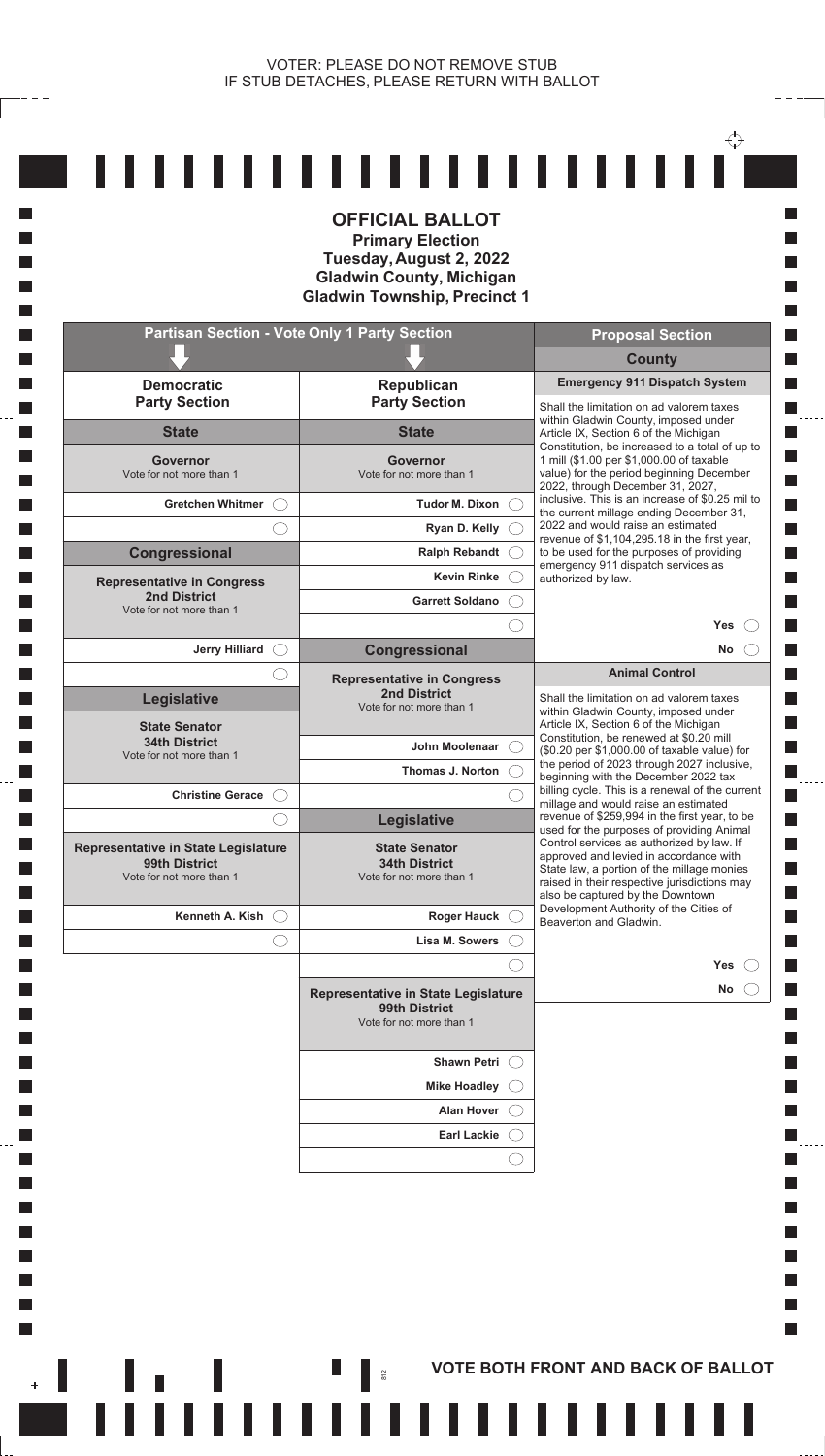|                                                                  | <b>Partisan Section Continued - Vote Only 1 Party Section</b>                 | <b>Proposal Section</b>                                                                                                                                                                                                    |
|------------------------------------------------------------------|-------------------------------------------------------------------------------|----------------------------------------------------------------------------------------------------------------------------------------------------------------------------------------------------------------------------|
|                                                                  |                                                                               | <b>County</b>                                                                                                                                                                                                              |
| <b>Democratic</b><br><b>Party Section</b>                        | <b>Republican</b><br><b>Party Section</b>                                     | <b>Emergency Medical Services</b><br>For the purpose of continuing to provide                                                                                                                                              |
| <b>County</b>                                                    | <b>County</b>                                                                 | emergency medical services in Gladwin<br>County, for four (4) years (being 2023 to                                                                                                                                         |
| <b>Road Commissioner</b><br>Vote for not more than 1             | <b>Road Commissioner</b><br>Vote for not more than 1                          | 2026 inclusive) shall the County of Gladwin<br>levy up to 1 mill (\$1.00 per \$1,000 of<br>taxable value), commencing with the<br>December 2022 tax billing through the                                                    |
|                                                                  | <b>Steve J. Cameron</b>                                                       | 2025 tax billing; such assessment being an<br>increase over the 15 mill limitation provided                                                                                                                                |
| <b>County Commissioner</b>                                       |                                                                               | in Section 6, Article IX of the Michigan<br>Constitution of 1963. This tax will renew                                                                                                                                      |
| <b>2nd District</b><br>Vote for not more than 1<br>$( \ )$       | <b>County Commissioner</b><br><b>2nd District</b><br>Vote for not more than 1 | and continue a tax which was previously<br>levied at .9958 mills which otherwise<br>expired December 2020 and would raise an<br>estimated \$1,299,970 in the first calendar<br>year, based upon the 2022 taxable value. If |
| <b>Delegate</b>                                                  | Ron L. Taylor $\bigcirc$                                                      | approved and levied in accordance with<br>State law, a portion of the millage monies                                                                                                                                       |
| <b>Delegate to County Convention</b><br>Vote for not more than 2 | <b>Delegate</b>                                                               | raised in their respective jurisdictions may<br>also be captured by the Downtown<br>Development Authority of the Cities of                                                                                                 |
|                                                                  | <b>Delegate to County Convention</b><br>Vote for not more than 4              | Beaverton and Gladwin.<br>Yes                                                                                                                                                                                              |
|                                                                  | Dale Holec ()                                                                 | No                                                                                                                                                                                                                         |
|                                                                  | Susanne Holec ()                                                              |                                                                                                                                                                                                                            |
|                                                                  | Diana M. Mella                                                                |                                                                                                                                                                                                                            |
|                                                                  | <b>Matthew Tenwalde</b>                                                       |                                                                                                                                                                                                                            |
|                                                                  | Sheila Tenwalde ( )                                                           |                                                                                                                                                                                                                            |
|                                                                  |                                                                               |                                                                                                                                                                                                                            |

H

**Tale T** 

 $\Box$ 

**I** 

 $\Box$ 

**I**  $\Box$ 

 $\mathcal{L}_{\mathcal{A}}$ 

 $\mathcal{L}_{\mathcal{A}}$ 

 $\Box$ 

 $\Box$ 

**I** 

 $\Box$ 

**I** 

 $\Box$ 

**I**  $\Box$ 

**I**  $\Box$ 

**I**  $\Box$ 

**I** 

 $\mathcal{L}_{\mathcal{A}}$ 

 $\mathcal{L}_{\mathcal{A}}$ 

 $\Box$ **I** 

 $\Box$ 

**I** 

 $\Box$ 

**I**  $\Box$ 

**I** 

 $\Box$ 

**I**  $\Box$ 

**I**  $\mathcal{L}_{\mathcal{A}}$ 

 $\mathcal{L}_{\mathcal{A}}$ 

 $\mathcal{L}_{\mathcal{A}}$ 

 $\overline{\mathcal{A}}$ 

 $\overline{\phantom{a}}$ 

 $\mathbb{R}^n$ 

**ACCEDITED ASSESSED AND BACK OF BALLOT** 

 $\Box$ 

П

П

П П

 $\Box$ 

П

П П

 $\Box$ П

 $\Box$ 

 $\mathcal{L}_{\mathcal{A}}$  $\ddotsc$ 

 $\Box$ 

П

 $\mathbb{R}^n$ 

 $\overleftrightarrow{\cdot}$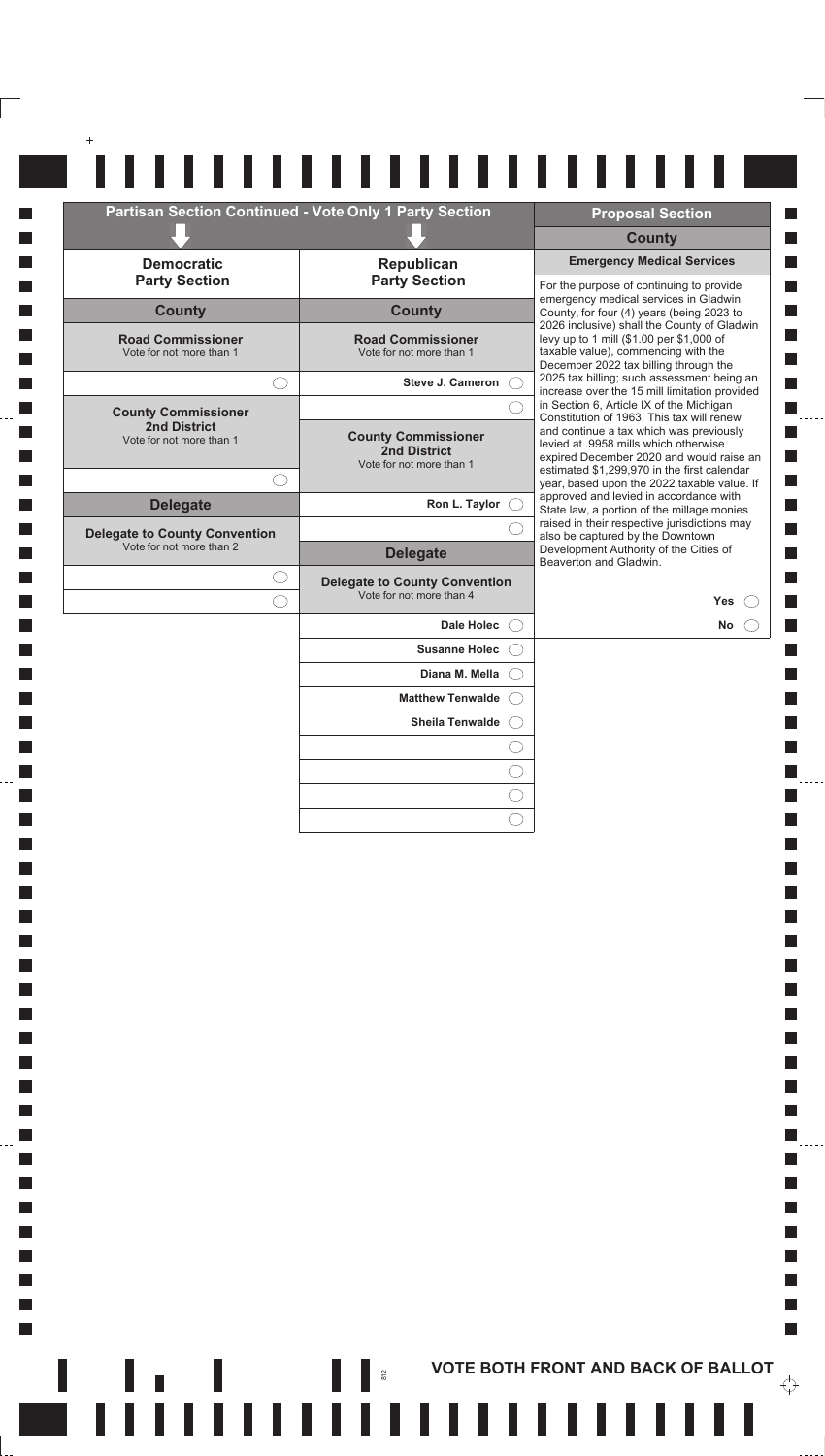$- - -$ 

**Tale** 

**I** 

П

**In** 

**Tall** 

**Tale** 

**In** 

**In** 

**I** 

k.

 $\mathcal{L}_{\mathcal{A}}$ 

**I** 

H

 $\mathcal{L}_{\mathcal{A}}$ 

**u**l

|                                                                                  | <b>OFFICIAL BALLOT</b><br><b>Primary Election</b><br>Tuesday, August 2, 2022<br><b>Gladwin County, Michigan</b><br><b>Grim Township, Precinct 1</b> |                                                                                                                                                                                                                       |
|----------------------------------------------------------------------------------|-----------------------------------------------------------------------------------------------------------------------------------------------------|-----------------------------------------------------------------------------------------------------------------------------------------------------------------------------------------------------------------------|
|                                                                                  | <b>Partisan Section - Vote Only 1 Party Section</b>                                                                                                 | <b>Proposal Section</b>                                                                                                                                                                                               |
|                                                                                  |                                                                                                                                                     | <b>County</b>                                                                                                                                                                                                         |
| <b>Democratic</b><br><b>Party Section</b>                                        | Republican<br><b>Party Section</b>                                                                                                                  | <b>Emergency 911 Dispatch System</b><br>Shall the limitation on ad valorem taxes                                                                                                                                      |
| <b>State</b>                                                                     | <b>State</b>                                                                                                                                        | within Gladwin County, imposed under<br>Article IX, Section 6 of the Michigan                                                                                                                                         |
| <b>Governor</b><br>Vote for not more than 1                                      | <b>Governor</b><br>Vote for not more than 1                                                                                                         | Constitution, be increased to a total of up to<br>1 mill (\$1.00 per \$1,000.00 of taxable<br>value) for the period beginning December<br>2022, through December 31, 2027,                                            |
| Gretchen Whitmer C                                                               | Ryan D. Kelly $\bigcirc$                                                                                                                            | inclusive. This is an increase of \$0.25 mil to<br>the current millage ending December 31,                                                                                                                            |
|                                                                                  | <b>Ralph Rebandt</b>                                                                                                                                | 2022 and would raise an estimated<br>revenue of \$1,104,295.18 in the first year,                                                                                                                                     |
| <b>Congressional</b>                                                             | <b>Kevin Rinke</b>                                                                                                                                  | to be used for the purposes of providing<br>emergency 911 dispatch services as                                                                                                                                        |
| <b>Representative in Congress</b>                                                | <b>Garrett Soldano</b>                                                                                                                              | authorized by law.                                                                                                                                                                                                    |
| <b>2nd District</b><br>Vote for not more than 1                                  | Tudor M. Dixon                                                                                                                                      |                                                                                                                                                                                                                       |
|                                                                                  |                                                                                                                                                     | <b>Yes</b>                                                                                                                                                                                                            |
| <b>Jerry Hilliard</b><br>$\left(\begin{array}{c} \end{array}\right)$             | Congressional                                                                                                                                       | <b>No</b><br><b>Animal Control</b>                                                                                                                                                                                    |
| Legislative<br><b>State Senator</b>                                              | <b>Representative in Congress</b><br><b>2nd District</b><br>Vote for not more than 1                                                                | Shall the limitation on ad valorem taxes<br>within Gladwin County, imposed under<br>Article IX, Section 6 of the Michigan                                                                                             |
| <b>34th District</b><br>Vote for not more than 1                                 | <b>Thomas J. Norton</b>                                                                                                                             | Constitution, be renewed at \$0.20 mill<br>(\$0.20 per \$1,000.00 of taxable value) for                                                                                                                               |
|                                                                                  | John Moolenaar                                                                                                                                      | the period of 2023 through 2027 inclusive,<br>beginning with the December 2022 tax                                                                                                                                    |
| <b>Christine Gerace</b><br>$($ )                                                 |                                                                                                                                                     | billing cycle. This is a renewal of the current<br>millage and would raise an estimated                                                                                                                               |
|                                                                                  | Legislative                                                                                                                                         | revenue of \$259,994 in the first year, to be<br>used for the purposes of providing Animal                                                                                                                            |
| Representative in State Legislature<br>99th District<br>Vote for not more than 1 | <b>State Senator</b><br><b>34th District</b><br>Vote for not more than 1                                                                            | Control services as authorized by law. If<br>approved and levied in accordance with<br>State law, a portion of the millage monies<br>raised in their respective jurisdictions may<br>also be captured by the Downtown |
| Kenneth A. Kish $\bigcirc$                                                       | Lisa M. Sowers                                                                                                                                      | Development Authority of the Cities of<br>Beaverton and Gladwin.                                                                                                                                                      |
|                                                                                  | <b>Roger Hauck</b>                                                                                                                                  |                                                                                                                                                                                                                       |
|                                                                                  |                                                                                                                                                     | Yes                                                                                                                                                                                                                   |
|                                                                                  | Representative in State Legislature<br>99th District<br>Vote for not more than 1                                                                    | No                                                                                                                                                                                                                    |
|                                                                                  | Mike Hoadley $\bigcirc$                                                                                                                             |                                                                                                                                                                                                                       |
|                                                                                  | <b>Alan Hover</b>                                                                                                                                   |                                                                                                                                                                                                                       |
|                                                                                  | <b>Earl Lackie</b>                                                                                                                                  |                                                                                                                                                                                                                       |
|                                                                                  | <b>Shawn Petri</b>                                                                                                                                  |                                                                                                                                                                                                                       |
|                                                                                  |                                                                                                                                                     |                                                                                                                                                                                                                       |
|                                                                                  |                                                                                                                                                     |                                                                                                                                                                                                                       |

,,,,,,,,,,,,,,,,,,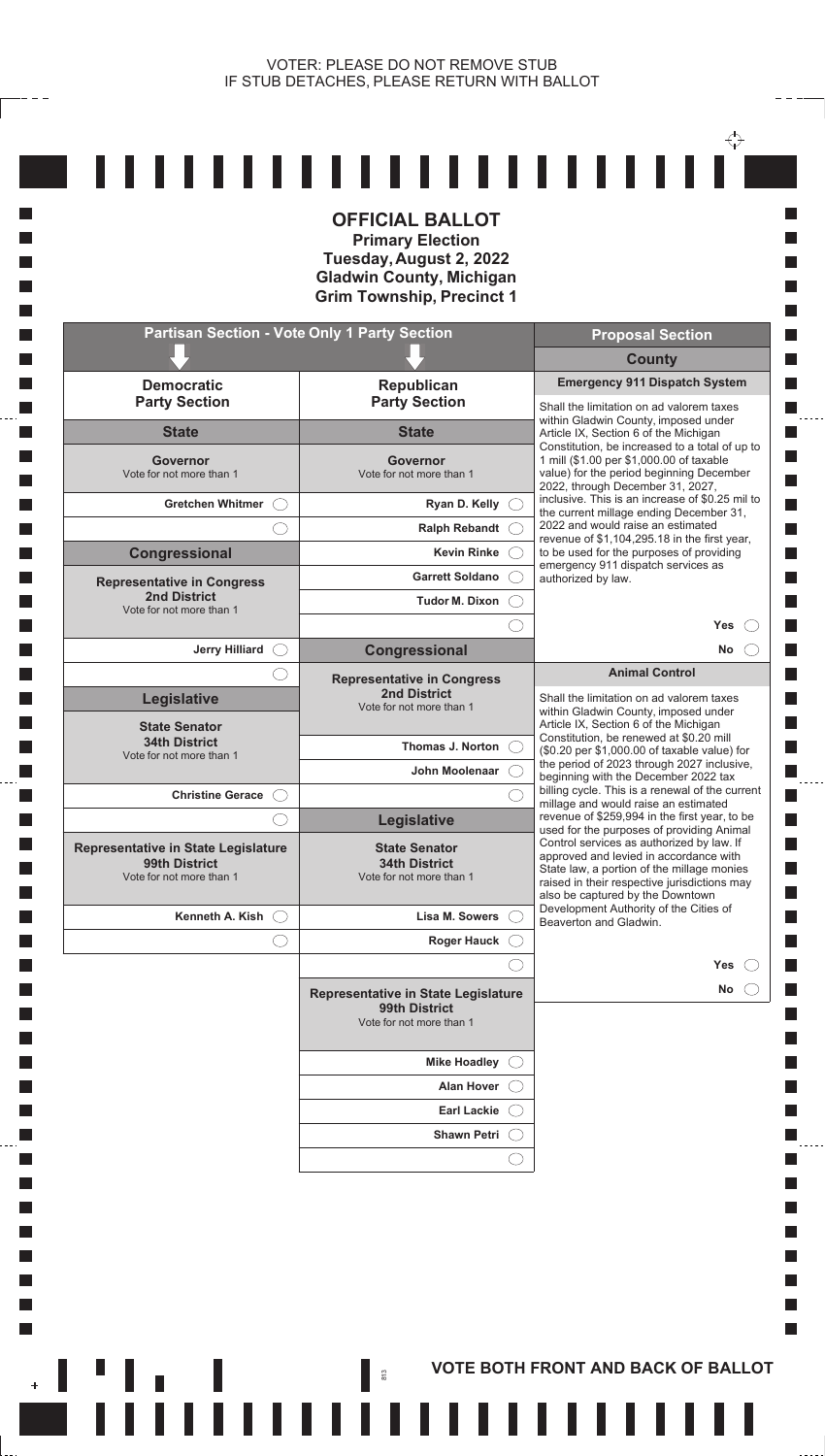|                                                                  | Partisan Section Continued - Vote Only 1 Party Section                        | <b>Proposal Section</b>                                                                                                                                                     |
|------------------------------------------------------------------|-------------------------------------------------------------------------------|-----------------------------------------------------------------------------------------------------------------------------------------------------------------------------|
|                                                                  |                                                                               | <b>County</b>                                                                                                                                                               |
| <b>Democratic</b><br><b>Party Section</b>                        | Republican<br><b>Party Section</b>                                            | <b>Emergency Medical Services</b><br>For the purpose of continuing to provide                                                                                               |
| <b>County</b>                                                    | <b>County</b>                                                                 | emergency medical services in Gladwin<br>County, for four (4) years (being 2023 to                                                                                          |
| <b>Road Commissioner</b><br>Vote for not more than 1             | <b>Road Commissioner</b><br>Vote for not more than 1                          | 2026 inclusive) shall the County of Gladwin<br>levy up to 1 mill (\$1.00 per \$1,000 of<br>taxable value), commencing with the<br>December 2022 tax billing through the     |
|                                                                  | Steve J. Cameron                                                              | 2025 tax billing; such assessment being an<br>increase over the 15 mill limitation provided                                                                                 |
| <b>County Commissioner</b>                                       |                                                                               | in Section 6, Article IX of the Michigan<br>Constitution of 1963. This tax will renew                                                                                       |
| 3rd District<br>Vote for not more than 1                         | <b>County Commissioner</b><br><b>3rd District</b><br>Vote for not more than 1 | and continue a tax which was previously<br>levied at .9958 mills which otherwise<br>expired December 2020 and would raise an<br>estimated \$1,299,970 in the first calendar |
|                                                                  |                                                                               | year, based upon the 2022 taxable value. If<br>approved and levied in accordance with                                                                                       |
| <b>Delegate</b>                                                  | <b>Endre Sefcsik</b><br><b>Tami O'Donnell</b>                                 | State law, a portion of the millage monies<br>raised in their respective jurisdictions may                                                                                  |
| <b>Delegate to County Convention</b><br>Vote for not more than 3 |                                                                               | also be captured by the Downtown<br>Development Authority of the Cities of                                                                                                  |
|                                                                  | <b>Delegate</b>                                                               | Beaverton and Gladwin.                                                                                                                                                      |
|                                                                  | <b>Delegate to County Convention</b>                                          | Yes                                                                                                                                                                         |
|                                                                  | Vote for not more than 8                                                      | <b>No</b>                                                                                                                                                                   |
|                                                                  |                                                                               |                                                                                                                                                                             |
|                                                                  |                                                                               |                                                                                                                                                                             |
|                                                                  |                                                                               |                                                                                                                                                                             |
|                                                                  |                                                                               |                                                                                                                                                                             |
|                                                                  |                                                                               |                                                                                                                                                                             |
|                                                                  |                                                                               |                                                                                                                                                                             |
|                                                                  |                                                                               |                                                                                                                                                                             |

 $\blacksquare$  Tiittituttiittituttiitti

 $\Box$ 

 $\Box$  $\Box$ 

 $\Box$  $\Box$ 

 $\Box$ 

 $\Box$ 

 $\Box$ 

 $\Box$ 

**I**  $\overline{\mathcal{A}}$ 

 $\mathcal{L}_{\mathcal{A}}$ 

 $\overline{\phantom{a}}$ 

 $\mathcal{L}_{\mathcal{A}}$ 

 $\overline{\phantom{a}}$ 

 $\overline{\mathbb{R}}$ F  $\overline{\phantom{a}}$ 

. . . . .

П

П П

 $\Box$ 

П

П П

 $\blacksquare$ 

П

 $\mathcal{L}_{\mathcal{A}}$  $\Box$ 

 $\Box$ 

 $\Box$ 

 $\mathbb{R}^n$ 

 $\overleftrightarrow{\cdot}$ 

 $\frac{1}{2}$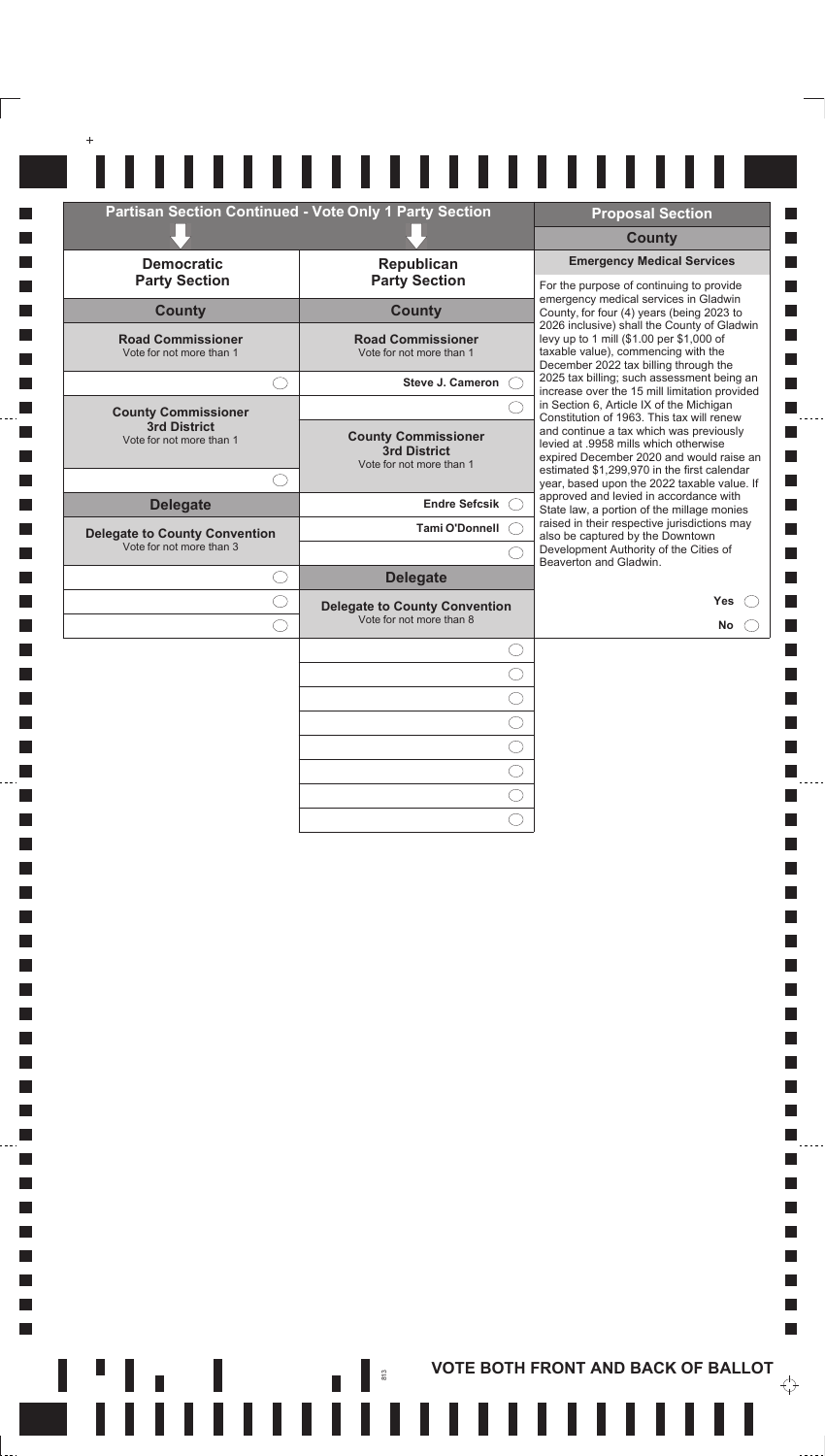**T** 

П

 $\Box$ 

**Tall** 

**Tale** 

**Tall** 

**In** 

**Talent** 

**Tale** 

**Tale** 

k.

 $\mathcal{L}_{\mathcal{A}}$ **T** 

L.

 $\mathbb{R}^n$ 

|                                                                                         | <b>OFFICIAL BALLOT</b><br><b>Primary Election</b><br>Tuesday, August 2, 2022<br><b>Gladwin County, Michigan</b><br><b>Grout Township, Precinct 1</b> |                                                                                                                                                                                                                                                                    |
|-----------------------------------------------------------------------------------------|------------------------------------------------------------------------------------------------------------------------------------------------------|--------------------------------------------------------------------------------------------------------------------------------------------------------------------------------------------------------------------------------------------------------------------|
| <b>Partisan Section - Vote Only 1 Party Section</b>                                     |                                                                                                                                                      | <b>Proposal Section</b>                                                                                                                                                                                                                                            |
|                                                                                         |                                                                                                                                                      | <b>County</b>                                                                                                                                                                                                                                                      |
| <b>Democratic</b><br><b>Party Section</b>                                               | <b>Republican</b><br><b>Party Section</b>                                                                                                            | <b>Emergency 911 Dispatch System</b><br>Shall the limitation on ad valorem taxes                                                                                                                                                                                   |
| <b>State</b>                                                                            | <b>State</b>                                                                                                                                         | within Gladwin County, imposed under<br>Article IX, Section 6 of the Michigan                                                                                                                                                                                      |
| Governor<br>Vote for not more than 1                                                    | <b>Governor</b><br>Vote for not more than 1                                                                                                          | Constitution, be increased to a total of up to<br>1 mill (\$1.00 per \$1,000.00 of taxable<br>value) for the period beginning December<br>2022, through December 31, 2027,                                                                                         |
| Gretchen Whitmer (                                                                      | Ralph Rebandt C                                                                                                                                      | inclusive. This is an increase of \$0.25 mil to<br>the current millage ending December 31,                                                                                                                                                                         |
|                                                                                         | Kevin Rinke (                                                                                                                                        | 2022 and would raise an estimated<br>revenue of \$1,104,295.18 in the first year,                                                                                                                                                                                  |
| <b>Congressional</b>                                                                    | Garrett Soldano (                                                                                                                                    | to be used for the purposes of providing<br>emergency 911 dispatch services as                                                                                                                                                                                     |
| <b>Representative in Congress</b>                                                       | Tudor M. Dixon (                                                                                                                                     | authorized by law.                                                                                                                                                                                                                                                 |
| <b>2nd District</b><br>Vote for not more than 1                                         | Ryan D. Kelly $\bigcirc$                                                                                                                             |                                                                                                                                                                                                                                                                    |
|                                                                                         |                                                                                                                                                      | Yes                                                                                                                                                                                                                                                                |
| <b>Jerry Hilliard</b><br>$\left(\begin{array}{c} \end{array}\right)$                    | Congressional                                                                                                                                        | No<br>$\left( \begin{array}{c} \end{array} \right)$                                                                                                                                                                                                                |
| <b>Legislative</b>                                                                      | <b>Representative in Congress</b><br><b>2nd District</b><br>Vote for not more than 1                                                                 | <b>Animal Control</b><br>Shall the limitation on ad valorem taxes<br>within Gladwin County, imposed under                                                                                                                                                          |
| <b>State Senator</b><br><b>34th District</b>                                            |                                                                                                                                                      | Article IX, Section 6 of the Michigan<br>Constitution, be renewed at \$0.20 mill                                                                                                                                                                                   |
| Vote for not more than 1                                                                | John Moolenaar                                                                                                                                       | (\$0.20 per \$1,000.00 of taxable value) for<br>the period of 2023 through 2027 inclusive,                                                                                                                                                                         |
|                                                                                         | Thomas J. Norton $\bigcirc$                                                                                                                          | beginning with the December 2022 tax<br>billing cycle. This is a renewal of the current<br>millage and would raise an estimated<br>revenue of \$259,994 in the first year, to be                                                                                   |
| <b>Christine Gerace ()</b>                                                              |                                                                                                                                                      |                                                                                                                                                                                                                                                                    |
| <b>Representative in State Legislature</b><br>99th District<br>Vote for not more than 1 | <b>Legislative</b><br><b>State Senator</b><br><b>34th District</b><br>Vote for not more than 1                                                       | used for the purposes of providing Animal<br>Control services as authorized by law. If<br>approved and levied in accordance with<br>State law, a portion of the millage monies<br>raised in their respective jurisdictions may<br>also be captured by the Downtown |
| Kenneth A. Kish (                                                                       | Roger Hauck O                                                                                                                                        | Development Authority of the Cities of<br>Beaverton and Gladwin.                                                                                                                                                                                                   |
| ( )                                                                                     | Lisa M. Sowers                                                                                                                                       |                                                                                                                                                                                                                                                                    |
|                                                                                         |                                                                                                                                                      | Yes                                                                                                                                                                                                                                                                |
|                                                                                         | <b>Representative in State Legislature</b><br>99th District<br>Vote for not more than 1                                                              | No.                                                                                                                                                                                                                                                                |
|                                                                                         | Alan Hover (                                                                                                                                         |                                                                                                                                                                                                                                                                    |
|                                                                                         | Earl Lackie (                                                                                                                                        |                                                                                                                                                                                                                                                                    |
|                                                                                         | Shawn Petri (                                                                                                                                        |                                                                                                                                                                                                                                                                    |
|                                                                                         | Mike Hoadley (                                                                                                                                       |                                                                                                                                                                                                                                                                    |
|                                                                                         |                                                                                                                                                      |                                                                                                                                                                                                                                                                    |
|                                                                                         |                                                                                                                                                      |                                                                                                                                                                                                                                                                    |

**FITTIIIIIIIIIIIIIIIIIIIIII** 

,,,,,,,,,,,,,,,,,,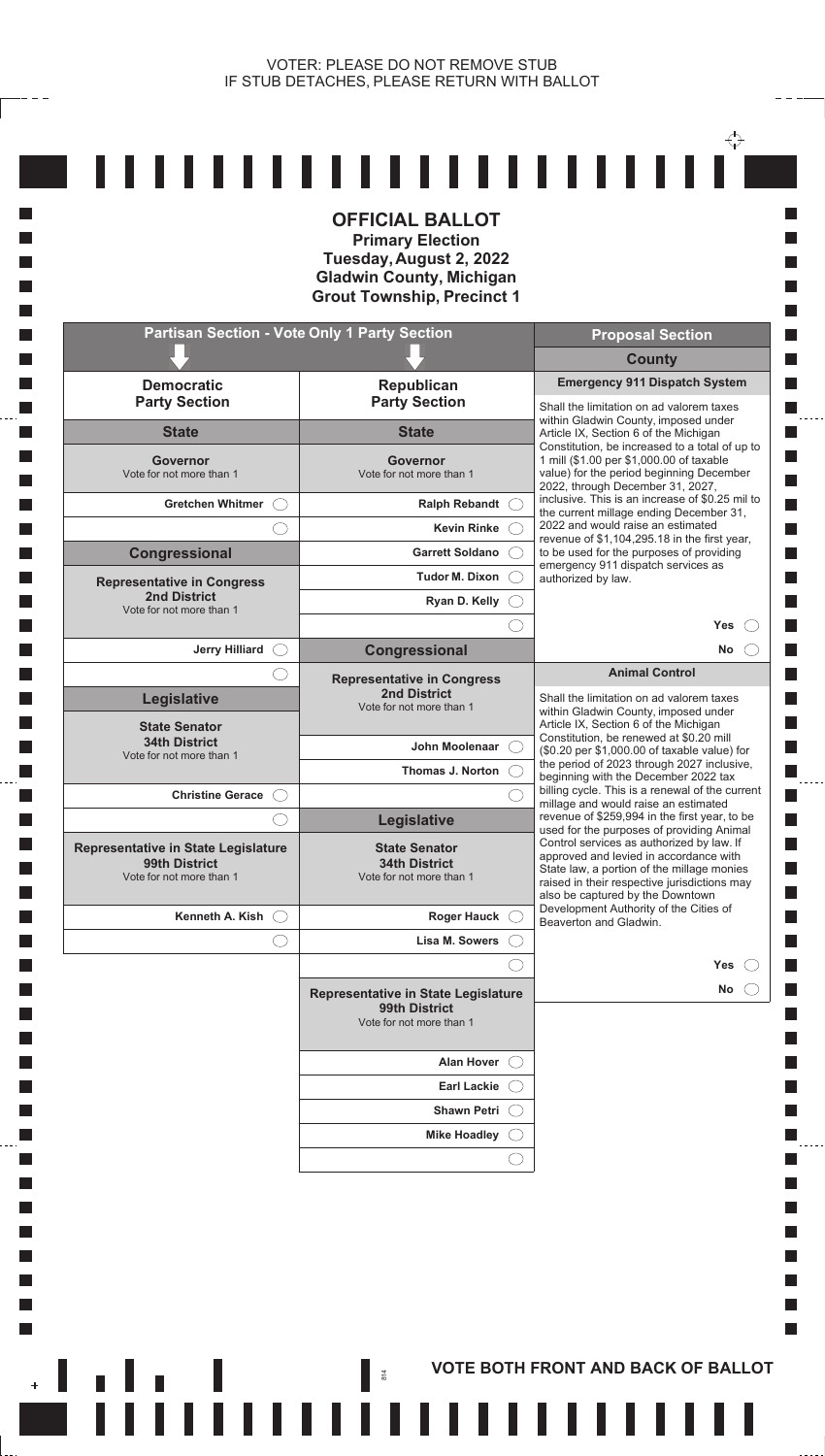| <b>Partisan Section Continued - Vote Only 1 Party Section</b>                |                                                                               |   | <b>Proposal Section</b>                                                                                                                                                     |
|------------------------------------------------------------------------------|-------------------------------------------------------------------------------|---|-----------------------------------------------------------------------------------------------------------------------------------------------------------------------------|
|                                                                              |                                                                               |   | <b>County</b>                                                                                                                                                               |
| <b>Democratic</b><br><b>Party Section</b>                                    | Republican<br><b>Party Section</b>                                            |   | <b>Emergency Medical Services</b><br>For the purpose of continuing to provide                                                                                               |
| <b>County</b>                                                                | <b>County</b>                                                                 |   | emergency medical services in Gladwin<br>County, for four (4) years (being 2023 to                                                                                          |
| <b>Road Commissioner</b><br>Vote for not more than 1                         | <b>Road Commissioner</b><br>Vote for not more than 1                          |   | 2026 inclusive) shall the County of Gladwin<br>levy up to 1 mill (\$1.00 per \$1,000 of<br>taxable value), commencing with the<br>December 2022 tax billing through the     |
| $\left(\begin{array}{c} \end{array}\right)$                                  | Steve J. Cameron (                                                            |   | 2025 tax billing; such assessment being an<br>increase over the 15 mill limitation provided                                                                                 |
| <b>County Commissioner</b>                                                   |                                                                               |   | in Section 6, Article IX of the Michigan<br>Constitution of 1963. This tax will renew                                                                                       |
| <b>5th District</b><br>Vote for not more than 1                              | <b>County Commissioner</b><br><b>5th District</b><br>Vote for not more than 1 |   | and continue a tax which was previously<br>levied at .9958 mills which otherwise<br>expired December 2020 and would raise an<br>estimated \$1,299,970 in the first calendar |
| $( \ )$<br><b>Township</b>                                                   | <b>Rick Grove</b>                                                             |   | year, based upon the 2022 taxable value. If<br>approved and levied in accordance with                                                                                       |
|                                                                              |                                                                               |   | State law, a portion of the millage monies<br>raised in their respective jurisdictions may                                                                                  |
| <b>Trustee</b><br>Partial Term Ending 11/20/2024<br>Vote for not more than 1 | <b>Township</b>                                                               |   | also be captured by the Downtown<br>Development Authority of the Cities of<br>Beaverton and Gladwin.                                                                        |
|                                                                              | <b>Trustee</b>                                                                |   |                                                                                                                                                                             |
| ◯                                                                            | Partial Term Ending 11/20/2024<br>Vote for not more than 1                    |   | <b>Yes</b>                                                                                                                                                                  |
| <b>Delegate</b>                                                              |                                                                               |   | No                                                                                                                                                                          |
| <b>Delegate to County Convention</b><br>Vote for not more than 3             | <b>Julie Beck</b>                                                             | ( |                                                                                                                                                                             |
|                                                                              |                                                                               |   |                                                                                                                                                                             |
| $\left(\begin{array}{c} \end{array}\right)$                                  | <b>Delegate</b>                                                               |   |                                                                                                                                                                             |
|                                                                              | <b>Delegate to County Convention</b><br>Vote for not more than 8              |   |                                                                                                                                                                             |
|                                                                              | <b>David Birgel</b>                                                           |   |                                                                                                                                                                             |
|                                                                              | Don Birgel                                                                    |   |                                                                                                                                                                             |
|                                                                              | <b>Charles P. Eagle</b>                                                       |   |                                                                                                                                                                             |
|                                                                              | Linda Hart                                                                    |   |                                                                                                                                                                             |
|                                                                              |                                                                               |   |                                                                                                                                                                             |
|                                                                              |                                                                               |   |                                                                                                                                                                             |
|                                                                              |                                                                               |   |                                                                                                                                                                             |
|                                                                              |                                                                               |   |                                                                                                                                                                             |
|                                                                              |                                                                               |   |                                                                                                                                                                             |
|                                                                              |                                                                               |   |                                                                                                                                                                             |
|                                                                              |                                                                               |   |                                                                                                                                                                             |

 $\mathcal{L}_{\mathcal{A}}$ 

 $\mathcal{L}_{\mathcal{A}}$ 

 $\mathcal{L}_{\mathcal{A}}$ 

 $\overline{\phantom{a}}$ 

Г  $\overline{\phantom{a}}$ 

**A** 

 $\overline{\mathcal{L}}$  $\frac{1}{2}$ 

 $\Box$ 

П

 $\mathbb{R}^n$ 

 $\overleftrightarrow{\cdot}$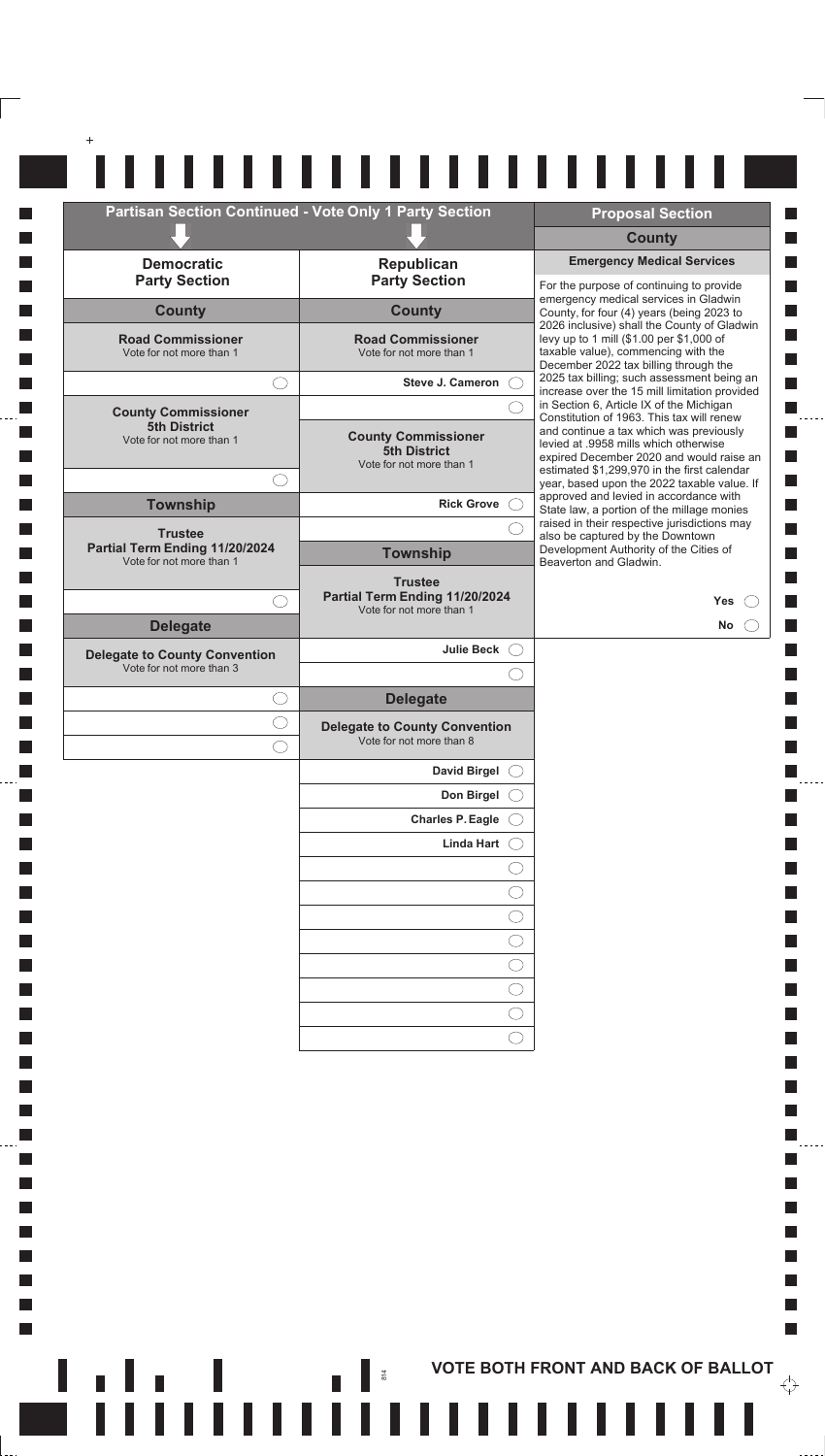$\overleftrightarrow{\cdot}$ 

 $- - -$ 

**Tale** 

**I** 

П

**In** 

**I** 

L. **I** 

**I** 

**Talent** 

h.

 $\mathcal{L}_{\mathcal{A}}$ 

**I** 

k.

 $\mathbb{R}^n$ 

|                                                                                         | <b>OFFICIAL BALLOT</b><br><b>Primary Election</b><br>Tuesday, August 2, 2022<br><b>Gladwin County, Michigan</b><br><b>Hay Township, Precinct 1</b> |                                                                                                                                                                                                                       |
|-----------------------------------------------------------------------------------------|----------------------------------------------------------------------------------------------------------------------------------------------------|-----------------------------------------------------------------------------------------------------------------------------------------------------------------------------------------------------------------------|
|                                                                                         | <b>Partisan Section - Vote Only 1 Party Section</b>                                                                                                | <b>Proposal Section</b>                                                                                                                                                                                               |
|                                                                                         |                                                                                                                                                    | <b>County</b>                                                                                                                                                                                                         |
| <b>Democratic</b><br><b>Party Section</b>                                               | <b>Republican</b><br><b>Party Section</b>                                                                                                          | <b>Emergency 911 Dispatch System</b><br>Shall the limitation on ad valorem taxes                                                                                                                                      |
| <b>State</b>                                                                            | <b>State</b>                                                                                                                                       | within Gladwin County, imposed under<br>Article IX, Section 6 of the Michigan                                                                                                                                         |
| Governor<br>Vote for not more than 1                                                    | <b>Governor</b><br>Vote for not more than 1                                                                                                        | Constitution, be increased to a total of up to<br>1 mill (\$1.00 per \$1,000.00 of taxable<br>value) for the period beginning December                                                                                |
| Gretchen Whitmer (                                                                      | <b>Kevin Rinke</b>                                                                                                                                 | 2022, through December 31, 2027,<br>inclusive. This is an increase of \$0.25 mil to                                                                                                                                   |
|                                                                                         | <b>Garrett Soldano</b>                                                                                                                             | the current millage ending December 31,<br>2022 and would raise an estimated                                                                                                                                          |
| <b>Congressional</b>                                                                    | Tudor M. Dixon                                                                                                                                     | revenue of \$1,104,295.18 in the first year,<br>to be used for the purposes of providing                                                                                                                              |
| <b>Representative in Congress</b>                                                       | Ryan D. Kelly (                                                                                                                                    | emergency 911 dispatch services as<br>authorized by law.                                                                                                                                                              |
| <b>2nd District</b><br>Vote for not more than 1                                         | Ralph Rebandt (                                                                                                                                    |                                                                                                                                                                                                                       |
|                                                                                         |                                                                                                                                                    | <b>Yes</b>                                                                                                                                                                                                            |
| Jerry Hilliard $\bigcirc$                                                               | Congressional                                                                                                                                      | No                                                                                                                                                                                                                    |
|                                                                                         | <b>Representative in Congress</b>                                                                                                                  | <b>Animal Control</b>                                                                                                                                                                                                 |
| <b>Legislative</b><br><b>State Senator</b>                                              | <b>2nd District</b><br>Vote for not more than 1                                                                                                    | Shall the limitation on ad valorem taxes<br>within Gladwin County, imposed under<br>Article IX, Section 6 of the Michigan                                                                                             |
| <b>34th District</b>                                                                    | <b>Thomas J. Norton</b>                                                                                                                            | Constitution, be renewed at \$0.20 mill<br>(\$0.20 per \$1,000.00 of taxable value) for                                                                                                                               |
| Vote for not more than 1                                                                | John Moolenaar                                                                                                                                     | the period of 2023 through 2027 inclusive,<br>beginning with the December 2022 tax                                                                                                                                    |
| <b>Christine Gerace</b> ()                                                              |                                                                                                                                                    | billing cycle. This is a renewal of the current<br>millage and would raise an estimated                                                                                                                               |
|                                                                                         | Legislative                                                                                                                                        | revenue of \$259,994 in the first year, to be<br>used for the purposes of providing Animal                                                                                                                            |
| <b>Representative in State Legislature</b><br>99th District<br>Vote for not more than 1 | <b>State Senator</b><br><b>34th District</b><br>Vote for not more than 1                                                                           | Control services as authorized by law. If<br>approved and levied in accordance with<br>State law, a portion of the millage monies<br>raised in their respective jurisdictions may<br>also be captured by the Downtown |
| Kenneth A. Kish $\bigcirc$                                                              | Lisa M. Sowers                                                                                                                                     | Development Authority of the Cities of<br>Beaverton and Gladwin.                                                                                                                                                      |
|                                                                                         | Roger Hauck (                                                                                                                                      |                                                                                                                                                                                                                       |
|                                                                                         |                                                                                                                                                    | <b>Yes</b>                                                                                                                                                                                                            |
|                                                                                         | Representative in State Legislature<br>99th District<br>Vote for not more than 1                                                                   | No                                                                                                                                                                                                                    |
|                                                                                         | <b>Earl Lackie</b>                                                                                                                                 |                                                                                                                                                                                                                       |
|                                                                                         | <b>Shawn Petri</b>                                                                                                                                 |                                                                                                                                                                                                                       |
|                                                                                         | <b>Mike Hoadley</b>                                                                                                                                |                                                                                                                                                                                                                       |
|                                                                                         | <b>Alan Hover</b>                                                                                                                                  |                                                                                                                                                                                                                       |
|                                                                                         |                                                                                                                                                    |                                                                                                                                                                                                                       |
|                                                                                         |                                                                                                                                                    |                                                                                                                                                                                                                       |

+ ┃ ┃ ┃ ┃ ┃ ┃ VOTE BOTH FRONT AND BACK OF BALLOT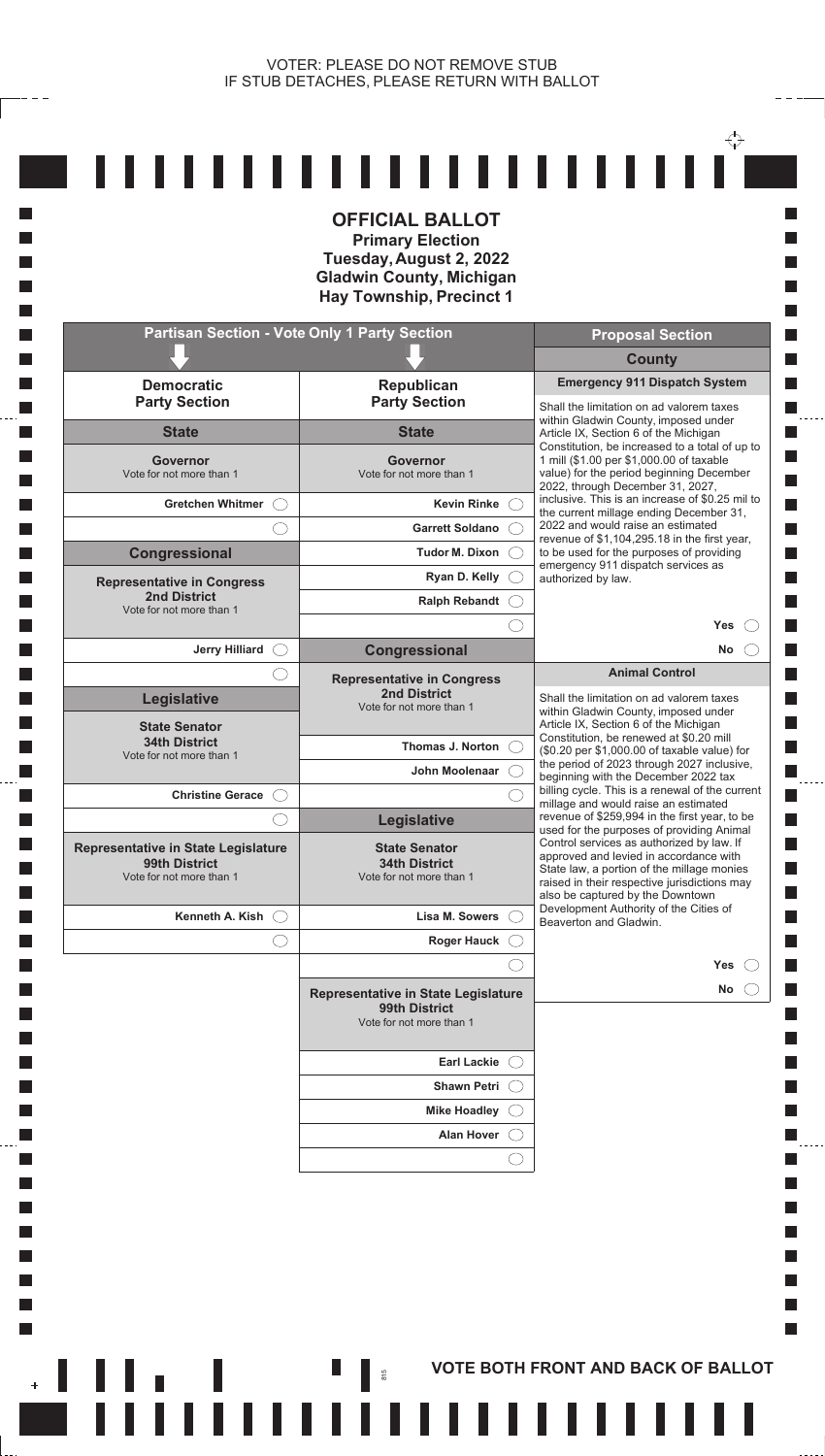| <b>Partisan Section Continued - Vote Only 1 Party Section</b> |                                                                        | <b>Proposal Section</b>                                                                                                                                                                                                                                              |
|---------------------------------------------------------------|------------------------------------------------------------------------|----------------------------------------------------------------------------------------------------------------------------------------------------------------------------------------------------------------------------------------------------------------------|
|                                                               |                                                                        | <b>County</b>                                                                                                                                                                                                                                                        |
| <b>Democratic</b><br><b>Party Section</b>                     | Republican<br><b>Party Section</b>                                     | <b>Emergency Medical Services</b><br>For the purpose of continuing to provide                                                                                                                                                                                        |
| <b>County</b>                                                 | <b>County</b>                                                          | emergency medical services in Gladwin<br>County, for four (4) years (being 2023 to                                                                                                                                                                                   |
| <b>Road Commissioner</b><br>Vote for not more than 1          | <b>Road Commissioner</b><br>Vote for not more than 1                   | 2026 inclusive) shall the County of Gladwin<br>levy up to 1 mill (\$1.00 per \$1,000 of<br>taxable value), commencing with the<br>December 2022 tax billing through the                                                                                              |
| $($ $)$                                                       | Steve J. Cameron (                                                     | 2025 tax billing; such assessment being an<br>increase over the 15 mill limitation provided                                                                                                                                                                          |
| <b>County Commissioner</b>                                    |                                                                        | in Section 6, Article IX of the Michigan<br>Constitution of 1963. This tax will renew                                                                                                                                                                                |
| 3rd District<br>Vote for not more than 1                      | <b>County Commissioner</b><br>3rd District<br>Vote for not more than 1 | and continue a tax which was previously<br>levied at .9958 mills which otherwise<br>expired December 2020 and would raise an<br>estimated \$1,299,970 in the first calendar<br>year, based upon the 2022 taxable value. If<br>approved and levied in accordance with |
| $($ )                                                         | <b>Tami O'Donnell</b>                                                  |                                                                                                                                                                                                                                                                      |
| <b>Township</b>                                               | Endre Sefcsik (                                                        | State law, a portion of the millage monies<br>raised in their respective jurisdictions may                                                                                                                                                                           |
| <b>Trustee</b><br>Partial Term Ending 11/20/2024              |                                                                        | also be captured by the Downtown<br>Development Authority of the Cities of                                                                                                                                                                                           |
| Vote for not more than 1                                      | <b>Township</b>                                                        | Beaverton and Gladwin.                                                                                                                                                                                                                                               |
| $(\ )$                                                        | <b>Trustee</b>                                                         | <b>Yes</b>                                                                                                                                                                                                                                                           |
| <b>Delegate</b>                                               | Partial Term Ending 11/20/2024<br>Vote for not more than 1             | <b>No</b><br>$\left( \begin{array}{c} \end{array} \right)$                                                                                                                                                                                                           |
| <b>Delegate to County Convention</b>                          |                                                                        | <b>Township</b>                                                                                                                                                                                                                                                      |
| Vote for not more than 3                                      | $\left(\begin{array}{c} \end{array}\right)$                            | <b>Road Millage Renewal</b>                                                                                                                                                                                                                                          |
| $( \ )$                                                       | <b>Delegate</b>                                                        | Shall Hay Township continue a 3/4 mill<br>(\$0.75 per 1,000 of taxable value) in the tax                                                                                                                                                                             |
|                                                               | <b>Delegate to County Convention</b><br>Vote for not more than 5       | limitation imposed under Article IX, Sec. 6<br>of the Michigan Constitution, to provide                                                                                                                                                                              |
|                                                               |                                                                        | road maintenance, and levy it for 5 years,<br>2023 through 2027 inclusive, to raise an                                                                                                                                                                               |
|                                                               |                                                                        | estimated \$40,411.34 each year the millage<br>is levied.                                                                                                                                                                                                            |
|                                                               |                                                                        | Yes                                                                                                                                                                                                                                                                  |
|                                                               |                                                                        | No                                                                                                                                                                                                                                                                   |
|                                                               |                                                                        |                                                                                                                                                                                                                                                                      |

 $\Box$ 

П  $\Box$ 

П

 $\Box$ 

П

 $\Box$ 

**I**  $\mathcal{L}_{\mathcal{A}}$ 

 $\mathcal{L}_{\mathcal{A}}$ 

 $\overline{\phantom{a}}$ 

 $\mathcal{L}_{\mathcal{A}}$ 

 $\overline{\phantom{a}}$ 

F  $\mathbb{R}^n$ 

. . . . .

 $\Box$ П

 $\Box$ 

П

П П

 $\blacksquare$ 

П

 $\mathcal{L}_{\mathcal{A}}$  $\Box$ 

 $\Box$ 

 $\Box$ 

 $\mathbb{R}^n$ 

 $\overleftrightarrow{\cdot}$ 

 $\frac{1}{2}$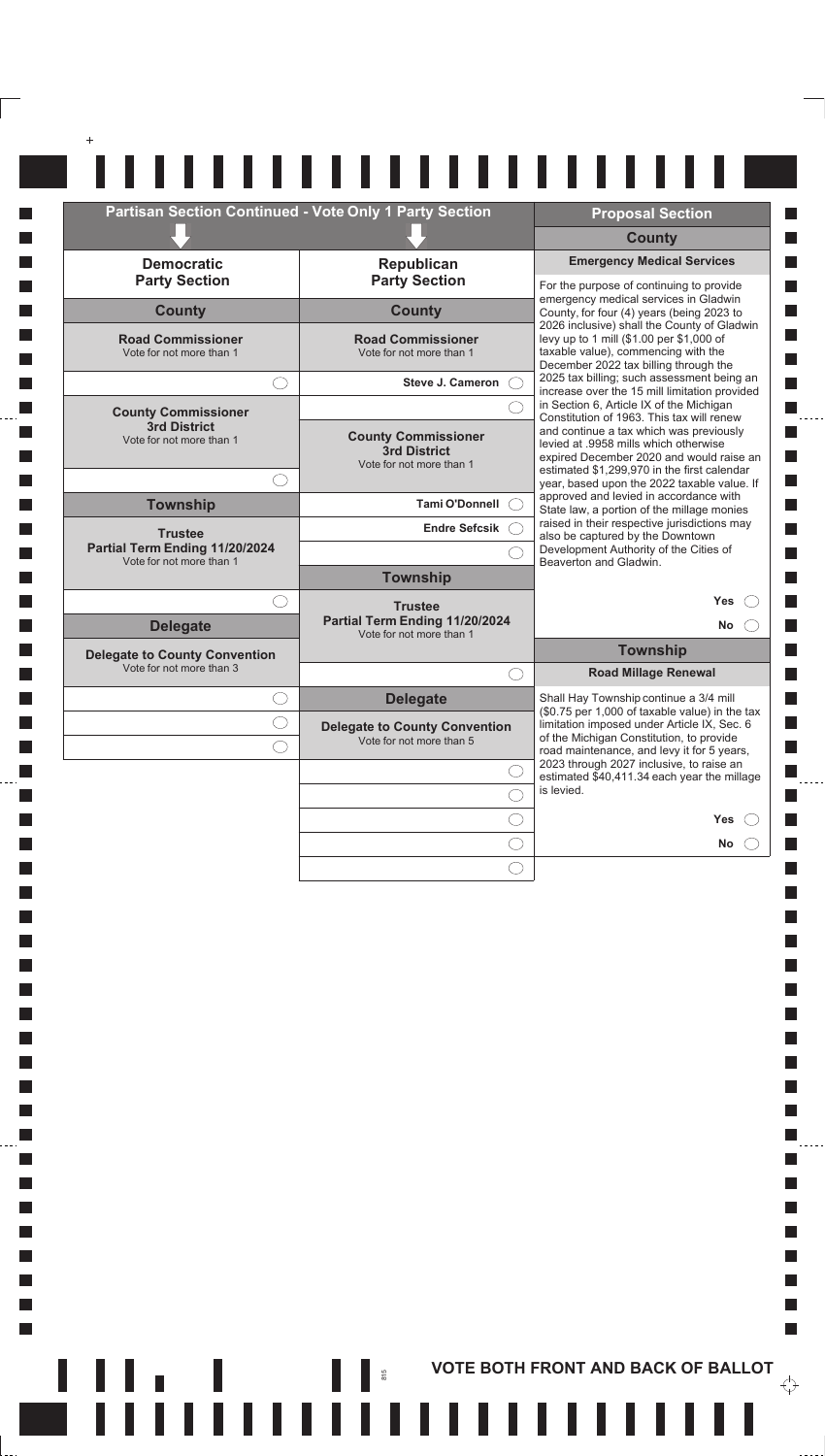$\overleftrightarrow{\cdot}$ 

 $- - -$ 

**I** 

П

**I** 

**Tall** 

**The State** 

L.

**I** 

**I** 

**I** 

**The State** 

k.

 $\mathcal{L}_{\mathcal{A}}$ 

**I** 

k.

 $\mathbb{R}^n$ 

|                                                                                         | <b>OFFICIAL BALLOT</b><br><b>Primary Election</b><br>Tuesday, August 2, 2022<br><b>Gladwin County, Michigan</b><br><b>Sage Township, Precinct 1</b> |                                                                                                                                                                                                                       |
|-----------------------------------------------------------------------------------------|-----------------------------------------------------------------------------------------------------------------------------------------------------|-----------------------------------------------------------------------------------------------------------------------------------------------------------------------------------------------------------------------|
|                                                                                         | <b>Partisan Section - Vote Only 1 Party Section</b>                                                                                                 | <b>Proposal Section</b>                                                                                                                                                                                               |
|                                                                                         |                                                                                                                                                     | <b>County</b>                                                                                                                                                                                                         |
| <b>Democratic</b><br><b>Party Section</b>                                               | Republican<br><b>Party Section</b>                                                                                                                  | <b>Emergency 911 Dispatch System</b><br>Shall the limitation on ad valorem taxes                                                                                                                                      |
| <b>State</b>                                                                            | <b>State</b>                                                                                                                                        | within Gladwin County, imposed under<br>Article IX, Section 6 of the Michigan                                                                                                                                         |
| Governor<br>Vote for not more than 1                                                    | <b>Governor</b><br>Vote for not more than 1                                                                                                         | Constitution, be increased to a total of up to<br>1 mill (\$1.00 per \$1,000.00 of taxable<br>value) for the period beginning December                                                                                |
| Gretchen Whitmer (                                                                      | <b>Garrett Soldano</b>                                                                                                                              | 2022, through December 31, 2027,<br>inclusive. This is an increase of \$0.25 mil to                                                                                                                                   |
|                                                                                         | Tudor M. Dixon                                                                                                                                      | the current millage ending December 31,<br>2022 and would raise an estimated                                                                                                                                          |
| <b>Congressional</b>                                                                    | Ryan D. Kelly (                                                                                                                                     | revenue of \$1,104,295.18 in the first year,<br>to be used for the purposes of providing                                                                                                                              |
| <b>Representative in Congress</b>                                                       | Ralph Rebandt (                                                                                                                                     | emergency 911 dispatch services as<br>authorized by law.                                                                                                                                                              |
| <b>2nd District</b><br>Vote for not more than 1                                         | <b>Kevin Rinke</b>                                                                                                                                  |                                                                                                                                                                                                                       |
|                                                                                         |                                                                                                                                                     | <b>Yes</b>                                                                                                                                                                                                            |
| Jerry Hilliard O                                                                        | <b>Congressional</b>                                                                                                                                | <b>No</b>                                                                                                                                                                                                             |
| <b>Legislative</b>                                                                      | <b>Representative in Congress</b><br><b>2nd District</b>                                                                                            | <b>Animal Control</b><br>Shall the limitation on ad valorem taxes                                                                                                                                                     |
| <b>State Senator</b>                                                                    | Vote for not more than 1                                                                                                                            | within Gladwin County, imposed under<br>Article IX, Section 6 of the Michigan                                                                                                                                         |
| <b>34th District</b><br>Vote for not more than 1                                        | John Moolenaar                                                                                                                                      | Constitution, be renewed at \$0.20 mill<br>(\$0.20 per \$1,000.00 of taxable value) for                                                                                                                               |
|                                                                                         | Thomas J. Norton                                                                                                                                    | the period of 2023 through 2027 inclusive,<br>beginning with the December 2022 tax                                                                                                                                    |
| Christine Gerace (                                                                      |                                                                                                                                                     | billing cycle. This is a renewal of the current<br>millage and would raise an estimated                                                                                                                               |
|                                                                                         | Legislative                                                                                                                                         | revenue of \$259,994 in the first year, to be<br>used for the purposes of providing Animal                                                                                                                            |
| <b>Representative in State Legislature</b><br>99th District<br>Vote for not more than 1 | <b>State Senator</b><br><b>34th District</b><br>Vote for not more than 1                                                                            | Control services as authorized by law. If<br>approved and levied in accordance with<br>State law, a portion of the millage monies<br>raised in their respective jurisdictions may<br>also be captured by the Downtown |
| Kenneth A. Kish $\bigcirc$                                                              | Roger Hauck (                                                                                                                                       | Development Authority of the Cities of<br>Beaverton and Gladwin.                                                                                                                                                      |
|                                                                                         | Lisa M. Sowers                                                                                                                                      |                                                                                                                                                                                                                       |
|                                                                                         |                                                                                                                                                     | Yes                                                                                                                                                                                                                   |
|                                                                                         | <b>Representative in State Legislature</b><br>99th District<br>Vote for not more than 1                                                             | No                                                                                                                                                                                                                    |
|                                                                                         | Shawn Petri (                                                                                                                                       |                                                                                                                                                                                                                       |
|                                                                                         | <b>Mike Hoadley</b>                                                                                                                                 |                                                                                                                                                                                                                       |
|                                                                                         | <b>Alan Hover</b>                                                                                                                                   |                                                                                                                                                                                                                       |
|                                                                                         | <b>Earl Lackie</b>                                                                                                                                  |                                                                                                                                                                                                                       |
|                                                                                         |                                                                                                                                                     |                                                                                                                                                                                                                       |

,,,,,,,,,

**FIIIIIIIIIIIIIIIIIIIIIIIII** 

,,,,,,,,,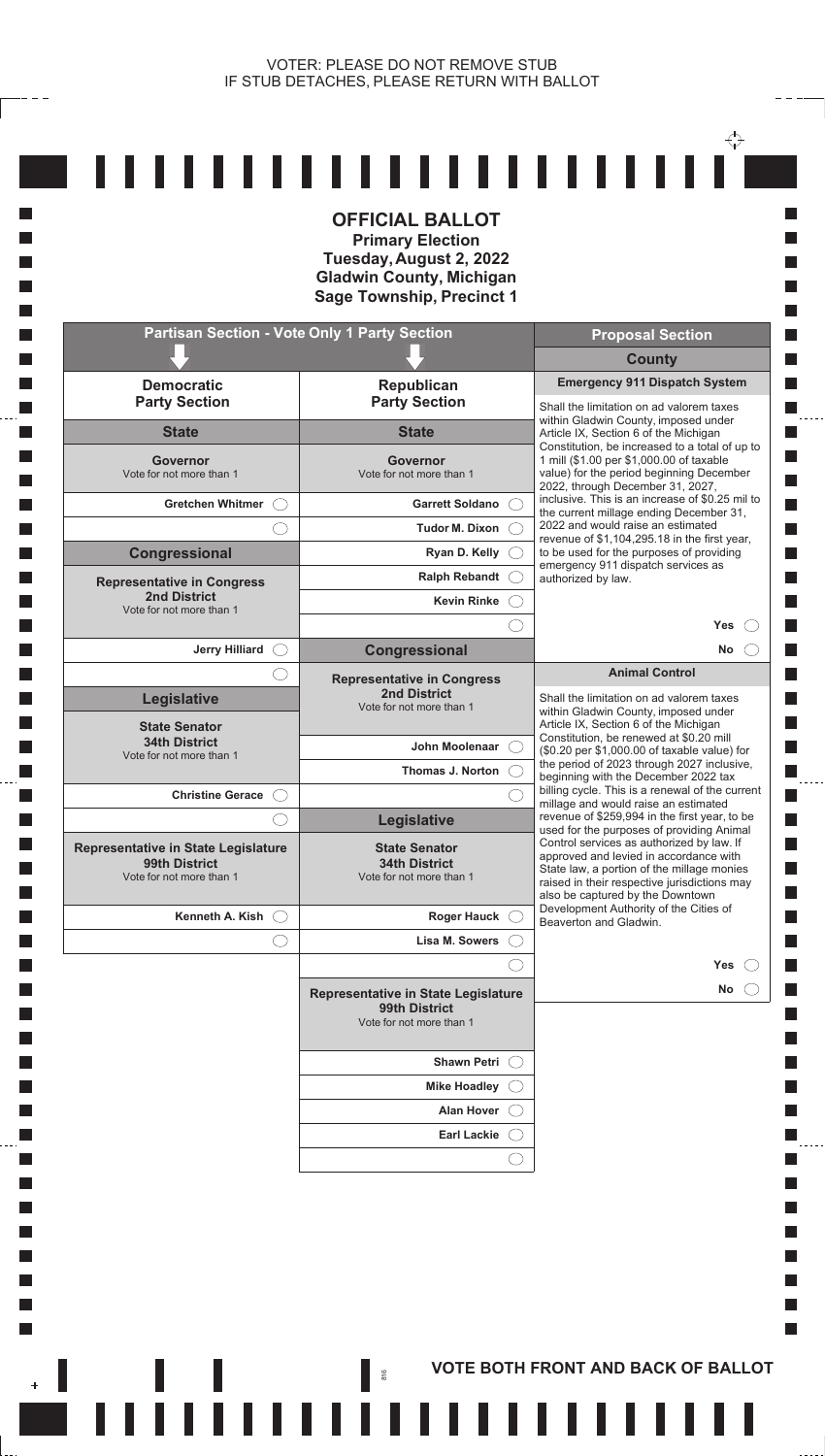| Partisan Section Continued - Vote Only 1 Party Section |                                                                   | <b>Proposal Section</b><br><b>County</b>                                                                                                                                |
|--------------------------------------------------------|-------------------------------------------------------------------|-------------------------------------------------------------------------------------------------------------------------------------------------------------------------|
| <b>Democratic</b>                                      | Republican                                                        | <b>Emergency Medical Services</b>                                                                                                                                       |
| <b>Party Section</b>                                   | <b>Party Section</b>                                              | For the purpose of continuing to provide                                                                                                                                |
| <b>County</b>                                          | <b>County</b>                                                     | emergency medical services in Gladwin<br>County, for four (4) years (being 2023 to                                                                                      |
| <b>Road Commissioner</b><br>Vote for not more than 1   | <b>Road Commissioner</b><br>Vote for not more than 1              | 2026 inclusive) shall the County of Gladwin<br>levy up to 1 mill (\$1.00 per \$1,000 of<br>taxable value), commencing with the<br>December 2022 tax billing through the |
|                                                        | <b>Steve J. Cameron</b>                                           | 2025 tax billing; such assessment being an<br>increase over the 15 mill limitation provided                                                                             |
| <b>County Commissioner</b>                             |                                                                   | in Section 6, Article IX of the Michigan<br>Constitution of 1963. This tax will renew                                                                                   |
| <b>2nd District</b><br>Vote for not more than 1        | <b>County Commissioner</b><br><b>2nd District</b>                 | and continue a tax which was previously<br>levied at .9958 mills which otherwise<br>expired December 2020 and would raise an                                            |
|                                                        | Vote for not more than 1                                          | estimated \$1,299,970 in the first calendar<br>year, based upon the 2022 taxable value. If                                                                              |
| <b>Delegate</b>                                        | Ron L. Taylor $\bigcirc$                                          | approved and levied in accordance with<br>State law, a portion of the millage monies                                                                                    |
| <b>Delegate to County Convention</b>                   |                                                                   | raised in their respective jurisdictions may<br>also be captured by the Downtown                                                                                        |
| Vote for not more than 4                               | <b>Delegate</b>                                                   | Development Authority of the Cities of<br>Beaverton and Gladwin.                                                                                                        |
|                                                        | <b>Delegate to County Convention</b><br>Vote for not more than 11 | <b>Yes</b>                                                                                                                                                              |
|                                                        | Stephen G. Nelson                                                 | No                                                                                                                                                                      |
|                                                        | <b>Melanie L. Smeltzer</b>                                        |                                                                                                                                                                         |
|                                                        |                                                                   |                                                                                                                                                                         |
|                                                        |                                                                   |                                                                                                                                                                         |
|                                                        |                                                                   |                                                                                                                                                                         |
|                                                        |                                                                   |                                                                                                                                                                         |
|                                                        |                                                                   |                                                                                                                                                                         |
|                                                        |                                                                   |                                                                                                                                                                         |
|                                                        |                                                                   |                                                                                                                                                                         |
|                                                        |                                                                   |                                                                                                                                                                         |
|                                                        |                                                                   |                                                                                                                                                                         |
|                                                        |                                                                   |                                                                                                                                                                         |
|                                                        |                                                                   |                                                                                                                                                                         |

**I**  $\Box$ **I**  $\Box$ П  $\Box$ **I**  $\mathcal{L}_{\mathcal{A}}$  $\overline{\phantom{a}}$  $\mathcal{L}_{\mathcal{A}}$  $\mathcal{L}_{\mathcal{A}}$  $\Box$  $\Box$  $\Box$ П  $\Box$ П  $\Box$ П  $\Box$ П  $\Box$ **I**  $\mathcal{L}_{\mathcal{A}}$  $\mathcal{L}_{\mathcal{A}}$  $\Box$  $\Box$  $\Box$ П  $\Box$ П  $\Box$ П  $\Box$ П  $\Box$ 

**I**  $\mathcal{L}_{\mathcal{A}}$ 

 $\mathcal{L}_{\mathcal{A}}$ 

 $\overline{\phantom{a}}$ 

 $\mathcal{L}_{\mathcal{A}}$ 

 $\overline{\phantom{a}}$ 

 $\overline{\mathbb{R}}$ F  $\mathbb{R}^n$ 

> **AND RESPONSE TO A PROTECT AND BACK OF BALLOT**  $\overleftrightarrow{\mathbf{C}}$

 $\mathcal{L}_{\mathcal{A}}$  $\blacksquare$ 

 $\mathcal{L}_{\mathcal{A}}$  $\Box$ 

 $\Box$ 

 $\Box$ 

 $\mathbb{R}^n$ 

 $\frac{1}{2}$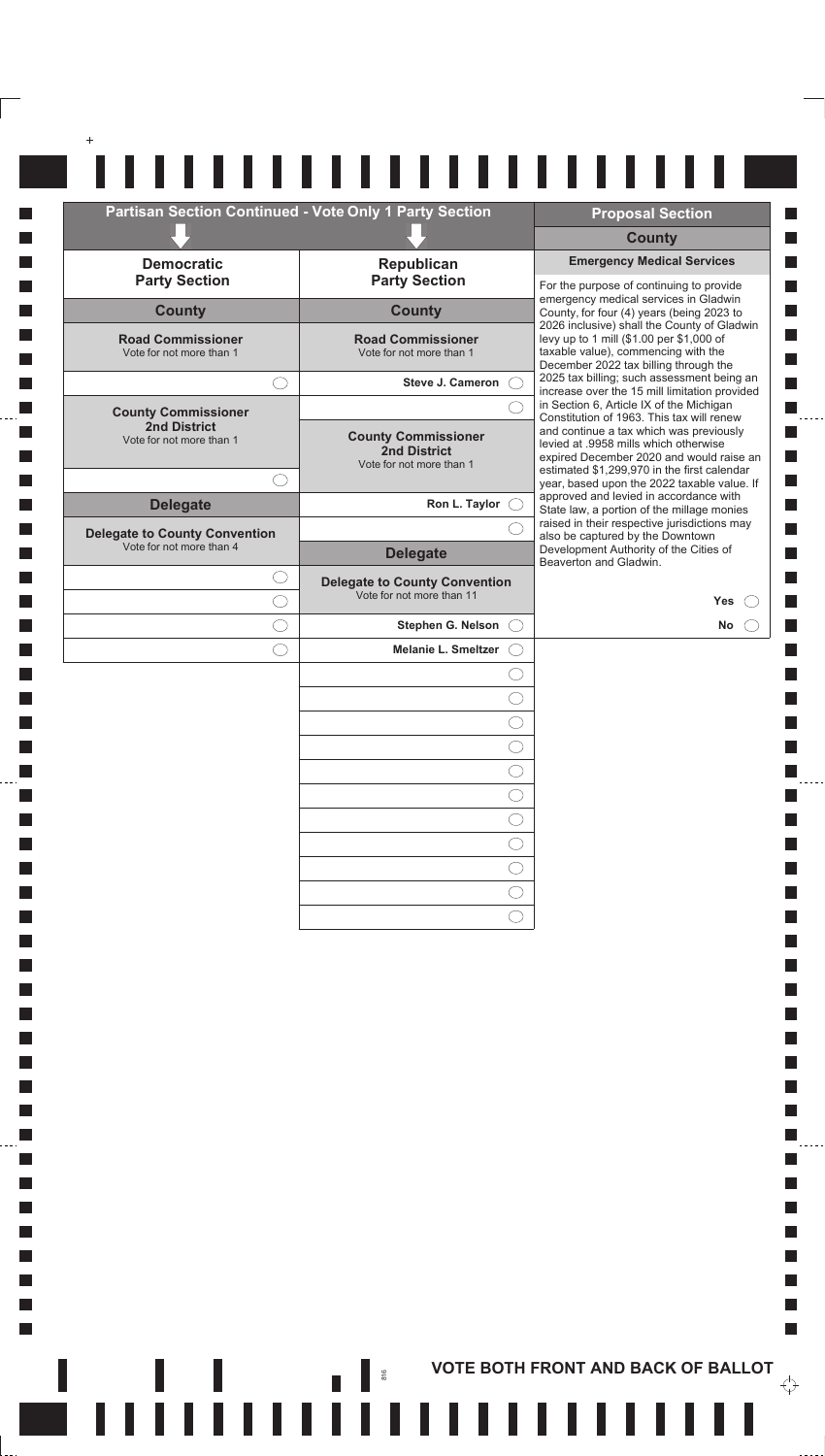**I** П

**I Tall Tale T** 

**T** 

**Tale T** 

**I I I** 

**Tale T** 

**Tale T** 

 $\Box$ **I**  $\mathcal{L}_{\mathcal{A}}$  $\mathcal{L}_{\mathcal{A}}$ **I** П

 $\mathbb{R}^n$ 

|                                                                                  | <b>OFFICIAL BALLOT</b><br><b>Primary Election</b><br>Tuesday, August 2, 2022<br><b>Gladwin County, Michigan</b><br><b>Secord Township, Precinct 1</b> |                                                                                                                                                                          |
|----------------------------------------------------------------------------------|-------------------------------------------------------------------------------------------------------------------------------------------------------|--------------------------------------------------------------------------------------------------------------------------------------------------------------------------|
|                                                                                  | <b>Partisan Section - Vote Only 1 Party Section</b>                                                                                                   | <b>Proposal Section</b>                                                                                                                                                  |
|                                                                                  |                                                                                                                                                       | <b>County</b>                                                                                                                                                            |
| <b>Democratic</b><br><b>Party Section</b>                                        | Republican<br><b>Party Section</b>                                                                                                                    | <b>Emergency 911 Dispatch System</b><br>Shall the limitation on ad valorem taxes                                                                                         |
| <b>State</b>                                                                     | <b>State</b>                                                                                                                                          | within Gladwin County, imposed under<br>Article IX, Section 6 of the Michigan<br>Constitution, be increased to a total of up to                                          |
| Governor<br>Vote for not more than 1                                             | Governor<br>Vote for not more than 1                                                                                                                  | 1 mill (\$1.00 per \$1,000.00 of taxable<br>value) for the period beginning December<br>2022, through December 31, 2027,                                                 |
| <b>Gretchen Whitmer</b>                                                          | <b>Tudor M. Dixon</b>                                                                                                                                 | inclusive. This is an increase of \$0.25 mil to<br>the current millage ending December 31,                                                                               |
|                                                                                  | Ryan D. Kelly $\bigcirc$                                                                                                                              | 2022 and would raise an estimated<br>revenue of \$1,104,295.18 in the first year,                                                                                        |
| <b>Congressional</b>                                                             | Ralph Rebandt C                                                                                                                                       | to be used for the purposes of providing<br>emergency 911 dispatch services as                                                                                           |
| <b>Representative in Congress</b>                                                | <b>Kevin Rinke</b>                                                                                                                                    | authorized by law.                                                                                                                                                       |
| <b>2nd District</b><br>Vote for not more than 1                                  | <b>Garrett Soldano</b>                                                                                                                                |                                                                                                                                                                          |
| <b>Jerry Hilliard</b>                                                            | Congressional                                                                                                                                         | Yes<br>No                                                                                                                                                                |
|                                                                                  | <b>Representative in Congress</b>                                                                                                                     | <b>Animal Control</b>                                                                                                                                                    |
| <b>Legislative</b>                                                               | <b>2nd District</b><br>Vote for not more than 1                                                                                                       | Shall the limitation on ad valorem taxes<br>within Gladwin County, imposed under                                                                                         |
| <b>State Senator</b>                                                             |                                                                                                                                                       | Article IX, Section 6 of the Michigan<br>Constitution, be renewed at \$0.20 mill                                                                                         |
| <b>34th District</b><br>Vote for not more than 1                                 | Thomas J. Norton                                                                                                                                      | (\$0.20 per \$1,000.00 of taxable value) for<br>the period of 2023 through 2027 inclusive,                                                                               |
|                                                                                  | John Moolenaar                                                                                                                                        | beginning with the December 2022 tax<br>billing cycle. This is a renewal of the current                                                                                  |
| <b>Christine Gerace</b>                                                          |                                                                                                                                                       | millage and would raise an estimated<br>revenue of \$259,994 in the first year, to be                                                                                    |
|                                                                                  | <b>Legislative</b>                                                                                                                                    | used for the purposes of providing Animal<br>Control services as authorized by law. If                                                                                   |
| Representative in State Legislature<br>99th District<br>Vote for not more than 1 | <b>State Senator</b><br><b>34th District</b><br>Vote for not more than 1                                                                              | approved and levied in accordance with<br>State law, a portion of the millage monies<br>raised in their respective jurisdictions may<br>also be captured by the Downtown |
| Kenneth A. Kish                                                                  | Lisa M. Sowers                                                                                                                                        | Development Authority of the Cities of<br>Beaverton and Gladwin.                                                                                                         |
|                                                                                  | <b>Roger Hauck</b>                                                                                                                                    |                                                                                                                                                                          |
|                                                                                  |                                                                                                                                                       | Yes                                                                                                                                                                      |
|                                                                                  | <b>Representative in State Legislature</b><br>99th District<br>Vote for not more than 1                                                               | <b>No</b>                                                                                                                                                                |
|                                                                                  | <b>Mike Hoadley</b>                                                                                                                                   |                                                                                                                                                                          |
|                                                                                  | <b>Alan Hover</b>                                                                                                                                     |                                                                                                                                                                          |
|                                                                                  | <b>Earl Lackie</b>                                                                                                                                    |                                                                                                                                                                          |
|                                                                                  | <b>Shawn Petri</b>                                                                                                                                    |                                                                                                                                                                          |
|                                                                                  |                                                                                                                                                       |                                                                                                                                                                          |
|                                                                                  |                                                                                                                                                       |                                                                                                                                                                          |

**AND RESIDENCE IN PROVIDED A PROVIDED ACK OF BALLOT**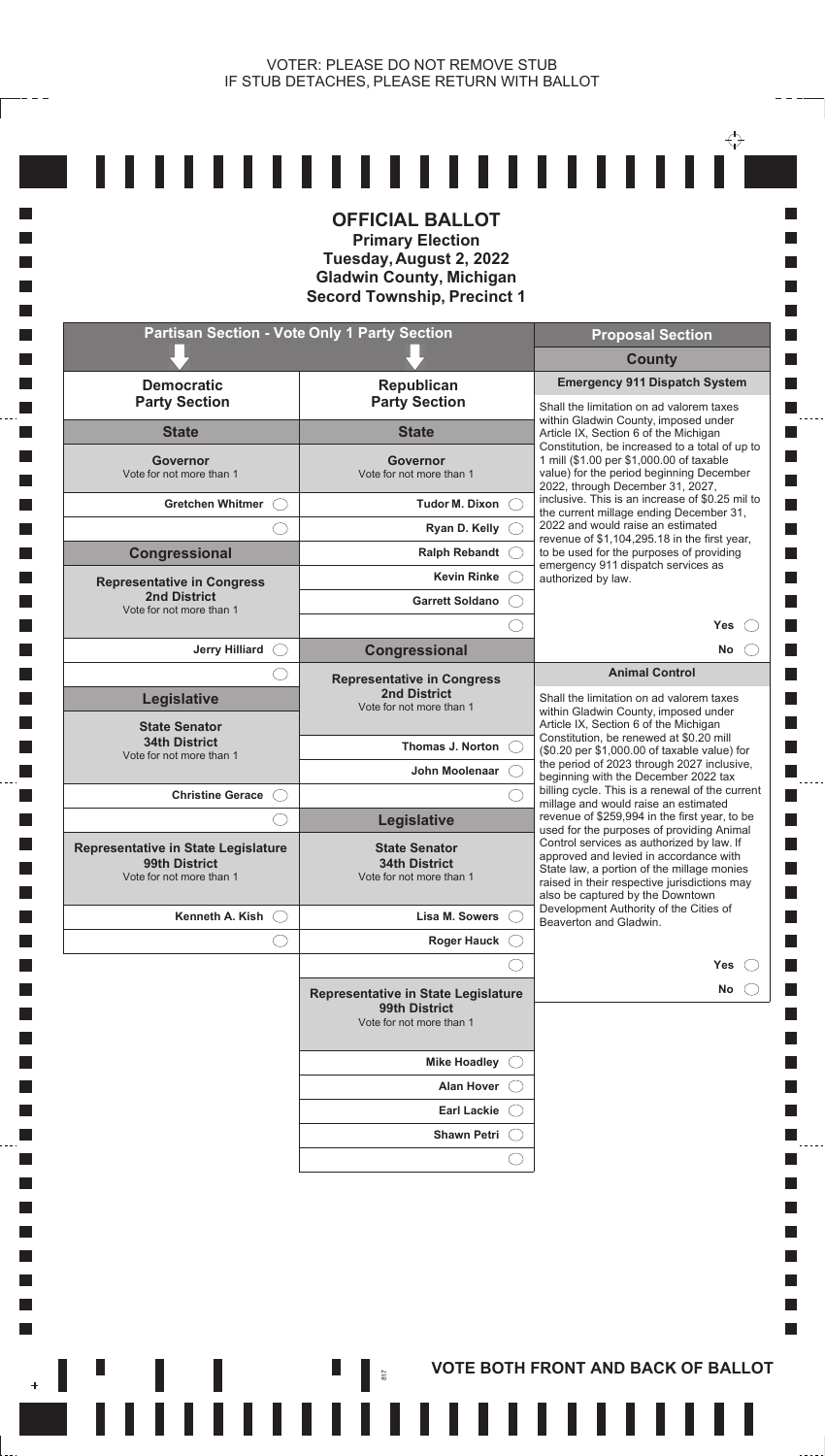| <b>Partisan Section Continued - Vote Only 1 Party Section</b>                  |                                                                                | <b>Proposal Section</b>                                                                                                                                                     |
|--------------------------------------------------------------------------------|--------------------------------------------------------------------------------|-----------------------------------------------------------------------------------------------------------------------------------------------------------------------------|
|                                                                                |                                                                                | <b>County</b>                                                                                                                                                               |
| <b>Democratic</b><br><b>Party Section</b>                                      | Republican<br><b>Party Section</b>                                             | <b>Emergency Medical Services</b><br>For the purpose of continuing to provide                                                                                               |
| <b>County</b>                                                                  | <b>County</b>                                                                  | emergency medical services in Gladwin<br>County, for four (4) years (being 2023 to                                                                                          |
| <b>Road Commissioner</b><br>Vote for not more than 1                           | <b>Road Commissioner</b><br>Vote for not more than 1                           | 2026 inclusive) shall the County of Gladwin<br>levy up to 1 mill (\$1.00 per \$1,000 of<br>taxable value), commencing with the<br>December 2022 tax billing through the     |
|                                                                                | <b>Steve J. Cameron</b>                                                        | 2025 tax billing; such assessment being an<br>increase over the 15 mill limitation provided                                                                                 |
| <b>County Commissioner</b>                                                     |                                                                                | in Section 6, Article IX of the Michigan<br>Constitution of 1963. This tax will renew                                                                                       |
| <b>1st District</b><br>Vote for not more than 1                                | <b>County Commissioner</b><br><b>1st District</b><br>Vote for not more than 1  | and continue a tax which was previously<br>levied at .9958 mills which otherwise<br>expired December 2020 and would raise an<br>estimated \$1,299,970 in the first calendar |
|                                                                                |                                                                                | year, based upon the 2022 taxable value. If<br>approved and levied in accordance with                                                                                       |
| <b>Township</b>                                                                | Mark Schaefer C<br>Michael Visnaw (                                            | State law, a portion of the millage monies<br>raised in their respective jurisdictions may                                                                                  |
| <b>Clerk</b><br>Partial Term Ending 11/20/2024                                 |                                                                                | also be captured by the Downtown<br>Development Authority of the Cities of                                                                                                  |
| Vote for not more than 1                                                       | <b>Township</b>                                                                | Beaverton and Gladwin.                                                                                                                                                      |
| Karen Gawron                                                                   |                                                                                | <b>Yes</b>                                                                                                                                                                  |
|                                                                                | <b>Clerk</b><br>Partial Term Ending 11/20/2024<br>Vote for not more than 1     | <b>No</b>                                                                                                                                                                   |
| <b>Treasurer</b><br>Partial Term Ending 11/20/2024<br>Vote for not more than 1 | $(\phantom{-})$                                                                |                                                                                                                                                                             |
| Cheryl Parmer O                                                                | <b>Treasurer</b><br>Partial Term Ending 11/20/2024<br>Vote for not more than 1 |                                                                                                                                                                             |
|                                                                                |                                                                                |                                                                                                                                                                             |
| <b>Trustee</b><br>Partial Term Ending 11/20/2024<br>Vote for not more than 1   | <b>Trustee</b><br>Partial Term Ending 11/20/2024<br>Vote for not more than 1   |                                                                                                                                                                             |
|                                                                                |                                                                                |                                                                                                                                                                             |
| <b>Delegate</b>                                                                | <b>Maria Alward</b>                                                            |                                                                                                                                                                             |
| <b>Delegate to County Convention</b><br>Vote for not more than 4               |                                                                                |                                                                                                                                                                             |
|                                                                                | <b>Delegate</b>                                                                |                                                                                                                                                                             |
|                                                                                | <b>Delegate to County Convention</b><br>Vote for not more than 6               |                                                                                                                                                                             |
|                                                                                | Joel M. Vernier (                                                              |                                                                                                                                                                             |
| ()                                                                             |                                                                                |                                                                                                                                                                             |
|                                                                                |                                                                                |                                                                                                                                                                             |
|                                                                                |                                                                                |                                                                                                                                                                             |
|                                                                                |                                                                                |                                                                                                                                                                             |
|                                                                                |                                                                                |                                                                                                                                                                             |

**In**  $\Box$ **I**  $\Box$ П  $\Box$ **In**  $\mathcal{L}_{\mathcal{A}}$  $\overline{\phantom{a}}$  $\mathcal{L}_{\mathcal{A}}$  $\mathcal{L}_{\mathcal{A}}$  $\Box$ П  $\Box$ П  $\Box$ П  $\Box$ П  $\Box$ П  $\Box$ **In**  $\mathcal{L}_{\mathcal{A}}$  $\mathcal{L}_{\mathcal{A}}$  $\Box$ **In**  $\Box$ П  $\Box$ П  $\Box$ **I**  $\Box$ П  $\Box$ **I**  $\mathcal{L}_{\mathcal{A}}$  $\overline{\phantom{a}}$  $\overline{\phantom{a}}$  $\mathcal{L}_{\mathcal{A}}$ 

 $\overline{\phantom{a}}$ 

 $\overline{\mathbb{R}}$ п  $\mathbb{R}^n$ 

- 11111

**THE RESERVING RESIDENCE IN THE SET OF BOTH FRONT AND BACK OF BALLOT** 

L.

 $\overleftrightarrow{\cdot}$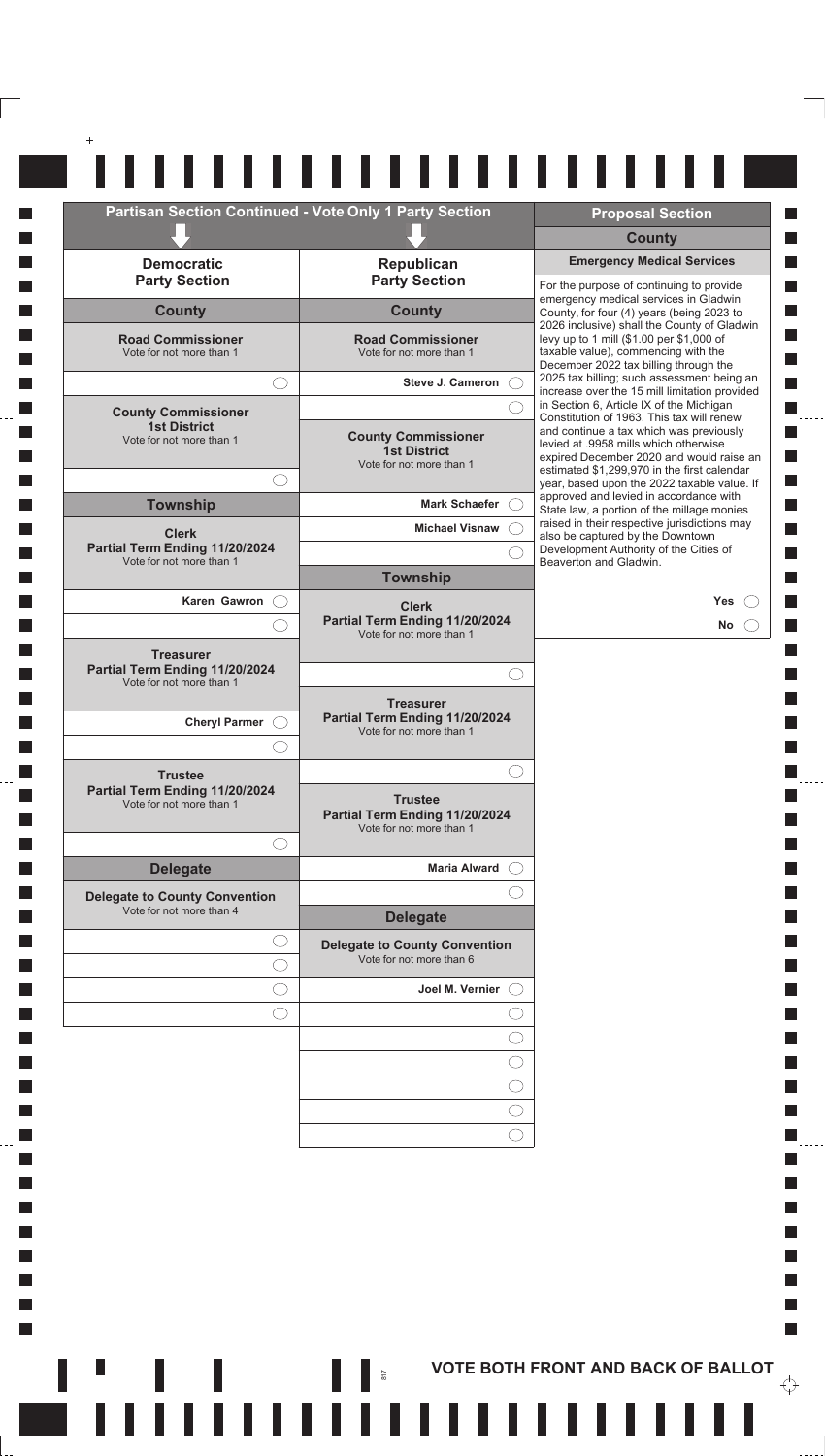$- - -$ 

**T** П **In Tall T T** 

**T T** 

 $\Box$ **T Tale** 

**In**  $\Box$  $\mathbb{R}^n$ 

> $\Box$ **T**

> **T**

 $\Box$  $\Box$  $\mathcal{L}_{\mathcal{A}}$  $\mathcal{L}_{\mathcal{A}}$ **T** L.

 $\overline{\phantom{a}}$ 

|                                                                                      | <b>Primary Election</b><br>Tuesday, August 2, 2022<br><b>Gladwin County, Michigan</b><br><b>Sherman Township, Precinct 1</b> |                                                                                                                                                                                                                                                                    |
|--------------------------------------------------------------------------------------|------------------------------------------------------------------------------------------------------------------------------|--------------------------------------------------------------------------------------------------------------------------------------------------------------------------------------------------------------------------------------------------------------------|
|                                                                                      | <b>Partisan Section - Vote Only 1 Party Section</b>                                                                          | <b>Proposal Section</b>                                                                                                                                                                                                                                            |
|                                                                                      |                                                                                                                              | <b>County</b>                                                                                                                                                                                                                                                      |
| <b>Democratic</b><br><b>Party Section</b>                                            | <b>Republican</b><br><b>Party Section</b>                                                                                    | <b>Emergency 911 Dispatch System</b><br>Shall the limitation on ad valorem taxes                                                                                                                                                                                   |
| <b>State</b>                                                                         | <b>State</b>                                                                                                                 | within Gladwin County, imposed under<br>Article IX, Section 6 of the Michigan<br>Constitution, be increased to a total of up to                                                                                                                                    |
| Governor<br>Vote for not more than 1                                                 | Governor<br>Vote for not more than 1                                                                                         | 1 mill (\$1.00 per \$1,000.00 of taxable<br>value) for the period beginning December<br>2022, through December 31, 2027,                                                                                                                                           |
| <b>Gretchen Whitmer</b>                                                              | Ryan D. Kelly                                                                                                                | inclusive. This is an increase of \$0.25 mil to<br>the current millage ending December 31,                                                                                                                                                                         |
|                                                                                      | <b>Ralph Rebandt</b>                                                                                                         | 2022 and would raise an estimated<br>revenue of \$1,104,295.18 in the first year,                                                                                                                                                                                  |
| Congressional                                                                        | <b>Kevin Rinke</b><br><b>Garrett Soldano</b>                                                                                 | to be used for the purposes of providing<br>emergency 911 dispatch services as<br>authorized by law.                                                                                                                                                               |
| <b>Representative in Congress</b><br><b>2nd District</b><br>Vote for not more than 1 | <b>Tudor M. Dixon</b>                                                                                                        |                                                                                                                                                                                                                                                                    |
|                                                                                      |                                                                                                                              | <b>Yes</b>                                                                                                                                                                                                                                                         |
| <b>Jerry Hilliard</b>                                                                | <b>Congressional</b>                                                                                                         | No                                                                                                                                                                                                                                                                 |
|                                                                                      | <b>Representative in Congress</b>                                                                                            | <b>Animal Control</b>                                                                                                                                                                                                                                              |
| <b>Legislative</b><br><b>State Senator</b>                                           | <b>2nd District</b><br>Vote for not more than 1                                                                              | Shall the limitation on ad valorem taxes<br>within Gladwin County, imposed under<br>Article IX, Section 6 of the Michigan<br>Constitution, be renewed at \$0.20 mill                                                                                               |
| <b>34th District</b><br>Vote for not more than 1                                     | John Moolenaar                                                                                                               | (\$0.20 per \$1,000.00 of taxable value) for<br>the period of 2023 through 2027 inclusive,                                                                                                                                                                         |
| <b>Christine Gerace</b>                                                              | Thomas J. Norton                                                                                                             | beginning with the December 2022 tax<br>billing cycle. This is a renewal of the current                                                                                                                                                                            |
|                                                                                      | <b>Legislative</b>                                                                                                           | millage and would raise an estimated<br>revenue of \$259,994 in the first year, to be                                                                                                                                                                              |
| Representative in State Legislature<br>99th District<br>Vote for not more than 1     | <b>State Senator</b><br><b>34th District</b><br>Vote for not more than 1                                                     | used for the purposes of providing Animal<br>Control services as authorized by law. If<br>approved and levied in accordance with<br>State law, a portion of the millage monies<br>raised in their respective jurisdictions may<br>also be captured by the Downtown |
| Kenneth A. Kish                                                                      | <b>Roger Hauck</b>                                                                                                           | Development Authority of the Cities of<br>Beaverton and Gladwin.                                                                                                                                                                                                   |
|                                                                                      | Lisa M. Sowers                                                                                                               |                                                                                                                                                                                                                                                                    |
|                                                                                      |                                                                                                                              | <b>Yes</b>                                                                                                                                                                                                                                                         |
|                                                                                      | Representative in State Legislature<br>99th District<br>Vote for not more than 1                                             | No.                                                                                                                                                                                                                                                                |
|                                                                                      | <b>Alan Hover</b>                                                                                                            |                                                                                                                                                                                                                                                                    |
|                                                                                      | <b>Earl Lackie</b>                                                                                                           |                                                                                                                                                                                                                                                                    |
|                                                                                      | <b>Shawn Petri</b>                                                                                                           |                                                                                                                                                                                                                                                                    |
|                                                                                      | <b>Mike Hoadley</b>                                                                                                          |                                                                                                                                                                                                                                                                    |
|                                                                                      |                                                                                                                              |                                                                                                                                                                                                                                                                    |
|                                                                                      |                                                                                                                              |                                                                                                                                                                                                                                                                    |

**AND RESORT AND BACK OF BALLOT**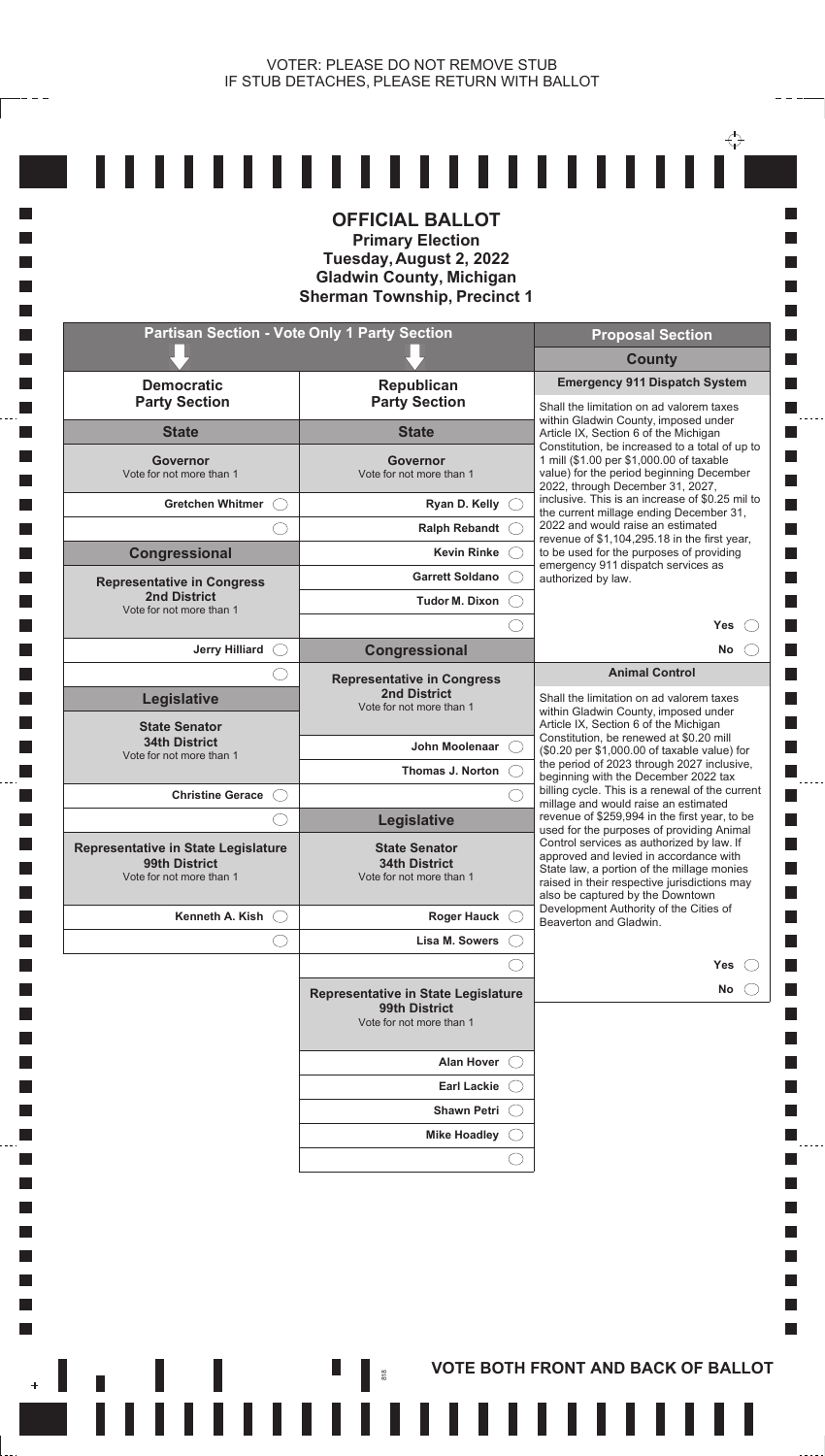| <b>Partisan Section Continued - Vote Only 1 Party Section</b> |                                                                               | <b>Proposal Section</b>                                                                                                                                                                                                                                                                                            |
|---------------------------------------------------------------|-------------------------------------------------------------------------------|--------------------------------------------------------------------------------------------------------------------------------------------------------------------------------------------------------------------------------------------------------------------------------------------------------------------|
|                                                               |                                                                               | <b>County</b>                                                                                                                                                                                                                                                                                                      |
| <b>Democratic</b><br><b>Party Section</b>                     | <b>Republican</b><br><b>Party Section</b>                                     | <b>Emergency Medical Services</b><br>For the purpose of continuing to provide                                                                                                                                                                                                                                      |
| <b>County</b>                                                 | <b>County</b>                                                                 | emergency medical services in Gladwin<br>County, for four (4) years (being 2023 to                                                                                                                                                                                                                                 |
| <b>Road Commissioner</b><br>Vote for not more than 1          | <b>Road Commissioner</b><br>Vote for not more than 1                          | 2026 inclusive) shall the County of Gladwin<br>levy up to 1 mill (\$1.00 per \$1,000 of<br>taxable value), commencing with the<br>December 2022 tax billing through the                                                                                                                                            |
| 0                                                             | <b>Steve J. Cameron</b>                                                       | 2025 tax billing; such assessment being an<br>increase over the 15 mill limitation provided                                                                                                                                                                                                                        |
| <b>County Commissioner</b>                                    |                                                                               | in Section 6, Article IX of the Michigan<br>Constitution of 1963. This tax will renew                                                                                                                                                                                                                              |
| <b>1st District</b><br>Vote for not more than 1               | <b>County Commissioner</b><br><b>1st District</b><br>Vote for not more than 1 | and continue a tax which was previously<br>levied at .9958 mills which otherwise<br>expired December 2020 and would raise an<br>estimated \$1,299,970 in the first calendar<br>year, based upon the 2022 taxable value. If<br>approved and levied in accordance with<br>State law, a portion of the millage monies |
| <b>Township</b>                                               | <b>Michael Visnaw</b>                                                         |                                                                                                                                                                                                                                                                                                                    |
| <b>Clerk</b>                                                  | <b>Mark Schaefer</b>                                                          | raised in their respective jurisdictions may<br>also be captured by the Downtown                                                                                                                                                                                                                                   |
| Partial Term Ending 11/20/2024<br>Vote for not more than 1    |                                                                               | Development Authority of the Cities of<br>Beaverton and Gladwin.                                                                                                                                                                                                                                                   |
|                                                               | <b>Township</b>                                                               |                                                                                                                                                                                                                                                                                                                    |
| . .<br><b>Delegate</b>                                        | <b>Clerk</b><br>Partial Term Ending 11/20/2024<br>Vote for not more than 1    | <b>Yes</b><br><b>No</b>                                                                                                                                                                                                                                                                                            |
| <b>Delegate to County Convention</b>                          |                                                                               |                                                                                                                                                                                                                                                                                                                    |
| Vote for not more than 3                                      | <b>Kay Whalen</b>                                                             |                                                                                                                                                                                                                                                                                                                    |
|                                                               |                                                                               |                                                                                                                                                                                                                                                                                                                    |
|                                                               | <b>Delegate</b>                                                               |                                                                                                                                                                                                                                                                                                                    |
|                                                               | <b>Delegate to County Convention</b><br>Vote for not more than 5              |                                                                                                                                                                                                                                                                                                                    |
|                                                               |                                                                               |                                                                                                                                                                                                                                                                                                                    |
|                                                               |                                                                               |                                                                                                                                                                                                                                                                                                                    |
|                                                               |                                                                               |                                                                                                                                                                                                                                                                                                                    |
|                                                               |                                                                               |                                                                                                                                                                                                                                                                                                                    |

 $\Box$  $\Box$ 

 $\Box$ 

 $\Box$ 

 $\Box$ 

 $\Box$ 

**I**  $\mathcal{L}_{\mathcal{A}}$ 

 $\mathcal{L}_{\mathcal{A}}$ 

 $\overline{\phantom{a}}$ 

 $\mathcal{L}_{\mathcal{A}}$ 

 $\overline{\phantom{a}}$ 

п  $\overline{\phantom{a}}$ 

I

**THE ROOT EXAMPLE 1**  $\frac{1}{2}$  of  $\frac{1}{2}$  of  $\frac{1}{2}$  of  $\frac{1}{2}$  of  $\frac{1}{2}$  of  $\frac{1}{2}$  of  $\frac{1}{2}$  of  $\frac{1}{2}$  of  $\frac{1}{2}$  of  $\frac{1}{2}$  of  $\frac{1}{2}$  of  $\frac{1}{2}$  of  $\frac{1}{2}$  of  $\frac{1}{2}$  of  $\frac{1}{2}$  of  $\frac{1$  $\overleftrightarrow{\cdot}$ 

 $\Box$ 

П

П П

 $\blacksquare$ 

П

 $\mathcal{L}_{\mathcal{A}}$  $\Box$ 

 $\Box$ 

 $\Box$ 

 $\mathbb{R}^n$ 

 $\frac{1}{2}$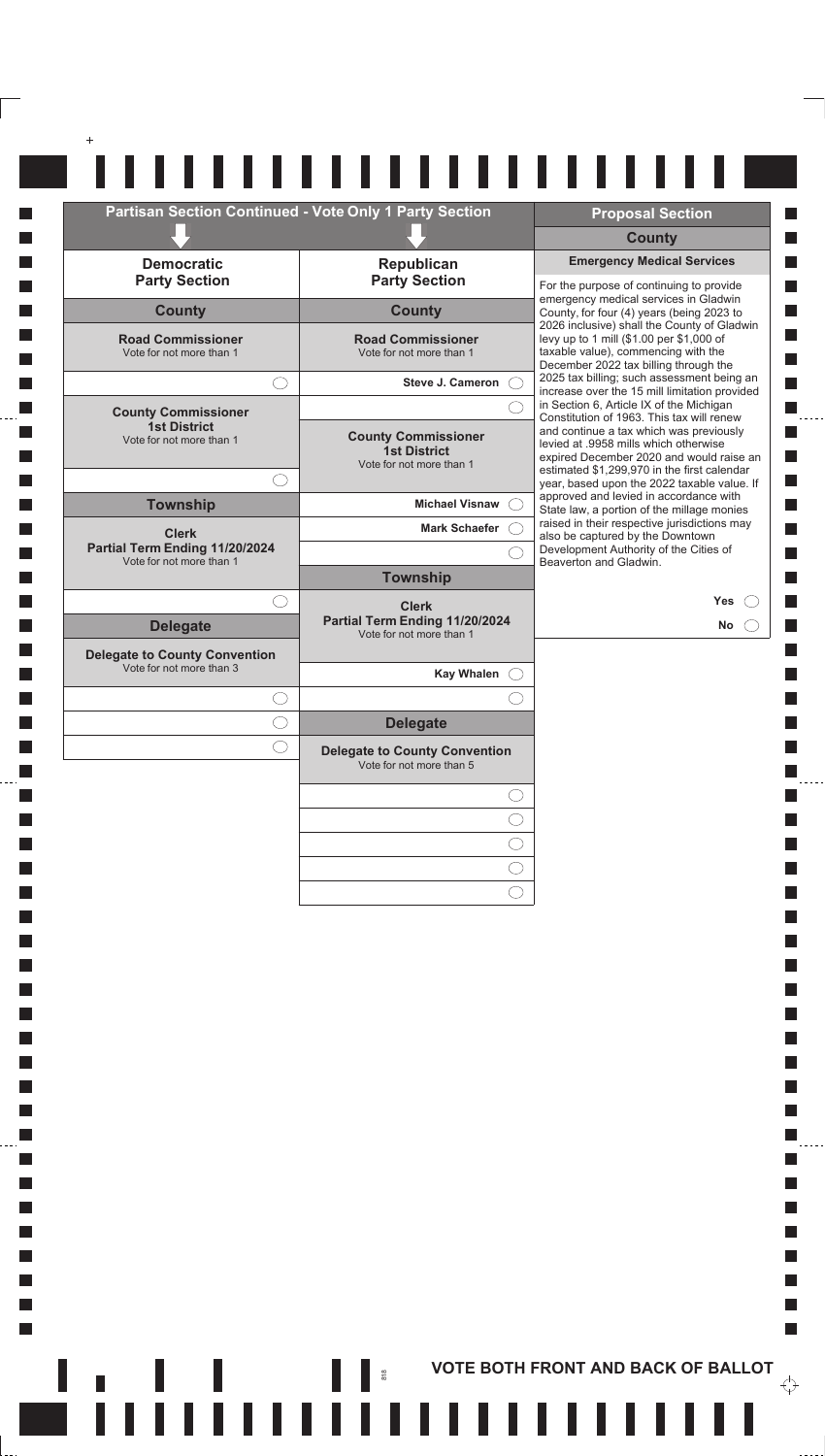**T** H

**In The State Tale T Tale** 

**Tale T** 

**Tale T** 

**In In T** L. **T T** 

**Tale T** 

 $\Box$ **T**  $\mathcal{L}_{\mathcal{A}}$  $\mathcal{L}_{\mathcal{A}}$ **I** П

 $\overline{\phantom{a}}$ 

| <b>OFFICIAL BALLOT</b><br><b>Primary Election</b><br>Tuesday, August 2, 2022<br><b>Gladwin County, Michigan</b><br><b>Tobacco Township, Precinct 1</b> |                                                                                  |                                                                                                                                                                                                                                                                                                                                                                                                        |  |  |
|--------------------------------------------------------------------------------------------------------------------------------------------------------|----------------------------------------------------------------------------------|--------------------------------------------------------------------------------------------------------------------------------------------------------------------------------------------------------------------------------------------------------------------------------------------------------------------------------------------------------------------------------------------------------|--|--|
|                                                                                                                                                        | <b>Partisan Section - Vote Only 1 Party Section</b>                              | <b>Proposal Section</b>                                                                                                                                                                                                                                                                                                                                                                                |  |  |
| <b>Democratic</b><br><b>Party Section</b>                                                                                                              | <b>Republican</b><br><b>Party Section</b>                                        | <b>County</b><br><b>Emergency 911 Dispatch System</b>                                                                                                                                                                                                                                                                                                                                                  |  |  |
| <b>State</b>                                                                                                                                           | <b>State</b>                                                                     | Shall the limitation on ad valorem taxes<br>within Gladwin County, imposed under                                                                                                                                                                                                                                                                                                                       |  |  |
| Governor<br>Vote for not more than 1                                                                                                                   | <b>Governor</b><br>Vote for not more than 1                                      | Article IX, Section 6 of the Michigan<br>Constitution, be increased to a total of up to<br>1 mill (\$1.00 per \$1,000.00 of taxable<br>value) for the period beginning December<br>2022, through December 31, 2027,<br>inclusive. This is an increase of \$0.25 mil to<br>the current millage ending December 31,<br>2022 and would raise an estimated<br>revenue of \$1,104,295.18 in the first year, |  |  |
| Gretchen Whitmer (                                                                                                                                     | Ralph Rebandt C                                                                  |                                                                                                                                                                                                                                                                                                                                                                                                        |  |  |
|                                                                                                                                                        | <b>Kevin Rinke</b>                                                               |                                                                                                                                                                                                                                                                                                                                                                                                        |  |  |
| Congressional                                                                                                                                          | <b>Garrett Soldano</b>                                                           | to be used for the purposes of providing<br>emergency 911 dispatch services as                                                                                                                                                                                                                                                                                                                         |  |  |
| <b>Representative in Congress</b><br><b>2nd District</b>                                                                                               | Tudor M. Dixon<br>Ryan D. Kelly                                                  | authorized by law.                                                                                                                                                                                                                                                                                                                                                                                     |  |  |
| Vote for not more than 1                                                                                                                               |                                                                                  | Yes                                                                                                                                                                                                                                                                                                                                                                                                    |  |  |
| <b>Jerry Hilliard</b>                                                                                                                                  | Congressional                                                                    | No<br>$($ )                                                                                                                                                                                                                                                                                                                                                                                            |  |  |
|                                                                                                                                                        | <b>Representative in Congress</b>                                                | <b>Animal Control</b>                                                                                                                                                                                                                                                                                                                                                                                  |  |  |
| <b>Legislative</b><br><b>State Senator</b>                                                                                                             | <b>2nd District</b><br>Vote for not more than 1                                  | Shall the limitation on ad valorem taxes<br>within Gladwin County, imposed under<br>Article IX, Section 6 of the Michigan                                                                                                                                                                                                                                                                              |  |  |
| <b>34th District</b><br>Vote for not more than 1                                                                                                       | Thomas J. Norton (                                                               | Constitution, be renewed at \$0.20 mill<br>(\$0.20 per \$1,000.00 of taxable value) for                                                                                                                                                                                                                                                                                                                |  |  |
|                                                                                                                                                        | John Moolenaar                                                                   | the period of 2023 through 2027 inclusive,<br>beginning with the December 2022 tax                                                                                                                                                                                                                                                                                                                     |  |  |
| <b>Christine Gerace</b>                                                                                                                                |                                                                                  | billing cycle. This is a renewal of the current<br>millage and would raise an estimated                                                                                                                                                                                                                                                                                                                |  |  |
|                                                                                                                                                        | <b>Legislative</b>                                                               | revenue of \$259,994 in the first year, to be<br>used for the purposes of providing Animal                                                                                                                                                                                                                                                                                                             |  |  |
| <b>Representative in State Legislature</b><br>95th District<br>Vote for not more than 1                                                                | <b>State Senator</b><br><b>34th District</b><br>Vote for not more than 1         | Control services as authorized by law. If<br>approved and levied in accordance with<br>State law, a portion of the millage monies<br>raised in their respective jurisdictions may<br>also be captured by the Downtown                                                                                                                                                                                  |  |  |
| Larry Grell $\bigcirc$                                                                                                                                 | Lisa M. Sowers                                                                   | Development Authority of the Cities of<br>Beaverton and Gladwin.                                                                                                                                                                                                                                                                                                                                       |  |  |
| <b>Matthew Dawson</b>                                                                                                                                  | <b>Roger Hauck</b>                                                               |                                                                                                                                                                                                                                                                                                                                                                                                        |  |  |
|                                                                                                                                                        |                                                                                  | Yes                                                                                                                                                                                                                                                                                                                                                                                                    |  |  |
|                                                                                                                                                        | Representative in State Legislature<br>95th District<br>Vote for not more than 1 | No                                                                                                                                                                                                                                                                                                                                                                                                     |  |  |
|                                                                                                                                                        | <b>Ann Manary</b>                                                                |                                                                                                                                                                                                                                                                                                                                                                                                        |  |  |
|                                                                                                                                                        | Charles A. McGinnis, Jr. (                                                       |                                                                                                                                                                                                                                                                                                                                                                                                        |  |  |
|                                                                                                                                                        |                                                                                  |                                                                                                                                                                                                                                                                                                                                                                                                        |  |  |

**AND RESORT AND BACK OF BALLOT**